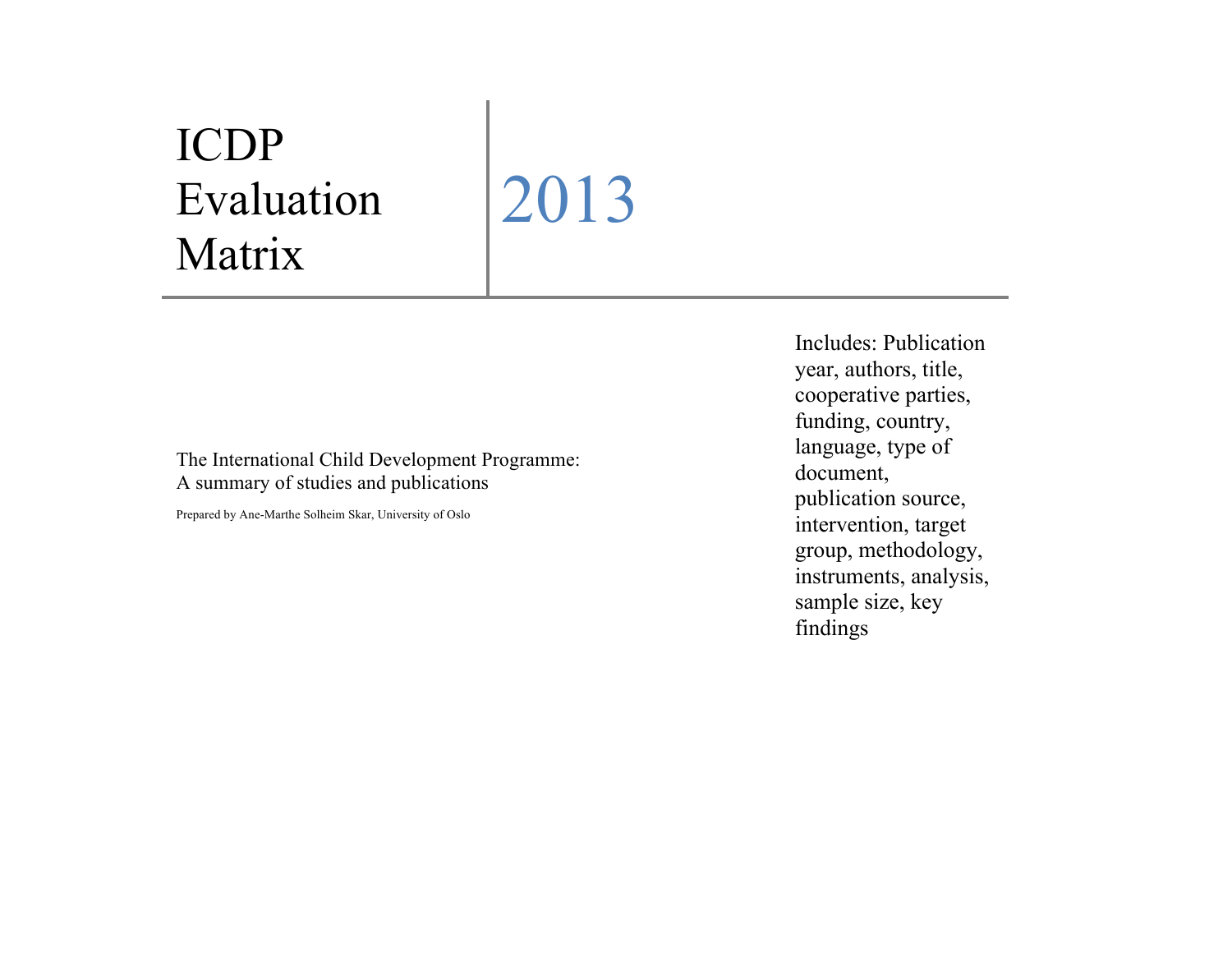|              | Publ<br>icati<br>on<br>year | Auth<br>or/s                           | <b>Title</b>                                             | Cooper<br>ative<br>parties<br>and | Focus<br>area<br>(Count<br>ry/ies | Report<br>langua<br>ge    | <b>Type</b><br>of<br>publica<br>tion | Public<br>ation<br>source<br>(e.g.                                                                            | Interventio<br>$n (+$ quality<br>when<br>known)                          | <b>Target</b><br>group              | Methodolo<br>gy/<br>study<br>design                                                                     | Instrume<br>nts | Analytic<br>al<br>strategy | Sample<br>size                                                                           | <b>Key findings</b><br>(please note 3)                                                                                                                                                        |
|--------------|-----------------------------|----------------------------------------|----------------------------------------------------------|-----------------------------------|-----------------------------------|---------------------------|--------------------------------------|---------------------------------------------------------------------------------------------------------------|--------------------------------------------------------------------------|-------------------------------------|---------------------------------------------------------------------------------------------------------|-----------------|----------------------------|------------------------------------------------------------------------------------------|-----------------------------------------------------------------------------------------------------------------------------------------------------------------------------------------------|
|              |                             |                                        |                                                          | fundin<br>g<br>source             | <sub>or</sub><br>theme)           |                           |                                      | web<br>$\mathbf{link}$                                                                                        |                                                                          |                                     |                                                                                                         |                 |                            |                                                                                          |                                                                                                                                                                                               |
| $\mathbf{1}$ | 1991                        | Hund<br>eide.<br>K.                    | Helping<br>Disadvanta<br>ged<br>Children                 |                                   |                                   |                           |                                      | Jessica<br>Kingsle<br>y:<br>London                                                                            |                                                                          |                                     |                                                                                                         |                 |                            |                                                                                          |                                                                                                                                                                                               |
| 2.           | 1992                        | Hund<br>eide,<br>K.                    | Cultural<br>Constraints<br>on<br>cognitive<br>enrichment |                                   |                                   |                           |                                      | In P.<br>Klein<br>$(Ed)$ ,<br>To be<br>young<br>and<br>gifted.<br>Ablex<br>Publish<br>ing<br>Corpor<br>ation. |                                                                          |                                     |                                                                                                         |                 |                            |                                                                                          |                                                                                                                                                                                               |
| $\mathbf{1}$ | 1992                        | Hund<br>eide.<br>K. &<br>Hilles<br>tad | The<br>Bergen<br>Research<br>Study                       |                                   | Norwa<br>у,<br>Bergen             | English<br>/Norwe<br>gian | Internal<br>report                   |                                                                                                               | Medium<br>intervention<br>quality.<br>3 months<br>and 6<br>interventions | Health-<br>nurses<br>and<br>mothers | Pre-post<br>design with<br>control-<br>group<br>Interview<br>Self-<br>reporting<br>Observation<br>Video |                 |                            | ICDP: $45$<br>Compari<br>son: 30<br>75<br>mother-<br>child (9-<br>24<br>months)<br>dyads | $1: A$ more<br>positive<br>conception of<br>the child on<br>Likert scales<br>after ICDP<br>$2:$ On $7$ of $8$<br>criteria of good<br>interaction there<br>was a<br>significant<br>improvement |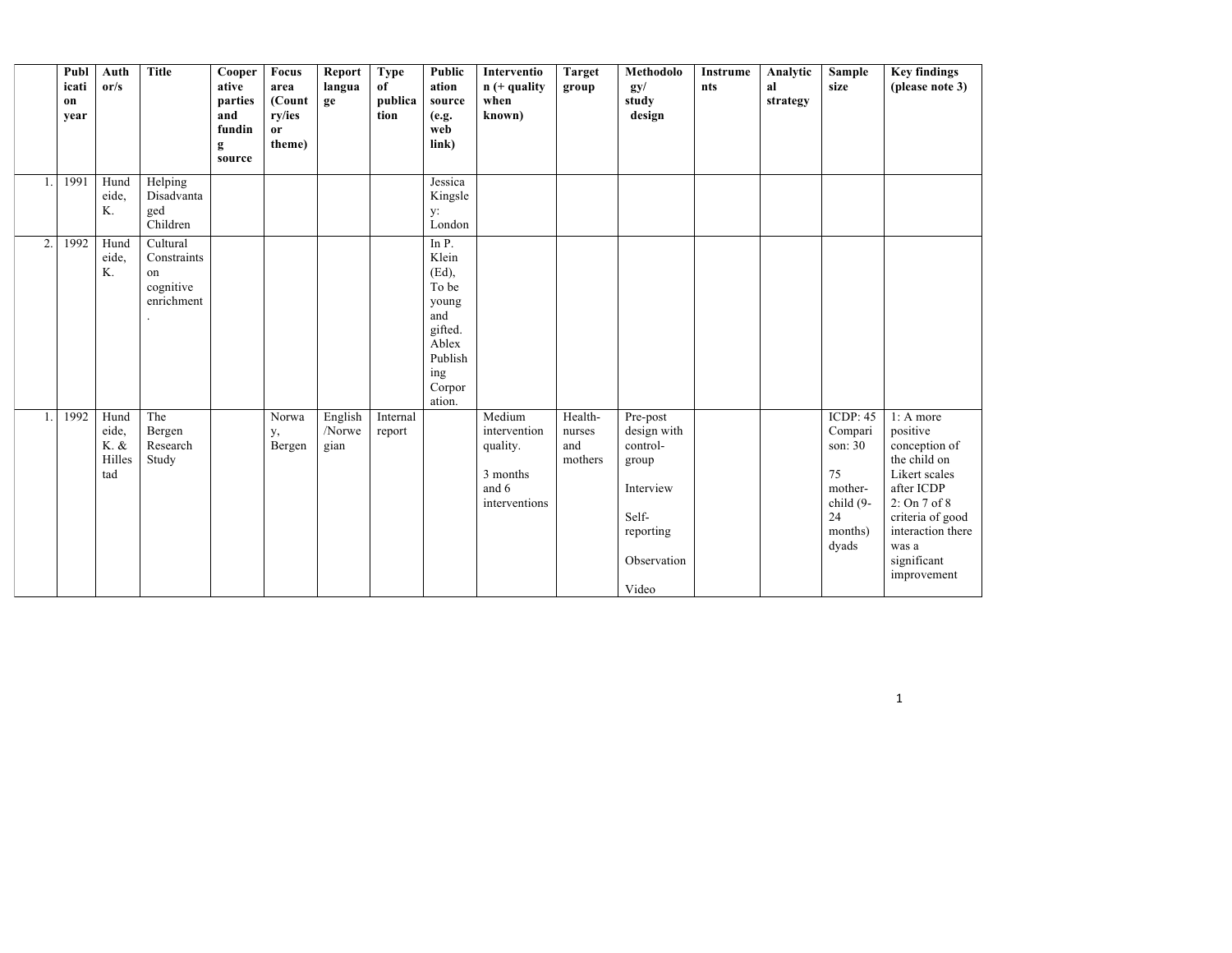| $\overline{2}$ . | 1993 | Henni<br>ng<br>Rye                                                  | Tidlig<br>hjelp til<br>bedre<br>samspill                  | Method<br>ologica<br>1 and<br>theoreti<br>cal<br>foundat<br>ion of<br>$\ensuremath{\mathsf{ICDP}}\xspace$ | Norwe<br>gian | <b>Book</b>            | Univers<br>itetsforl<br>aget                                                                                      |                                                |                                                                                                                                                                                                        |  |     |                                                                                                                                                                                                                                                                                                                      |
|------------------|------|---------------------------------------------------------------------|-----------------------------------------------------------|-----------------------------------------------------------------------------------------------------------|---------------|------------------------|-------------------------------------------------------------------------------------------------------------------|------------------------------------------------|--------------------------------------------------------------------------------------------------------------------------------------------------------------------------------------------------------|--|-----|----------------------------------------------------------------------------------------------------------------------------------------------------------------------------------------------------------------------------------------------------------------------------------------------------------------------|
| 3.               | 1994 | Hund<br>eide,<br>$K.$ $\&$<br>Hilles<br>tad                         | Kan<br>psykologis<br>k omsorg<br>læres?                   |                                                                                                           |               | <b>Book</b><br>chapter | I Evans<br>og<br>Frønes<br>(1994),<br>Velferd<br>ssamfu<br>nnets<br>barn.<br><b>NORA</b><br>S<br>publika<br>sjon. |                                                |                                                                                                                                                                                                        |  |     |                                                                                                                                                                                                                                                                                                                      |
| $\overline{4}$   | 1994 | Rodri<br>go<br>Popo<br>and<br>Maria<br>Euge<br>nia<br>Eche<br>verry | Final<br>Phase<br>Project<br>Evaluation<br>in<br>Colombia | Colom<br>bia,<br>Jamund                                                                                   | English       | Report                 | http://w<br>ww.icd<br>p.info/J<br>amundi<br>.pdf                                                                  | $\overline{\mathrm{Commun}}$<br>ity<br>mothers | Participator<br>y study<br>Random<br>selection of<br>the mothers<br>for the<br>application<br>of the<br>instruments.<br>Pre-post<br>questionnair<br>es<br>Field diaries<br>of<br>multiplying<br>agents |  | 145 | 1: In the field<br>diaries the<br>FAMI mothers<br>expressed that<br>all the<br>beneficiary<br>mothers<br>corrected<br>mistreatment<br>attitudes in a<br>larger or smaller<br>degree.<br>$2:$ In the home<br>visits there is<br>reported more<br>tolerance,<br>serenity and<br>more<br>explanations<br>when there are |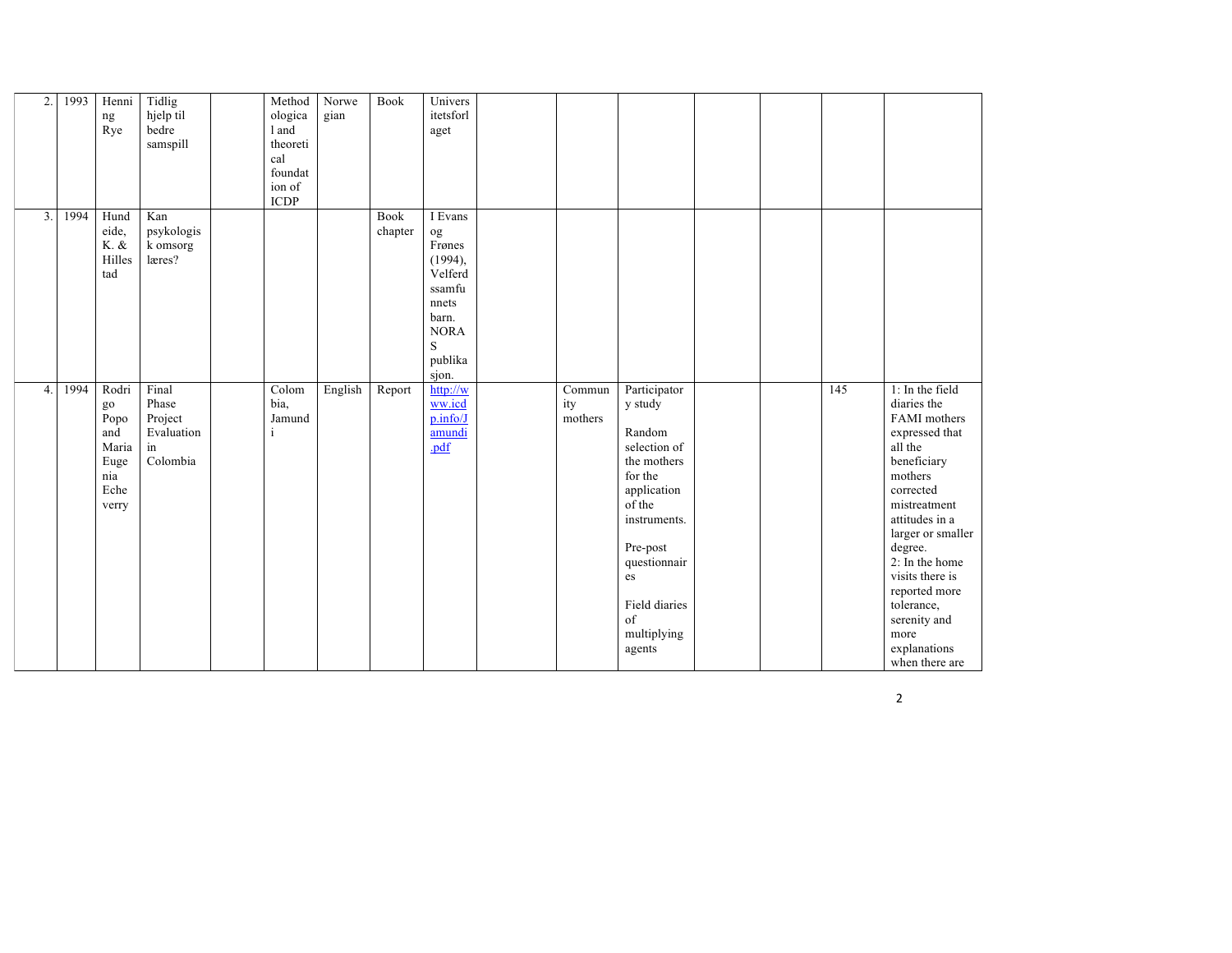|    |      |                     |                                                     |  |                 |                                                                                                                                                                                     |                                                                                                                                           |                   |                                                                                                              |  |    | prohibitions,<br>which helped<br>the children<br>accept the limits<br>to their actions<br>with more ease.<br>$3:$ The<br>intrafamily and<br>interpersonal<br>relationships in<br>the community<br>improved. |
|----|------|---------------------|-----------------------------------------------------|--|-----------------|-------------------------------------------------------------------------------------------------------------------------------------------------------------------------------------|-------------------------------------------------------------------------------------------------------------------------------------------|-------------------|--------------------------------------------------------------------------------------------------------------|--|----|-------------------------------------------------------------------------------------------------------------------------------------------------------------------------------------------------------------|
| 5. | 1996 | Hund<br>eide,<br>K. | Facilitating<br>cultural<br>mediation:<br>Indonesia |  | Book<br>chapter | In P.<br>Klein<br>(Ed),<br>Early<br>Interve<br>ntion:<br>Cross-<br>cultural<br>experie<br>nces<br>with a<br>mediati<br>onal<br>approac<br>h. N.Y.<br>Garlan<br>d<br>Publish<br>ing. |                                                                                                                                           |                   |                                                                                                              |  |    |                                                                                                                                                                                                             |
| 6. | 1997 | Fjellv<br>ang       |                                                     |  |                 |                                                                                                                                                                                     | Medium<br>intervention<br>quality.<br>Retrospectiv<br>$\mathbf{e}% _{t}\left( t\right)$<br>investigation<br>of practical<br>usefulness of | Health-<br>nurses | Retrospecti<br>ve<br>investigatio<br>n with<br>interviews<br>of practical<br>usefulness<br>of the<br>program |  | 23 | 1: 95%: Yes,<br>useful<br>2: 97%: New<br>knowledge and<br>skills                                                                                                                                            |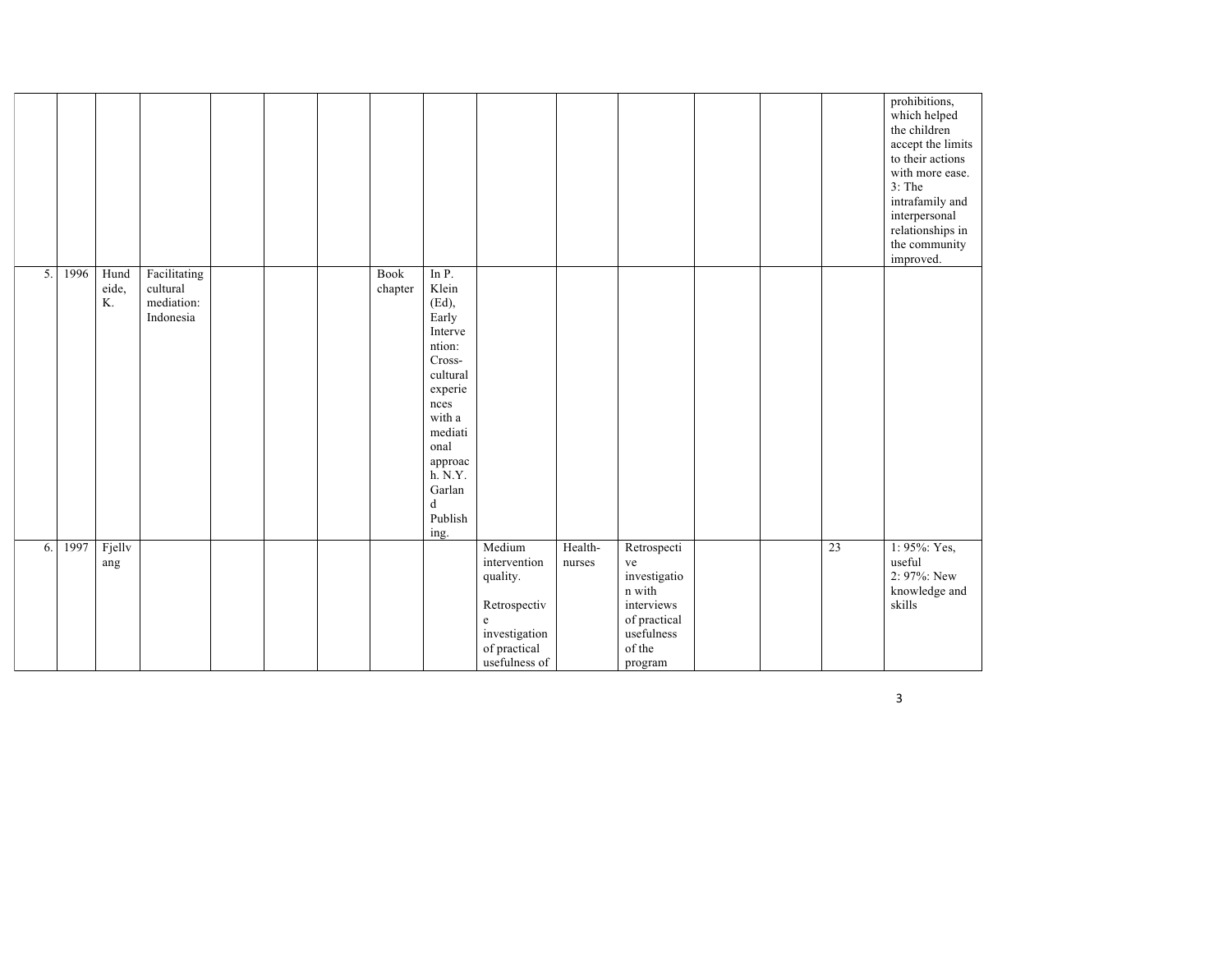|    |      |                                                    |                                                                            |                  |         |                    |                                                 | the program                                                                                                    |                                                                |                                                                                               |  |                                                                      |                                                                                                                                                                                                                                                                                                                                                                                          |
|----|------|----------------------------------------------------|----------------------------------------------------------------------------|------------------|---------|--------------------|-------------------------------------------------|----------------------------------------------------------------------------------------------------------------|----------------------------------------------------------------|-----------------------------------------------------------------------------------------------|--|----------------------------------------------------------------------|------------------------------------------------------------------------------------------------------------------------------------------------------------------------------------------------------------------------------------------------------------------------------------------------------------------------------------------------------------------------------------------|
|    |      |                                                    |                                                                            |                  |         |                    |                                                 |                                                                                                                |                                                                |                                                                                               |  |                                                                      |                                                                                                                                                                                                                                                                                                                                                                                          |
|    |      |                                                    |                                                                            |                  |         |                    |                                                 |                                                                                                                |                                                                |                                                                                               |  |                                                                      |                                                                                                                                                                                                                                                                                                                                                                                          |
|    |      |                                                    |                                                                            |                  |         |                    |                                                 |                                                                                                                |                                                                |                                                                                               |  |                                                                      |                                                                                                                                                                                                                                                                                                                                                                                          |
| 7. | 2000 | Arnes<br>en                                        |                                                                            |                  |         |                    |                                                 | Good<br>intervention<br>quality.<br>Sensitisation<br>meetings<br>every<br>week over 8<br>months.<br>Follow-up. | Staff in<br>institutio<br>ns                                   | Pre-post<br>design<br>Interview<br>with<br>"subjective<br>estimation"<br>Video-<br>casuistics |  | $\overline{7}$<br>employe<br>es in<br>orphanag<br>e<br>5<br>students | 1: Equal number<br>"great" and<br>"very great"<br>benefit (all<br>replies<br>2: Caregivers<br>more positive,<br>believe possible<br>to promote<br>development<br>positively by<br>interaction<br>$3:9$ of 12<br>maintain strong<br>effect on<br>interaction and<br>better emotional<br>communication<br>4: Participants<br>assume that<br>children have<br>benefitted<br>greatly<br>7/11 |
| 8. | 2000 | Egebj<br>erg,<br>I.,<br>Hund<br>eide,<br>$K.$ $\&$ | Evaluation<br>of the<br>quality and<br>the effect<br>of the<br><b>ICDP</b> | Angola<br>Luanda | English | Internal<br>report | http://w<br>ww.icd<br>p.info/<br>Angola<br>.pdf | Medium<br>intervention<br>quality.<br>10<br>sensitisation                                                      | Teachers<br>in public<br>schools<br>and<br>school-<br>children | Six focus<br>group<br>interviews<br>with<br>teachers                                          |  | 373                                                                  | 1: They become<br>better teachers,<br>better school<br>atmosphere.<br>Adjust to local<br>culture                                                                                                                                                                                                                                                                                         |
|    |      | Mend                                               | program in                                                                 |                  |         |                    |                                                 | meetings                                                                                                       |                                                                |                                                                                               |  |                                                                      | 2: More                                                                                                                                                                                                                                                                                                                                                                                  |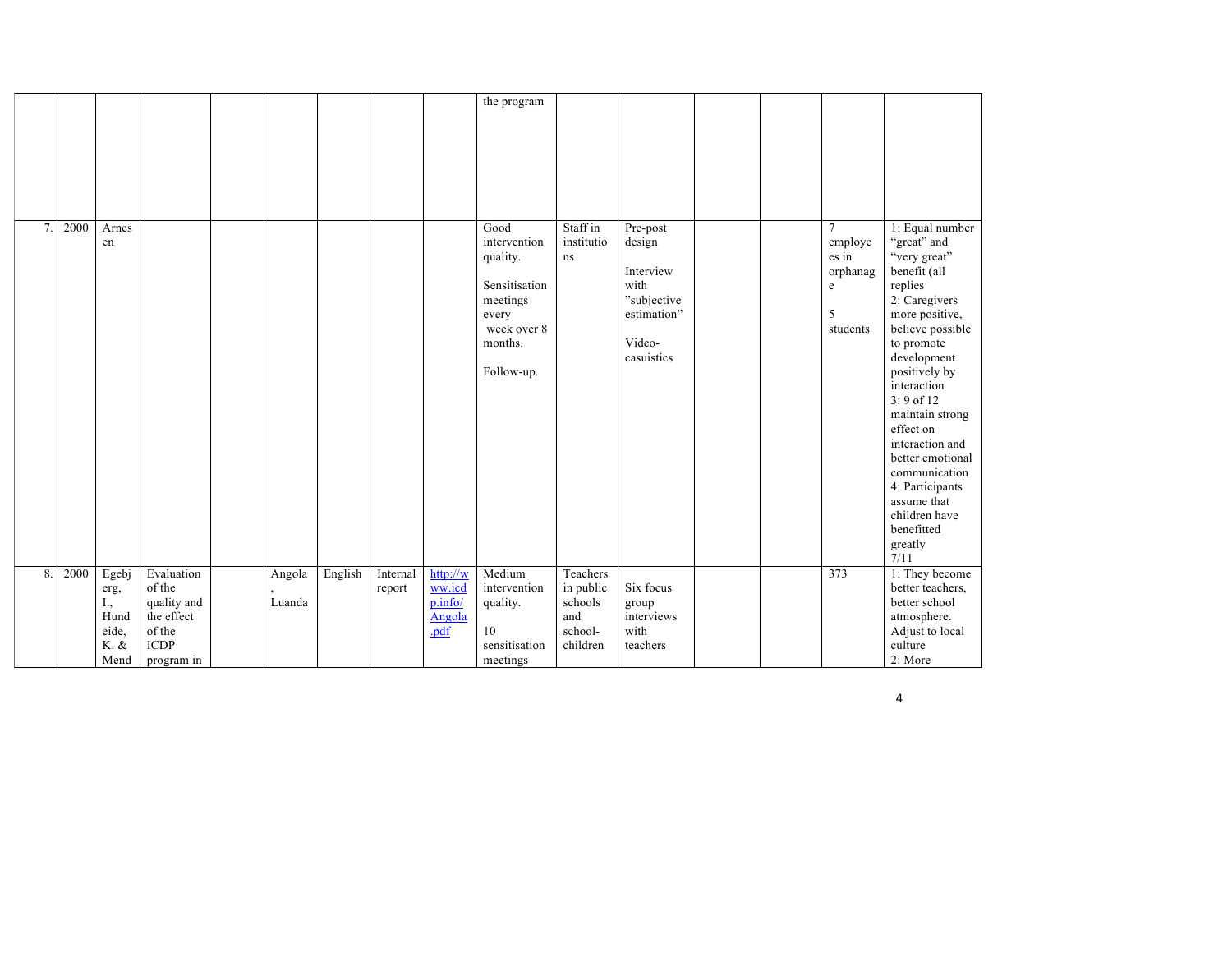|    |      | es, P. | schools in  |              |        |         |          | over three    |            | From their   |  |           | sensitive, focus  |
|----|------|--------|-------------|--------------|--------|---------|----------|---------------|------------|--------------|--|-----------|-------------------|
|    |      |        | Angola.     |              |        |         |          | months        |            | responses a  |  |           | more on the       |
|    |      |        |             |              |        |         |          |               |            | questionnair |  |           | positive          |
|    |      |        |             |              |        |         |          |               |            | e was        |  |           | qualities of      |
|    |      |        |             |              |        |         |          |               |            | constructed  |  |           | children. Better  |
|    |      |        |             |              |        |         |          |               |            | and handed   |  |           | parents for own   |
|    |      |        |             |              |        |         |          |               |            | out to 18    |  |           | children.         |
|    |      |        |             |              |        |         |          |               |            | teachers.    |  |           | 3: Better         |
|    |      |        |             |              |        |         |          |               |            |              |  |           | emotional         |
|    |      |        |             |              |        |         |          |               |            | The final    |  |           | contact, listen   |
|    |      |        |             |              |        |         |          |               |            | questionnair |  |           | more, follow      |
|    |      |        |             |              |        |         |          |               |            | e was based  |  |           | more the child's  |
|    |      |        |             |              |        |         |          |               |            | on these     |  |           | initiatives, show |
|    |      |        |             |              |        |         |          |               |            | results.     |  |           | more love, less   |
|    |      |        |             |              |        |         |          |               |            |              |  |           | brutality         |
|    |      |        |             |              |        |         |          |               |            | 373          |  |           | 4: The child like |
|    |      |        |             |              |        |         |          |               |            | Angolan      |  |           | school better,    |
|    |      |        |             |              |        |         |          |               |            | teachers     |  |           | more trust in the |
|    |      |        |             |              |        |         |          |               |            | completed it |  |           | teacher, less     |
|    |      |        |             |              |        |         |          |               |            | after        |  |           | afraid.           |
|    |      |        |             |              |        |         |          |               |            | intervention |  |           |                   |
|    |      |        |             |              |        |         |          |               |            | (23)         |  |           |                   |
|    |      |        |             |              |        |         |          |               |            | statements   |  |           |                   |
|    |      |        |             |              |        |         |          |               |            | about the    |  |           |                   |
|    |      |        |             |              |        |         |          |               |            | programme)   |  |           |                   |
| 9. | 2000 |        | A           |              | Angola | English | http://w | Good          | Teachers   | Casuistics   |  | 48        | 1: Better         |
|    |      |        | preliminar  |              |        |         | ww.icd   | implementati  |            | and field    |  | question  | emotional         |
|    |      |        | y report on |              | Luanda |         | p.info/e | on quality.   |            | notes with   |  | naires    | communication     |
|    |      |        | the         |              |        |         | valuati  |               |            | video        |  |           | 2: Dramatic       |
|    |      |        | evaluation  |              |        |         | on.html  | Video-        |            |              |  | 10 case-  | change in child   |
|    |      |        | of the      |              |        |         | (angola  | control       |            |              |  | studies   | in a few cases    |
|    |      |        | <b>ICDP</b> |              |        |         | 2)       |               |            |              |  |           | 3: Child less     |
|    |      |        | project in  |              |        |         |          | <b>Visits</b> |            |              |  |           | afraid of adults  |
|    |      |        | Angola      |              |        |         |          | every two     |            |              |  |           |                   |
|    |      |        |             |              |        |         |          | weeks for 3   |            |              |  |           |                   |
|    |      |        |             |              |        |         |          | months        |            |              |  |           |                   |
| 10 | 2000 | Flakk  | <b>ICDP</b> | <b>UNICE</b> | Maced  |         | http://w | Medium        | Staff      | Interview    |  | 39 (out   | 1: Evoke          |
|    |      |        | Macedonia   | ${\bf F}$    | onia   |         | ww.icd   | intervention  | from       | after        |  | of $48$ ) | enthusiasm -      |
|    |      | Grete  |             |              |        |         | p.info/  | quality.      | Centres    | intervention |  |           | 82% described     |
|    |      |        | Evaluation  | Funded       |        |         | Maced    |               | for social |              |  |           | the program as    |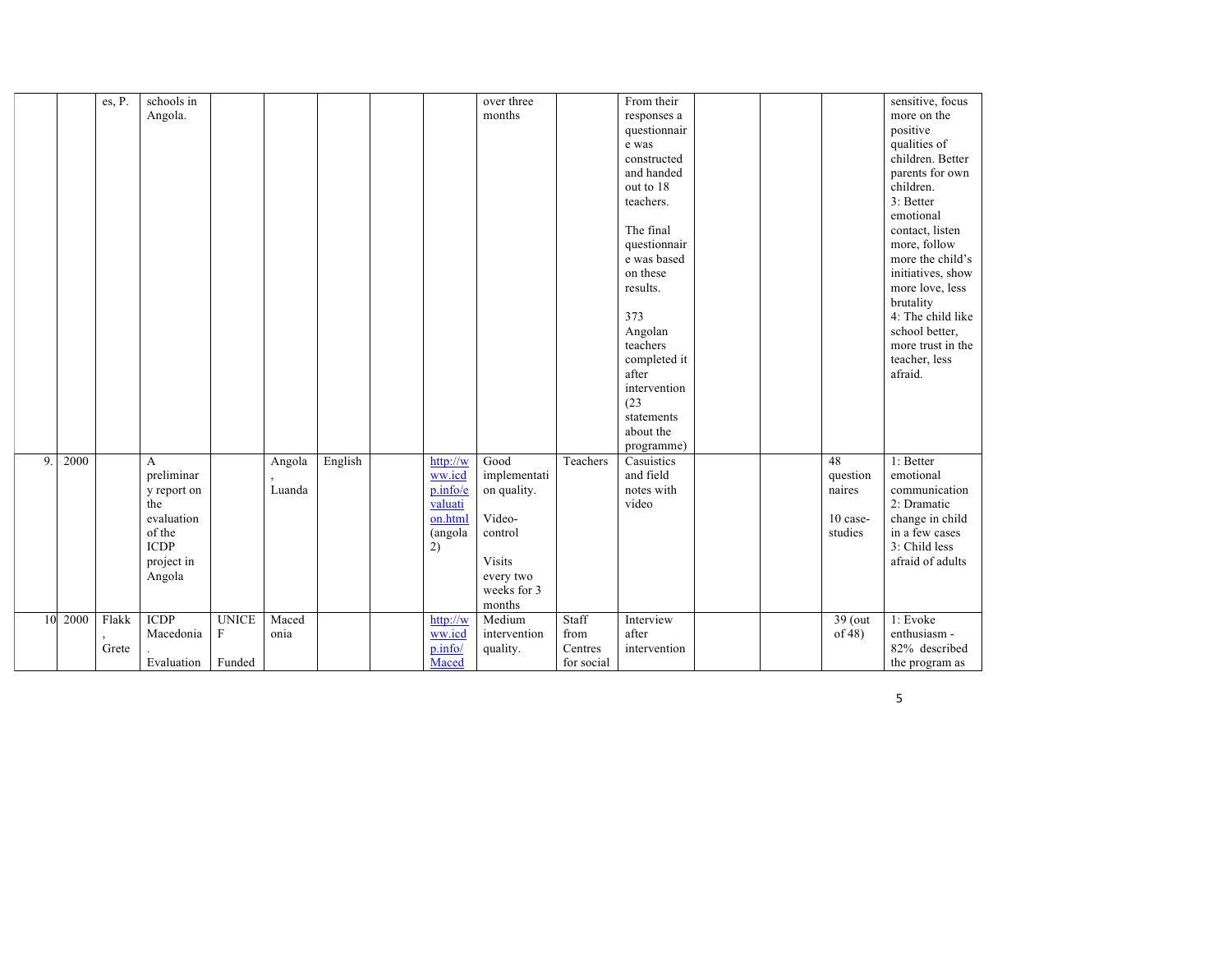|    |      |       | Report.      | by           |         |         |             | onia.pd                  | Sensitisation | work,      | Qualitative   |  |    | useful and very  |
|----|------|-------|--------------|--------------|---------|---------|-------------|--------------------------|---------------|------------|---------------|--|----|------------------|
|    |      |       |              | <b>UNICE</b> |         |         |             | $\underline{\mathbf{f}}$ | meetings      | children's | impressions   |  |    | useful           |
|    |      |       |              | $\mathbf{F}$ |         |         |             |                          | every two     | institutio | from          |  |    | 2: More positive |
|    |      |       |              |              |         |         |             |                          | weeks over 6  | ns and     | supervisor,   |  |    | attitude to      |
|    |      |       |              |              |         |         |             |                          |               |            |               |  |    | children         |
|    |      |       |              |              |         |         |             |                          | months        | family     | facilitators, |  |    |                  |
|    |      |       |              |              |         |         |             |                          |               | centers    | parents and   |  |    | 3: Some          |
|    |      |       |              |              |         |         |             |                          |               | had self   | youth         |  |    | mentioned that   |
|    |      |       |              |              |         |         |             |                          |               | training   | leaders       |  |    | they used more   |
|    |      |       |              |              |         |         |             |                          |               | with       |               |  |    | time with        |
|    |      |       |              |              |         |         |             |                          |               | refugees,  |               |  |    | children, also   |
|    |      |       |              |              |         |         |             |                          |               | parents    |               |  |    | giving more      |
|    |      |       |              |              |         |         |             |                          |               | of         |               |  |    | praise           |
|    |      |       |              |              |         |         |             |                          |               | handicap   |               |  |    | 4: $97\%$        |
|    |      |       |              |              |         |         |             |                          |               | ped        |               |  |    | maintained       |
|    |      |       |              |              |         |         |             |                          |               | children,  |               |  |    | progr. had       |
|    |      |       |              |              |         |         |             |                          |               | parents    |               |  |    | positive effect  |
|    |      |       |              |              |         |         |             |                          |               | of         |               |  |    | on children      |
|    |      |       |              |              |         |         |             |                          |               | juvenile   |               |  |    |                  |
|    |      |       |              |              |         |         |             |                          |               | delinque   |               |  |    |                  |
|    |      |       |              |              |         |         |             |                          |               | nts,       |               |  |    |                  |
|    |      |       |              |              |         |         |             |                          |               | foster     |               |  |    |                  |
|    |      |       |              |              |         |         |             |                          |               | parents,   |               |  |    |                  |
|    |      |       |              |              |         |         |             |                          |               | single     |               |  |    |                  |
|    |      |       |              |              |         |         |             |                          |               | mothers,   |               |  |    |                  |
|    |      |       |              |              |         |         |             |                          |               | Roma       |               |  |    |                  |
|    |      |       |              |              |         |         |             |                          |               | mothers,   |               |  |    |                  |
|    |      |       |              |              |         |         |             |                          |               | adoptive   |               |  |    |                  |
|    |      |       |              |              |         |         |             |                          |               | parents    |               |  |    |                  |
| 11 | 2000 |       |              |              | South   |         |             |                          |               |            |               |  |    |                  |
|    |      |       |              |              | Africa  |         |             |                          |               |            |               |  |    |                  |
| 12 | 2001 | Klein | Seeds of     |              | African | English | <b>Book</b> | Unipub                   |               |            |               |  |    |                  |
|    |      | $P$ . | Hope.        |              | countri |         |             |                          |               |            |               |  |    |                  |
|    |      |       | Twelve       |              | es      |         |             |                          |               |            |               |  |    |                  |
|    |      |       | years of     |              |         |         |             |                          |               |            |               |  |    |                  |
|    |      |       |              |              |         |         |             |                          |               |            |               |  |    |                  |
|    |      |       | Early        |              |         |         |             |                          |               |            |               |  |    |                  |
|    |      |       | Interventio  |              |         |         |             |                          |               |            |               |  |    |                  |
|    |      |       | n in Africa. |              |         |         |             |                          |               |            |               |  |    |                  |
| 13 | 2001 | Hund  | Forandring   |              | Norwa   |         |             |                          | Medium        | Teachers   | Reflective    |  | 15 | 1: An important  |
|    |      | eide, | gjennom      |              | У       |         |             |                          | intervention  |            | groups        |  |    | change due to    |
|    |      | K.    | bevisstgjør  |              |         |         |             |                          | quality       |            | based on      |  |    | redefinision of  |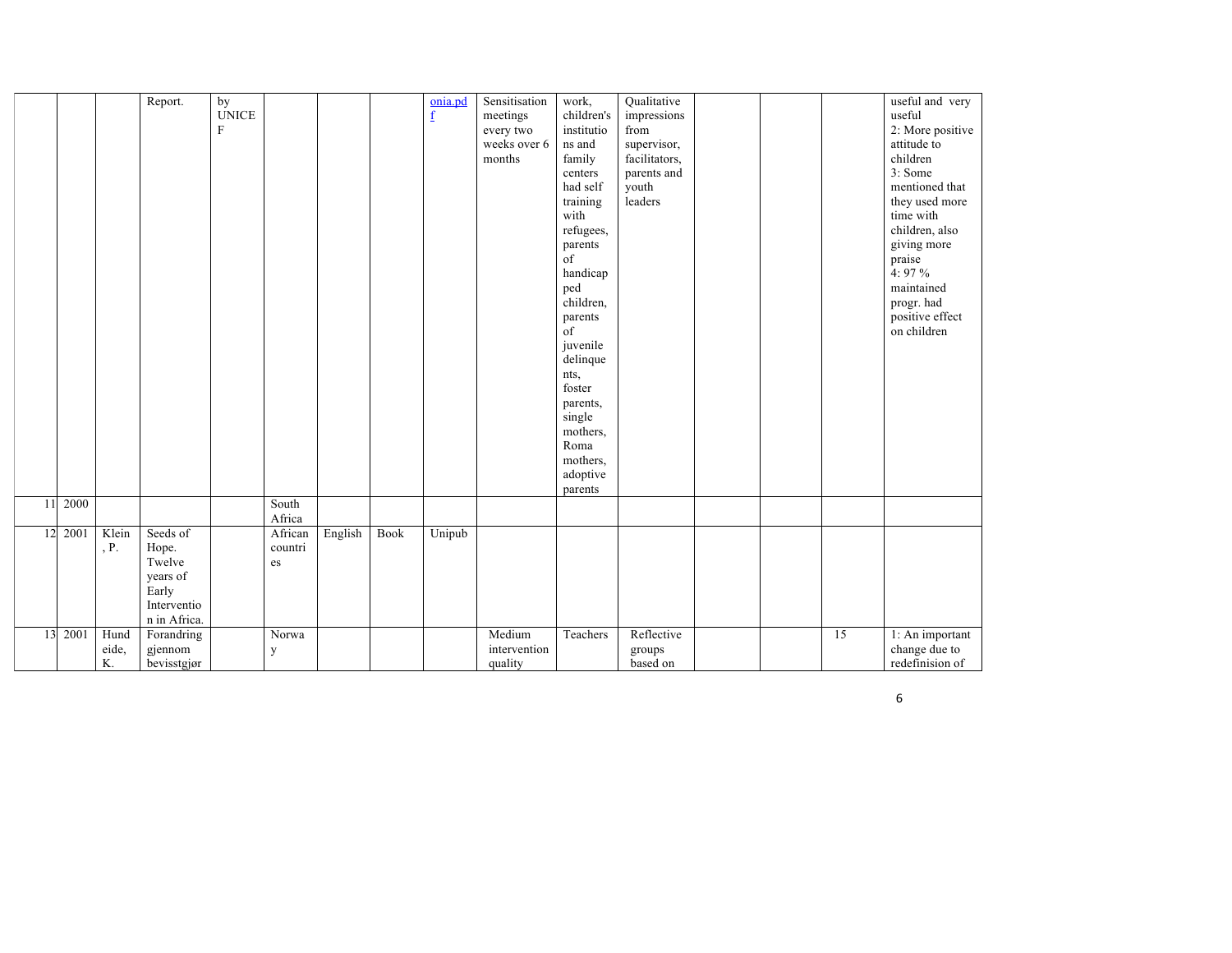|    |         |                     | ing av<br>læreres<br>egen<br>praksis. En<br>pilot-<br>utprøving<br>av ICDP<br>Programm<br>et i skolen. |            |               |                 |                                                                                                                                                                                |  | the ICDP<br>program |  | each pupil<br>2: According to<br>teacher a clearly<br>positive change |
|----|---------|---------------------|--------------------------------------------------------------------------------------------------------|------------|---------------|-----------------|--------------------------------------------------------------------------------------------------------------------------------------------------------------------------------|--|---------------------|--|-----------------------------------------------------------------------|
| 14 | 2001    | Hund<br>eide,<br>K. | Ledet<br>samspill<br>fra<br>spedbarn<br>til<br>skolealder.                                             |            |               | <b>Book</b>     | Vett og<br>Viten.                                                                                                                                                              |  |                     |  |                                                                       |
| 15 | 2001    | Rye,<br>H.          | Twelve<br>Years of<br>early<br>Interventio<br>n in<br>Ethiopia.                                        |            |               | Book<br>chapter | In P.<br>Klein<br>(2001),<br>Seeds<br>$% \left( \left( \mathcal{A},\mathcal{A}\right) \right) =\left( \mathcal{A},\mathcal{A}\right)$ of<br>Hope.<br>Unipub<br>Forlag.<br>Oslo |  |                     |  |                                                                       |
|    | 16 2001 | Hund<br>eide,<br>K. | Reactivatio<br>n of<br>cultural<br>mediationa<br>1 practices.                                          |            |               |                 | Psychol<br>ogy<br>and<br>Develo<br>ping<br>Societi<br>es,<br>volume<br>$2, p 23-$<br>44.                                                                                       |  |                     |  |                                                                       |
| 17 | 2002    | Rye,<br>H.          | Tidlig<br>hjelp til<br>bedre<br>samspill.                                                              | Norwa<br>y | Norwe<br>gian | Book            | Gylden<br>dal<br>(Univer<br>sitetsfo<br>rlaget,                                                                                                                                |  |                     |  |                                                                       |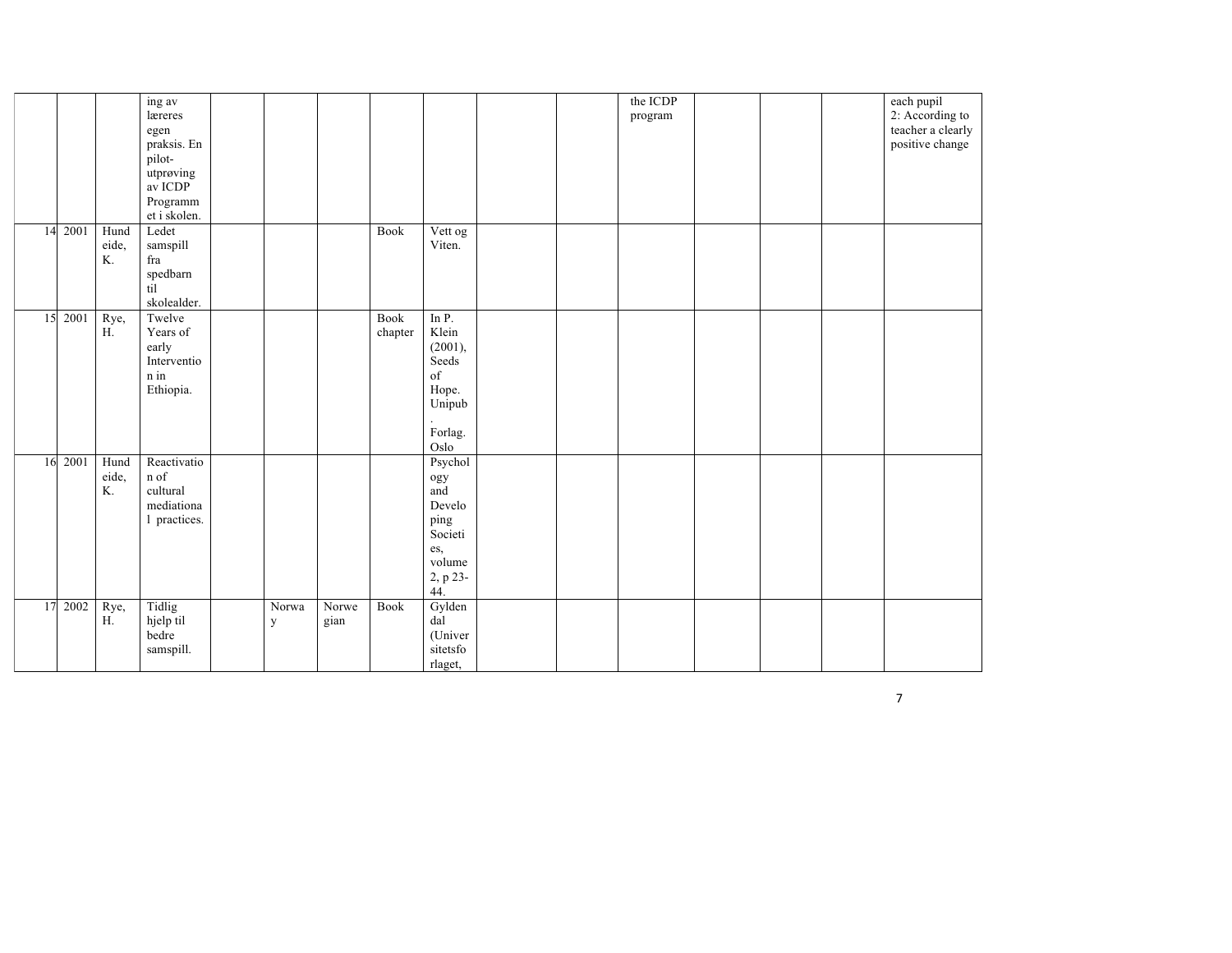|    |         |              |                      |             |       |          | 1993)                                                      |  |  |  |  |
|----|---------|--------------|----------------------|-------------|-------|----------|------------------------------------------------------------|--|--|--|--|
|    | 18 2002 | Hund         | Rapport fra          | Norwa       | Norwe | Internal |                                                            |  |  |  |  |
|    |         | eide,        | utprøving            | $\mathbf y$ | gian  | report   |                                                            |  |  |  |  |
|    |         | K.           | av ICDP              |             |       |          |                                                            |  |  |  |  |
|    |         |              | Programm             |             |       |          |                                                            |  |  |  |  |
|    |         |              | et i fem             |             |       |          |                                                            |  |  |  |  |
|    |         |              | skoler på            |             |       |          |                                                            |  |  |  |  |
|    |         |              | Sunnmøre             |             |       |          |                                                            |  |  |  |  |
| 19 | 2003    | Hund         | <b>Barns</b>         |             |       |          | Cappel                                                     |  |  |  |  |
|    |         | eide,<br>K.  | livsverden:          |             |       |          | en                                                         |  |  |  |  |
|    |         |              | Sosiokultu           |             |       |          | Akade                                                      |  |  |  |  |
|    |         |              | relle<br>rammer for  |             |       |          | miske                                                      |  |  |  |  |
|    |         |              |                      |             |       |          |                                                            |  |  |  |  |
|    |         |              | barns<br>utvikling.  |             |       |          |                                                            |  |  |  |  |
|    | 20 2003 |              |                      |             |       |          | In M.                                                      |  |  |  |  |
|    |         | Rye,<br>H. & | Early<br>Interventio |             |       | Book     | Guralni                                                    |  |  |  |  |
|    |         | Hund         | n and                |             |       | chapter  | $\ensuremath{\text{c}}\xspace\ensuremath{\text{k}}\xspace$ |  |  |  |  |
|    |         | eide,        | Children             |             |       |          | (Ed.),                                                     |  |  |  |  |
|    |         | K.           | with                 |             |       |          | A                                                          |  |  |  |  |
|    |         |              | Special              |             |       |          | Develo                                                     |  |  |  |  |
|    |         |              | needs in             |             |       |          | ping                                                       |  |  |  |  |
|    |         |              | Developin            |             |       |          | System                                                     |  |  |  |  |
|    |         |              |                      |             |       |          | ${\bf S}$                                                  |  |  |  |  |
|    |         |              | g<br>Countries.      |             |       |          | Approa                                                     |  |  |  |  |
|    |         |              |                      |             |       |          | ${\rm ch}$                                                 |  |  |  |  |
|    |         |              |                      |             |       |          | $\mathop{\mathrm{to}}$                                     |  |  |  |  |
|    |         |              |                      |             |       |          | Early                                                      |  |  |  |  |
|    |         |              |                      |             |       |          | Interve                                                    |  |  |  |  |
|    |         |              |                      |             |       |          | ntion:                                                     |  |  |  |  |
|    |         |              |                      |             |       |          | Nationa                                                    |  |  |  |  |
|    |         |              |                      |             |       |          | 1 and                                                      |  |  |  |  |
|    |         |              |                      |             |       |          | Internat                                                   |  |  |  |  |
|    |         |              |                      |             |       |          | ional                                                      |  |  |  |  |
|    |         |              |                      |             |       |          | Perspec                                                    |  |  |  |  |
|    |         |              |                      |             |       |          | tives.                                                     |  |  |  |  |
|    |         |              |                      |             |       |          | Paul                                                       |  |  |  |  |
|    |         |              |                      |             |       |          | <b>Brooke</b>                                              |  |  |  |  |
|    |         |              |                      |             |       |          | ${\bf S}$                                                  |  |  |  |  |
|    |         |              |                      |             |       |          | Publish                                                    |  |  |  |  |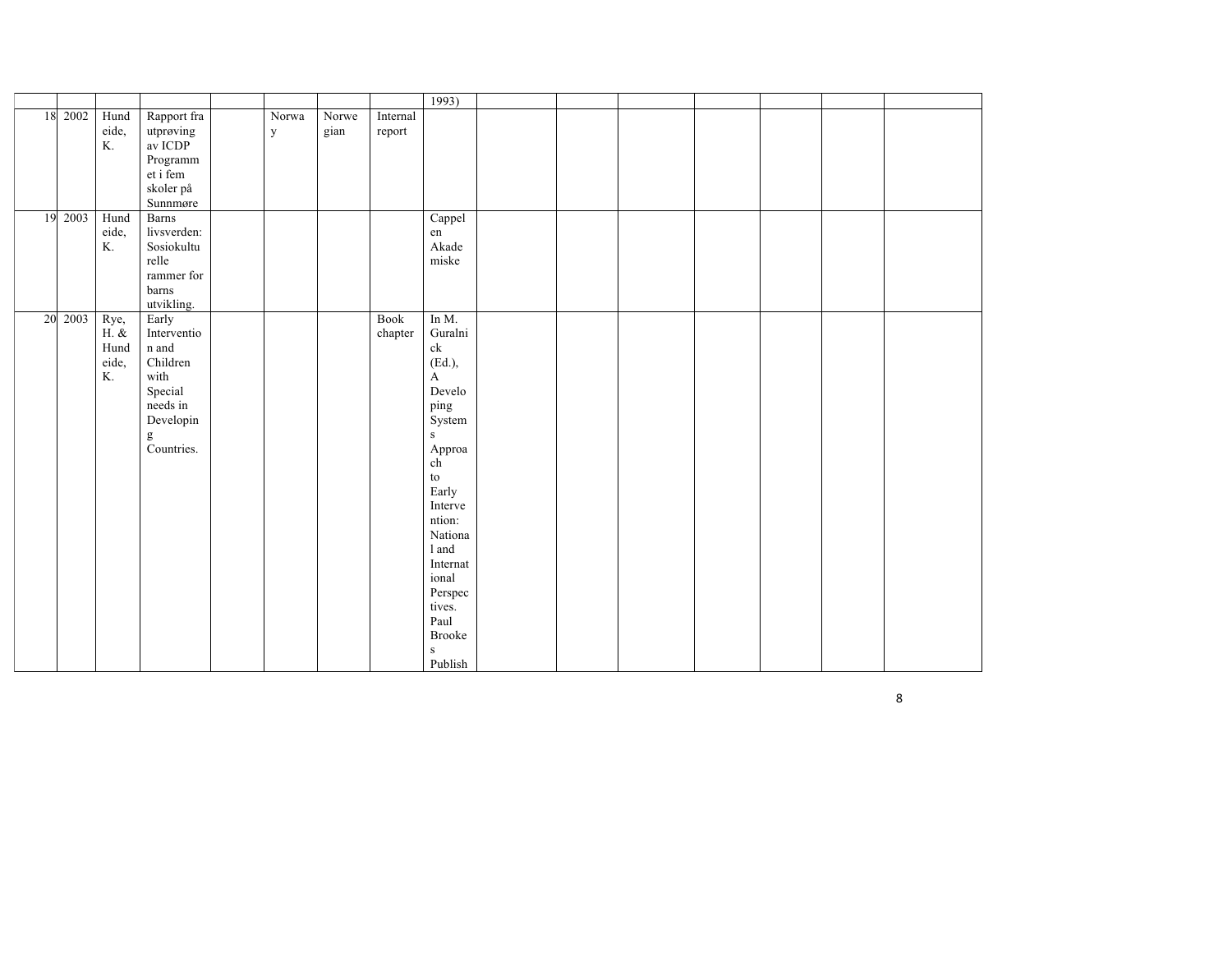|    |      |                                                                                                      |                                                                                                                    |                                                                                                          |                         |               |        | ing<br>Co.<br>N.Y.                              |                                                                                                     |                                                                                                                                                                                           |  |     |                                                                                                                                                                                                                                                                                                                                                       |
|----|------|------------------------------------------------------------------------------------------------------|--------------------------------------------------------------------------------------------------------------------|----------------------------------------------------------------------------------------------------------|-------------------------|---------------|--------|-------------------------------------------------|-----------------------------------------------------------------------------------------------------|-------------------------------------------------------------------------------------------------------------------------------------------------------------------------------------------|--|-----|-------------------------------------------------------------------------------------------------------------------------------------------------------------------------------------------------------------------------------------------------------------------------------------------------------------------------------------------------------|
| 21 | 2003 | Hund<br>eide,<br>K.                                                                                  | Forandring<br>gjennom<br>bvisstgjøri<br>ng av egen<br>praksis                                                      |                                                                                                          | Norwa<br>y              | Norwe<br>gian |        |                                                 |                                                                                                     |                                                                                                                                                                                           |  |     |                                                                                                                                                                                                                                                                                                                                                       |
| 22 | 2003 | Jareg<br>g,<br>Hund<br>eide,<br>K.<br>(ed.)                                                          | Mid Term<br>Review of<br>the Project<br>"Psycho-<br>Social<br>Training<br>and<br>Competenc<br>e<br>Building"       | Researc<br>h<br>ordered<br>by the<br>Norwe<br>gian<br>Embass<br>y/NOR<br>AD,<br>present<br>ed in<br>2001 | Angola                  |               |        |                                                 |                                                                                                     | Document<br>reviews<br>Observation<br>of group<br>activities<br>Interviews<br>with<br>individual<br>staff<br>members.<br>people from<br>other<br>NGOs, and<br>the<br>government<br>agency |  |     | 1: The work of<br>ICDP Angola is<br>relevant, good<br>quality, workers<br>are highly<br>motivated and<br>their support is<br>much sought<br>after<br>the activities<br>were extensive<br>and in<br>accordance to<br>plans, and at<br>times even more<br>than planned<br>2:<br>Recommendatio<br>ns with regards<br>to<br>documentation<br>and funding. |
| 23 | 2004 | Dayra<br>Eliza<br>beth<br>Ojeda<br>Roser<br>0,<br>Nubia<br>Rocío<br>Sánch<br>$\operatorname{\sf ez}$ | I am a<br>person too:<br>Programa<br><b>ICDP</b><br>"También<br>soy<br>persona".<br>Proyecto<br>con<br>familias de | Univers<br>ity of<br>Nariño,<br><b>ICBF</b>                                                              | Colom<br>bia.<br>Nariño | Spanish       | Report | http://w<br>ww.icd<br>p.info/<br>Narino.<br>pdf | Agents<br>and<br>caregiver<br>s from<br>the ICBF<br>network<br>that<br>operates<br>in 8<br>zones of | Interviews<br>Questionnai<br>res (214)<br>Likert<br>questionnair<br>es(93)<br>Case studies                                                                                                |  | 214 | 1: Increased<br>parent-child<br>contact and<br>communication<br>2: Adults<br>understood their<br>value as<br>caregivers:<br>From aggression<br>and lack of                                                                                                                                                                                            |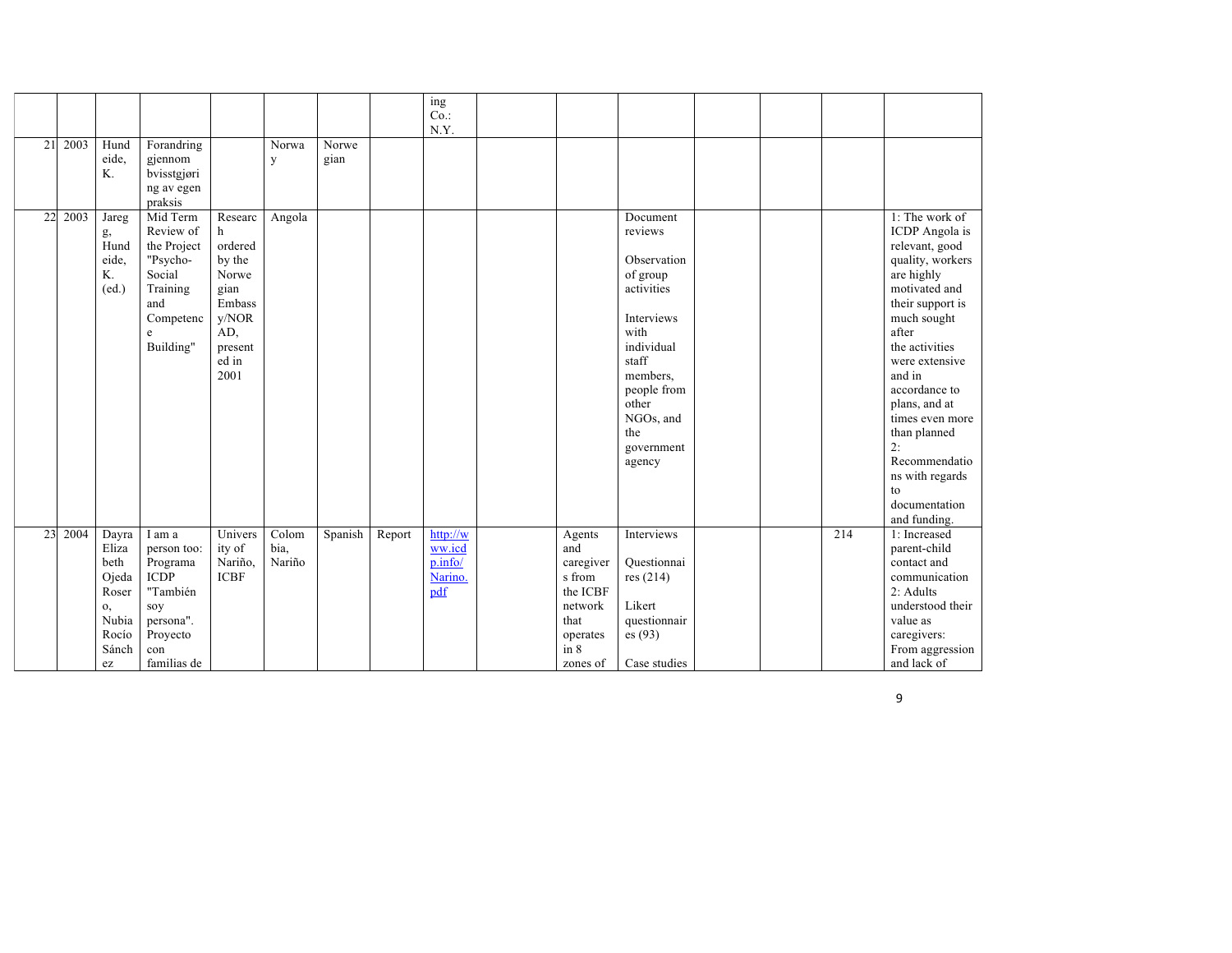| 23 | 2004 | Dayra           | I am a      | Univers     | Colom  | Spanish | Report  | http://w         | Agents                 | Interviews   |  | 214 | 1: Increased     |
|----|------|-----------------|-------------|-------------|--------|---------|---------|------------------|------------------------|--------------|--|-----|------------------|
|    |      | Eliza           | person too: | ity of      | bia,   |         |         | ww.icd           | and                    |              |  |     | parent-child     |
|    |      | beth            | Programa    | Nariño,     | Nariño |         |         | p.info/          | caregiver              | Questionnai  |  |     | contact and      |
|    |      | Ojeda           | <b>ICDP</b> | <b>ICBF</b> |        |         |         | Narino.          | s from                 | res $(214)$  |  |     | communication    |
|    |      | Roser           | "También    |             |        |         |         | pdf              | the ICBF               |              |  |     | 2: Adults        |
|    |      | $\mathbf{0},$   | sov         |             |        |         |         |                  | network                | Likert       |  |     | understood their |
|    |      | Nubia           | persona".   |             |        |         |         |                  | that                   | questionnair |  |     | value as         |
|    |      | Rocío           | Proyecto    |             |        |         |         |                  | operates               | es(93)       |  |     | caregivers:      |
|    |      | Sánch           | con         |             |        |         |         |                  | in 8                   |              |  |     | From aggression  |
|    |      | ez              | familias de |             |        |         |         |                  | zones of               | Case studies |  |     | and lack of      |
|    |      | Martí           | personas    |             |        |         |         |                  | the                    | (9)          |  |     | tolerance, to    |
|    |      | nez             | desmoviliz  |             |        |         |         |                  | province               |              |  |     | emotional,       |
|    |      |                 | adas        |             |        |         |         |                  | of Nariño              | Observation  |  |     | attunements,     |
|    |      |                 |             |             |        |         |         |                  | were                   |              |  |     | empathy,         |
|    |      |                 |             |             |        |         |         |                  | trained as             | Video        |  |     | patience,        |
|    |      |                 |             |             |        |         |         |                  | facilitato             | recordings   |  |     | collaboration.   |
|    |      |                 |             |             |        |         |         |                  | $\mathbf{r}\mathbf{s}$ |              |  |     | 3: Children      |
|    |      |                 |             |             |        |         |         |                  |                        | Documents    |  |     | appear more      |
|    |      |                 |             |             |        |         |         |                  |                        |              |  |     | affectionate.    |
|    |      |                 |             |             |        |         |         |                  |                        | Verbal and   |  |     | social and       |
|    |      |                 |             |             |        |         |         |                  |                        | written      |  |     | understanding;   |
|    |      |                 |             |             |        |         |         |                  |                        | reports      |  |     | expresses their  |
|    |      |                 |             |             |        |         |         |                  |                        |              |  |     | feelings and     |
|    |      |                 |             |             |        |         |         |                  |                        |              |  |     | emotions.        |
| 24 | 2004 | Klein           | Interaction |             |        |         |         | Infants          |                        |              |  |     |                  |
|    |      | , P.            | -oriented   |             |        |         |         | $\&$             |                        |              |  |     |                  |
|    |      | $S_{\cdot}, \&$ | Early       |             |        |         |         | Young            |                        |              |  |     |                  |
|    |      | Rye,            | Interventio |             |        |         |         | Childre          |                        |              |  |     |                  |
|    |      | H.              | n in        |             |        |         |         | n,               |                        |              |  |     |                  |
|    |      |                 | Ethiopia:   |             |        |         |         | $17(4)$ ,        |                        |              |  |     |                  |
|    |      |                 | The MISC    |             |        |         |         | 340.             |                        |              |  |     |                  |
|    |      |                 | Approach.   |             |        |         |         |                  |                        |              |  |     |                  |
| 25 | 2004 | Hund            | Institusjon |             |        |         |         | Dafolo           |                        |              |  |     |                  |
|    |      | eide.           | s og        |             |        |         |         | Forlag:          |                        |              |  |     |                  |
|    |      | K.              | relasjonsar |             |        |         |         | Danma            |                        |              |  |     |                  |
|    |      |                 | beide.      |             |        |         |         | rk               |                        |              |  |     |                  |
| 26 | 2004 | Hund            | Omsorg og   |             |        |         | Book    | $\overline{\ln}$ |                        |              |  |     |                  |
|    |      | eide.           | overgrep i  |             |        |         | chapter | Nafstad          |                        |              |  |     |                  |
|    |      | K.              | og utenfor  |             |        |         |         | , H.             |                        |              |  |     |                  |
|    |      |                 | sonen for   |             |        |         |         | $(Ed.)$ .        |                        |              |  |     |                  |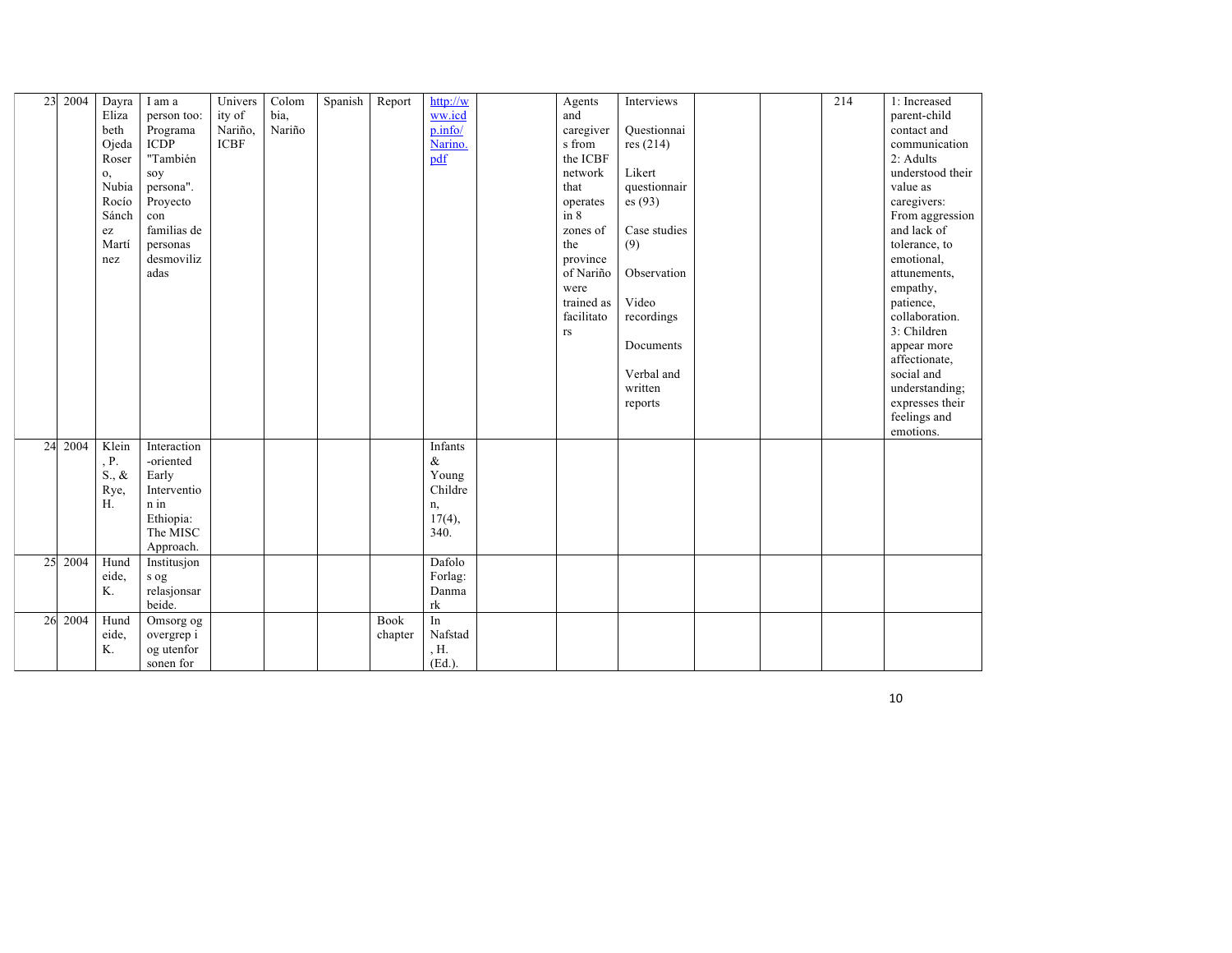| 27 | 2005 | Hund      | $ICDP - et$  |         |              |         | <b>Book</b> | M.                               |                            |  |  |  |
|----|------|-----------|--------------|---------|--------------|---------|-------------|----------------------------------|----------------------------|--|--|--|
|    |      | eide,     | relasjonsor  |         |              |         | chapter     | Kreuser                          |                            |  |  |  |
|    |      | K.        | ientert og   |         |              |         |             | $\&$ N.                          |                            |  |  |  |
|    |      |           | empatibase   |         |              |         |             | Rosend                           |                            |  |  |  |
|    |      |           | rt program.  |         |              |         |             | al                               |                            |  |  |  |
|    |      |           |              |         |              |         |             | Jensen                           |                            |  |  |  |
|    |      |           |              |         |              |         |             | $(\text{red})$ :                 |                            |  |  |  |
|    |      |           |              |         |              |         |             | "Famil                           |                            |  |  |  |
|    |      |           |              |         |              |         |             |                                  |                            |  |  |  |
|    |      |           |              |         |              |         |             | y<br>Support                     |                            |  |  |  |
|    |      |           |              |         |              |         |             | $\sum_{i=1}^{n}$                 |                            |  |  |  |
|    |      |           |              |         |              |         |             |                                  |                            |  |  |  |
|    |      |           |              |         |              |         |             | empow                            |                            |  |  |  |
|    |      |           |              |         |              |         |             | erment                           |                            |  |  |  |
|    |      |           |              |         |              |         |             | av                               |                            |  |  |  |
|    |      |           |              |         |              |         |             | forældr                          |                            |  |  |  |
|    |      |           |              |         |              |         |             | $\ensuremath{\text{e}}\xspace$ i |                            |  |  |  |
|    |      |           |              |         |              |         |             | internas                         |                            |  |  |  |
|    |      |           |              |         |              |         |             | jonalt                           |                            |  |  |  |
|    |      |           |              |         |              |         |             | perspek                          |                            |  |  |  |
|    |      |           |              |         |              |         |             | tiv.                             |                            |  |  |  |
|    |      |           |              |         |              |         |             | Danma                            |                            |  |  |  |
|    |      |           |              |         |              |         |             | rks                              |                            |  |  |  |
|    |      |           |              |         |              |         |             | Pædago                           |                            |  |  |  |
|    |      |           |              |         |              |         |             | giske                            |                            |  |  |  |
|    |      |           |              |         |              |         |             | Univers                          |                            |  |  |  |
|    |      |           |              |         |              |         |             | itets                            |                            |  |  |  |
|    |      |           |              |         |              |         |             | Forlag.                          |                            |  |  |  |
| 28 | 2005 | Hund      | <b>ICDP</b>  |         | Norwa        | Norwe   | Internal    |                                  |                            |  |  |  |
|    |      | eide,     | Programm     |         | $\mathbf{y}$ | gian    | report      |                                  |                            |  |  |  |
|    |      | $K.$ $\&$ | et tilpasset |         |              |         |             |                                  |                            |  |  |  |
|    |      | Hann      | etniske      |         |              |         |             |                                  |                            |  |  |  |
|    |      | estad,    | minoriteter  |         |              |         |             |                                  |                            |  |  |  |
|    |      | M.        | i barnevern  |         |              |         |             |                                  |                            |  |  |  |
| 29 | 2005 | Sanch     | Evaluación   | San     | Colom        | Spanish | Report      | http://w                         | The                        |  |  |  |
|    |      | erz,      | del          | Juan de | bia          |         |             | ww.icd                           | ICDP                       |  |  |  |
|    |      | N. et     | programa     | Pasto:  |              |         |             | p.info/                          | project                    |  |  |  |
|    |      | al.       | "tambien     | Univers |              |         |             | Narino.                          | trained                    |  |  |  |
|    |      | and       | soy          | idad de |              |         |             | pdf                              | staff                      |  |  |  |
|    |      | the       |              | Nariño. |              |         |             |                                  | ${\rm from}$               |  |  |  |
|    |      |           | persona"     |         |              |         |             |                                  | $\ensuremath{\text{ICBF}}$ |  |  |  |
|    |      | psych     | desde la     |         |              |         |             |                                  |                            |  |  |  |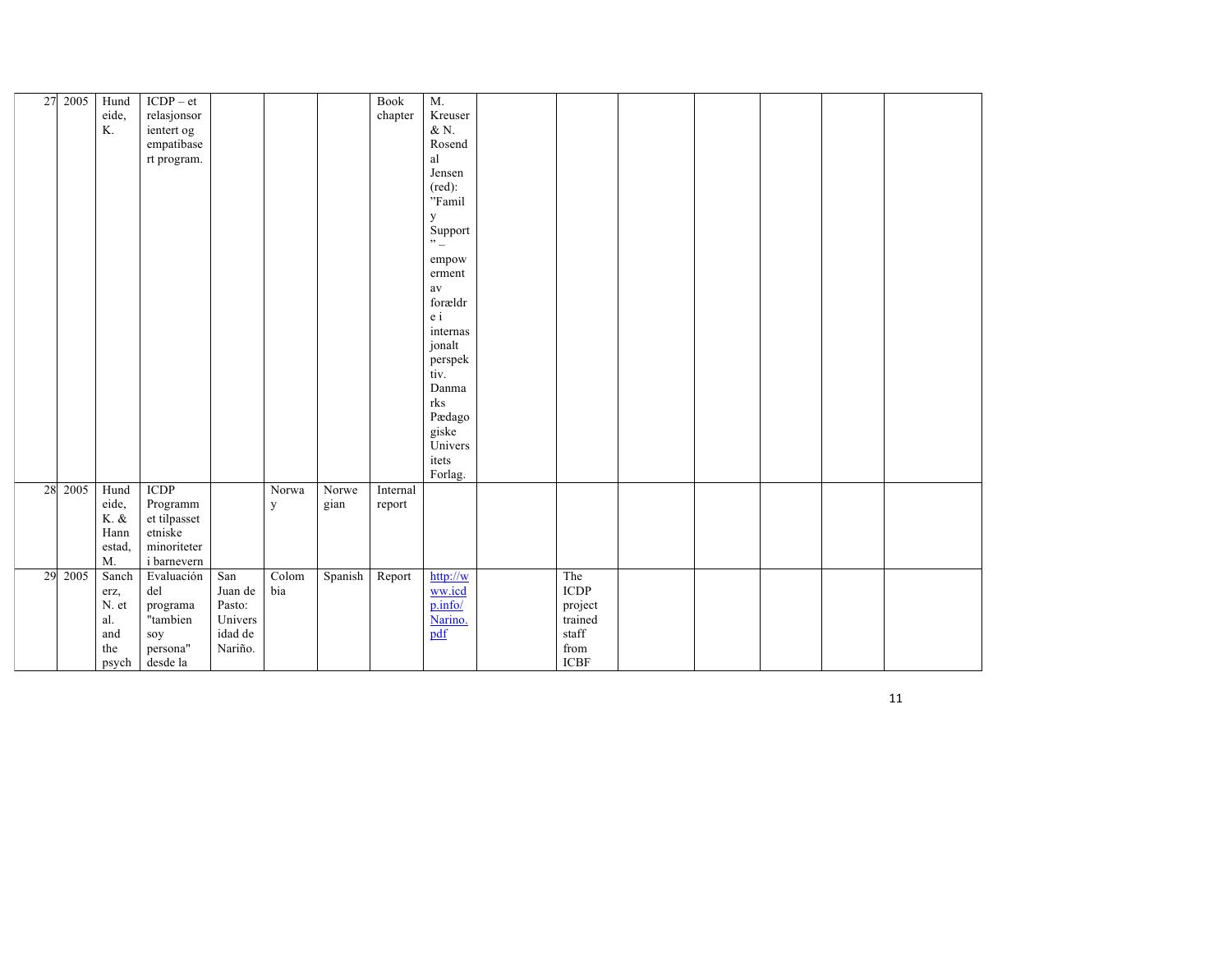|    |      | ology        | percepción   |         |       |         |        |                    | (social     |               |  |           |                  |
|----|------|--------------|--------------|---------|-------|---------|--------|--------------------|-------------|---------------|--|-----------|------------------|
|    |      | depar        | de           |         |       |         |        |                    | services    |               |  |           |                  |
|    |      | tment        | facilitadore |         |       |         |        |                    | network)    |               |  |           |                  |
|    |      | of the       | s y          |         |       |         |        |                    | and they    |               |  |           |                  |
|    |      | Unive        | multiplicad  |         |       |         |        |                    | in turn     |               |  |           |                  |
|    |      | rsity        | ores, en     |         |       |         |        |                    | trained     |               |  |           |                  |
|    |      | of           | tres centros |         |       |         |        |                    | more of     |               |  |           |                  |
|    |      | Narin        | zonales de   |         |       |         |        |                    | their own   |               |  |           |                  |
|    |      | $\mathbf{o}$ | ICDP en el   |         |       |         |        |                    | staff who   |               |  |           |                  |
|    |      |              | departame    |         |       |         |        |                    | works       |               |  |           |                  |
|    |      |              | nto de       |         |       |         |        |                    | with        |               |  |           |                  |
|    |      |              | Nariño       |         |       |         |        |                    | families    |               |  |           |                  |
|    |      |              |              |         |       |         |        |                    |             |               |  |           |                  |
|    |      |              | (Pasto,      |         |       |         |        |                    | and         |               |  |           |                  |
|    |      |              | Tumaco y     |         |       |         |        |                    | children.   |               |  |           |                  |
|    |      |              | la Unión).   |         |       |         |        |                    |             |               |  |           |                  |
| 30 | 2005 | Herná        | Riesgo e     | Univers | Colom |         |        | $\frac{http://w}{$ | Parents     | Analysis of   |  | Obervati  | Caregivers       |
|    |      | ndez.        | interacción  | idad de | bia,  |         |        | ww.icd             | in          | cultural      |  | on of 21  | increased their  |
|    |      | R. E.        | donde se     | Antioq  | Antio |         |        | p.info/            | situation   | context and   |  | caregiver | ability to apply |
|    |      | G.,          | implement    | uia,    | quia. |         |        | Medelli            | of          | evaluation    |  | - child   | show emotion,    |
|    |      | Hurta        | o el         | Centro  |       |         |        | n.pdf              | displace    | of ICDP       |  | dyads     | communicate      |
|    |      | do,          | programa     | de      | Funde |         |        |                    | ment,       | impact on     |  |           | and guide their  |
|    |      | H.,          | internacion  | Investi | d by  |         |        |                    | refugees    | caregiver-    |  |           | children         |
|    |      | Góme         | al de        | gacione | the   |         |        |                    |             | child         |  |           |                  |
|    |      | z, Y.,       | desarrollo   | es      | Unive |         |        |                    |             | interaction   |  |           |                  |
|    |      | Aristi       | infantil     | Sociale | rsity |         |        |                    |             |               |  |           |                  |
|    |      | zabal,       | $(ICDP)$ en  | es Y    | of    |         |        |                    |             | Visits.       |  |           |                  |
|    |      | C. A.,       | Antioquia    | Human   | Antio |         |        |                    |             | questionnair  |  |           |                  |
|    |      | Mont         |              | as      | quia  |         |        |                    |             | es and        |  |           |                  |
|    |      |              | Colombia.    |         |       |         |        |                    |             | interviews    |  |           |                  |
|    |      | oya,         |              |         |       |         |        |                    |             |               |  |           |                  |
|    |      | D. et<br>al. |              |         |       |         |        |                    |             |               |  |           |                  |
|    |      |              |              |         |       |         |        |                    |             | Observation   |  |           |                  |
|    |      |              |              |         |       |         |        |                    |             | of caregiver  |  |           |                  |
|    |      |              |              |         |       |         |        |                    |             | $-$ child pre |  |           |                  |
|    |      |              |              |         |       |         |        |                    |             | and post      |  |           |                  |
|    |      |              |              |         |       |         |        |                    |             | interactions  |  |           |                  |
| 31 | 2005 | Maria        | Evaluacion   | UPTC,   | Colom | Spanish | Report | http://w           | The         | Questionnai   |  | 252       | Caregivers       |
|    |      | Claud        | del          | UNAD,   | bia   |         |        | ww.icd             | <b>ICDP</b> | res and       |  | facilitat | expressed that   |
|    |      | ia           | programa     | Univers |       |         |        | p.info/            | project     | interviews,   |  | ors, 132  | <b>ICDP</b> was  |
|    |      | Varga        | "tambien     | idad de |       |         |        | Boyaca             | trained     | case studies, |  | promote   | useful as they   |
|    |      | S            | soy          | Boyacá  |       |         |        | .pdf               | staff       | pre and post  |  | rs, 18    | reflected on     |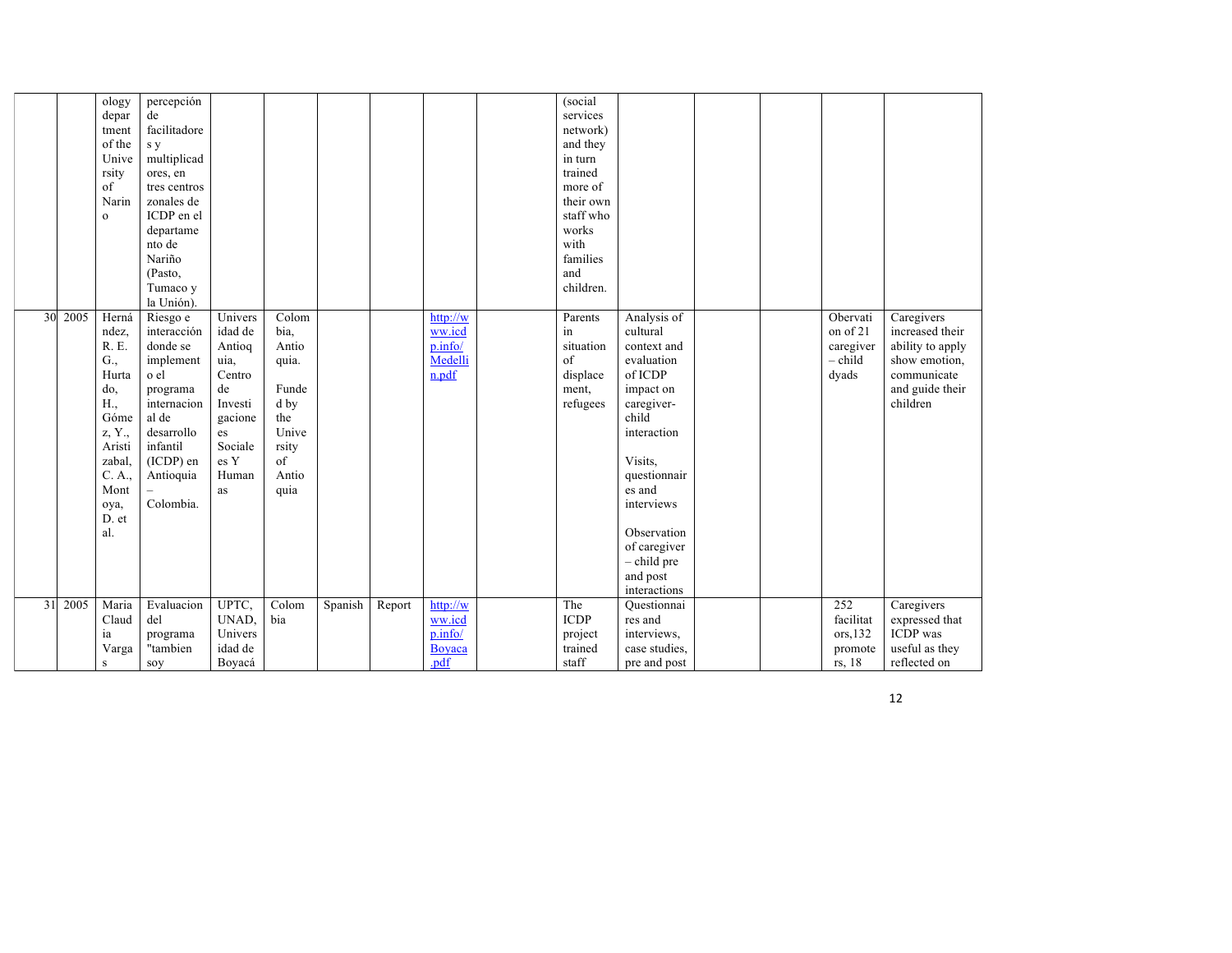|    |         | Marti<br>no et<br>al.                     | persona"<br>desde la<br>percepción<br>de los<br>agentes<br>institucion<br>ales y las<br>madres<br>capacitada<br>s en seis<br>municipios<br>del<br>departama<br>nto de<br>Boyaca. |            |               |                    |                                                                          | from<br><b>ICBF</b><br>(social<br>services<br>network).<br>educatio<br>n and<br>health<br>services<br>and they<br>in turn<br>trained<br>more of<br>their own<br>staff who<br>works<br>with<br>families<br>and | observation<br>of<br>caregiver-<br>child<br>interaction |  | case<br>studies | their family<br>lives,<br>communication<br>with children at<br>work and at<br>home, and made<br>them more<br>aware of what<br>they need to do<br>to improve their<br>children's lives<br>and their<br>relationship<br>with them |
|----|---------|-------------------------------------------|----------------------------------------------------------------------------------------------------------------------------------------------------------------------------------|------------|---------------|--------------------|--------------------------------------------------------------------------|---------------------------------------------------------------------------------------------------------------------------------------------------------------------------------------------------------------|---------------------------------------------------------|--|-----------------|---------------------------------------------------------------------------------------------------------------------------------------------------------------------------------------------------------------------------------|
| 32 | 2005    | Egebj<br>eg, I.<br>et.<br>AI.             | <b>ICDP</b><br>Programm<br>et tilpasset<br>omsorgsgi<br>vere I<br>barnevern                                                                                                      | Norwa<br>y | Norwe<br>gian | Internal<br>report |                                                                          | children.                                                                                                                                                                                                     |                                                         |  |                 |                                                                                                                                                                                                                                 |
|    | 33 2006 | Egebj<br>erg, I.<br>$\&$<br>Flakk<br>, G. | <b>ICDP</b><br>Programm<br>et tilpasset<br>omorsgiver<br>e i fengsel                                                                                                             | Norwa<br>y | Norwe<br>gian | Internal<br>report |                                                                          |                                                                                                                                                                                                               |                                                         |  |                 |                                                                                                                                                                                                                                 |
| 34 | 2006    | Hund<br>eide,<br>K.                       | When<br>empathic<br>care is<br>blocked.                                                                                                                                          |            |               | Book               | chapter<br>In<br>Bråten<br>$S$ (Ed.),<br>On<br>Being<br>Moved.<br>Oxford |                                                                                                                                                                                                               |                                                         |  |                 |                                                                                                                                                                                                                                 |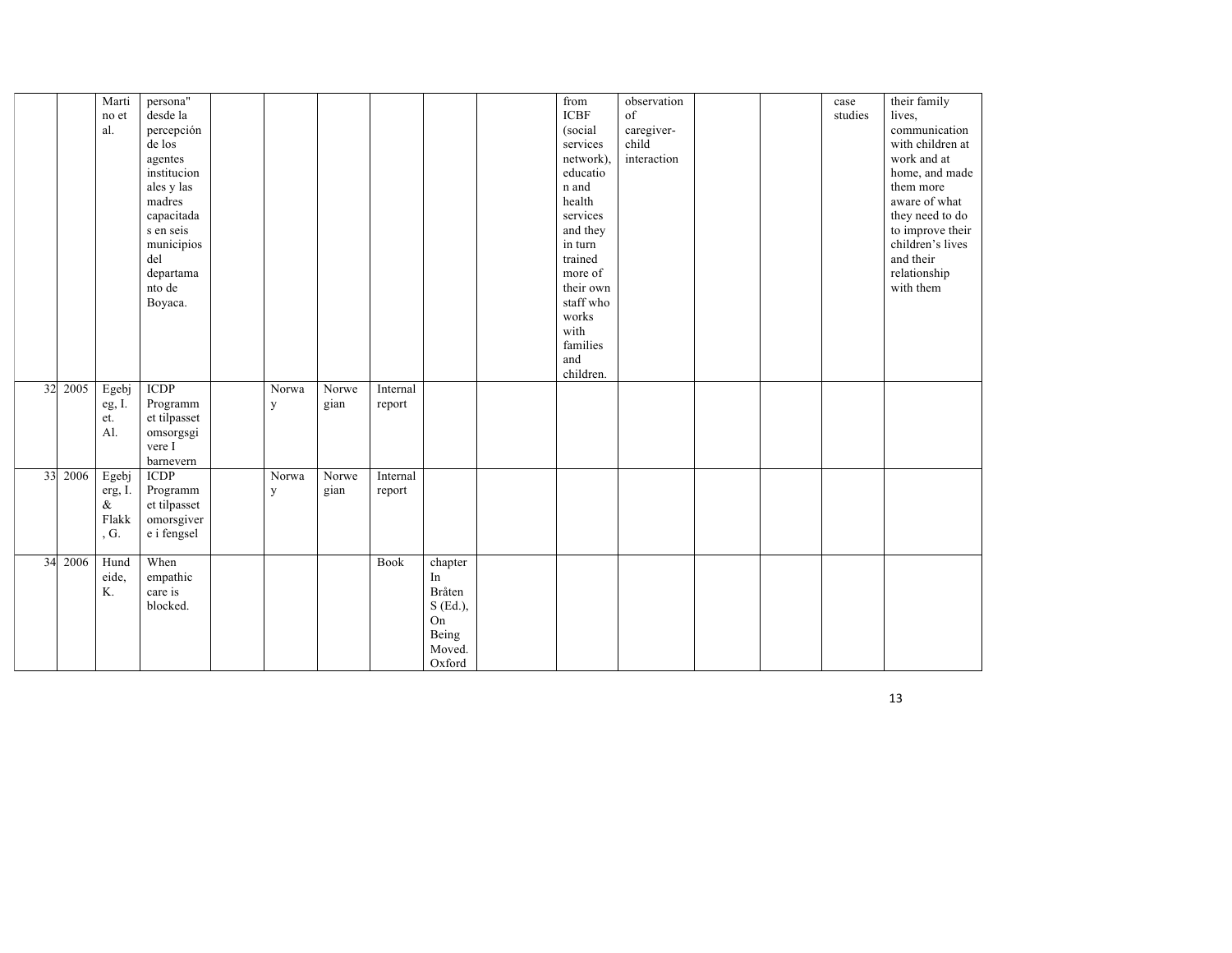| 34 | 2006 | Hund<br>eide,<br>K.  | When<br>empathic<br>care is<br>blocked.                                                                                                                    |                                                                  |              |             | <b>Book</b>                                                            | chapter<br>In<br>Bråten<br>S (Ed.),<br>On<br>Being<br>Moved.<br>Oxford<br>Univers<br>ity<br>Press. |  |                                      |                                      |          |                                                                                                                                                                                                                                                                                       |
|----|------|----------------------|------------------------------------------------------------------------------------------------------------------------------------------------------------|------------------------------------------------------------------|--------------|-------------|------------------------------------------------------------------------|----------------------------------------------------------------------------------------------------|--|--------------------------------------|--------------------------------------|----------|---------------------------------------------------------------------------------------------------------------------------------------------------------------------------------------------------------------------------------------------------------------------------------------|
| 35 | 2006 | Åsa<br>Linds<br>tröm | Internation<br>al Child<br>Developm<br>ent<br>Programm<br>es<br>based on a<br>new<br>approach<br>to children<br>in society<br>and<br>training in<br>Sweden | Örebro<br>Univers<br>ity<br>Pedago<br>giska<br>Instituti<br>onen | Sweden       | Swedis<br>h | Master<br>thesis<br>special<br>educati<br>on<br>teacher<br>progra<br>m | http://<br>www.i<br>cdp.se<br>/forsk<br>ning.as<br>px                                              |  | Focus-<br>groups                     |                                      | $\gamma$ | The working<br>groups also<br>become stronger<br>in their<br>professional<br>capacity./they<br>have received<br>confirmation of<br>his teaching work.<br>They can<br>describe in words<br>what they do and<br>they have a<br>heightened<br>awareness of<br>themselves as<br>educators |
| 36 | 2006 |                      | ICDP en<br>Huila                                                                                                                                           | Univers<br>ity of<br>Huila                                       | Colom<br>bia | Spanish     | Internal<br>report                                                     |                                                                                                    |  | Questionnai<br>res and<br>interviews | <b>ICDP</b><br>specific<br>questions |          |                                                                                                                                                                                                                                                                                       |
| 37 | 2006 | Hund<br>eide,<br>K.  | Det<br>intersubjek<br>tive rum<br>og<br>bevidstgjør<br>else af<br>samspil i<br>klassen.                                                                    |                                                                  |              |             | Book<br>chapter                                                        | Et<br>kapitel<br>om<br>skoleint<br>ervensj<br>on med<br><b>ICDP</b><br>Progra<br>mmet.<br>Kristen  |  |                                      |                                      |          |                                                                                                                                                                                                                                                                                       |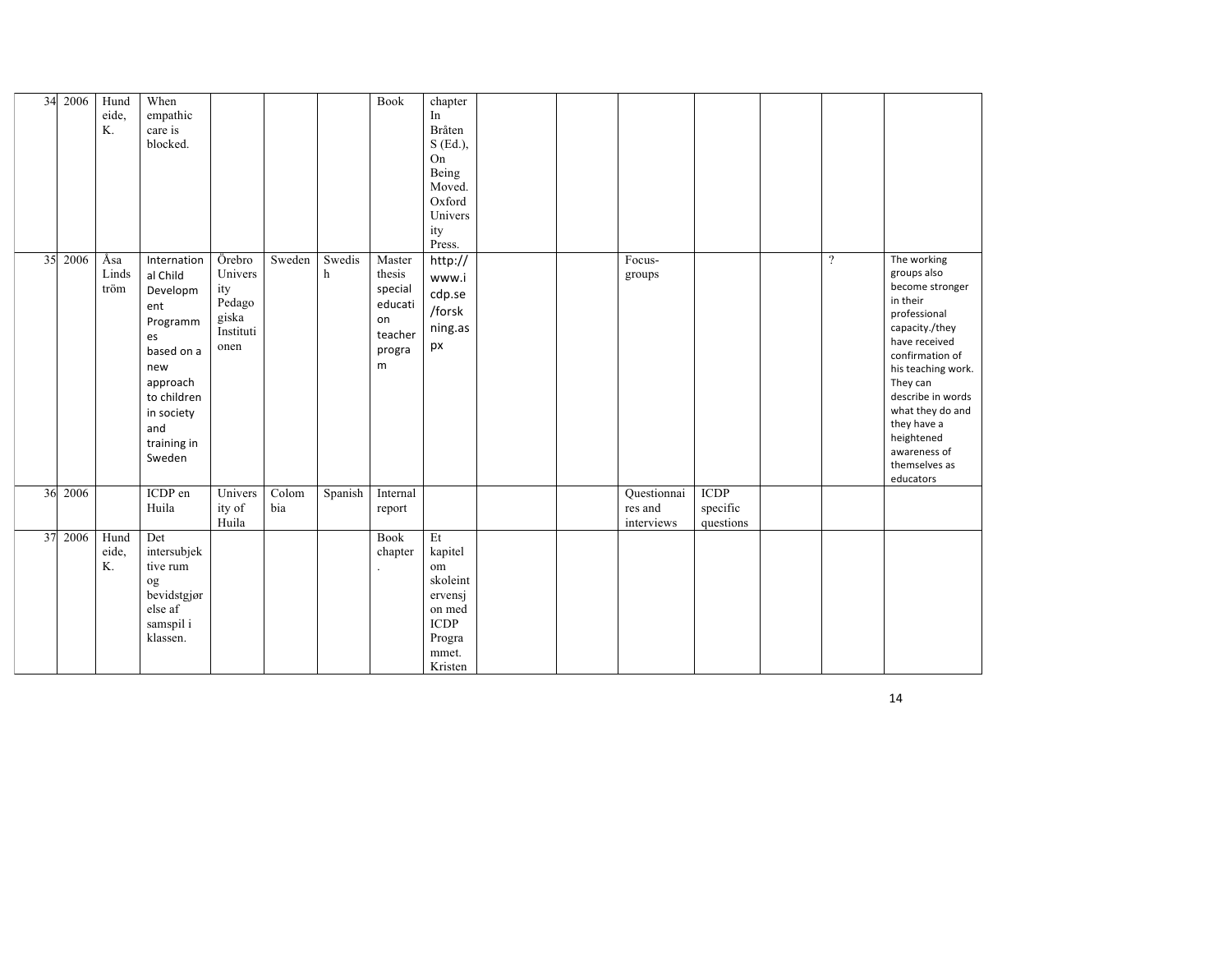| 38 | 2006 | Tørne       | <b>ICDP</b>              |                 | Norwa  | Norwe   | Internal |                    |            |               |  |            |                  |
|----|------|-------------|--------------------------|-----------------|--------|---------|----------|--------------------|------------|---------------|--|------------|------------------|
|    |      | s, H.       | Programm                 |                 | y      | gian    | report   |                    |            |               |  |            |                  |
|    |      | Et.         | et tilpasset             |                 |        |         |          |                    |            |               |  |            |                  |
|    |      | Al.         | barn med                 |                 |        |         |          |                    |            |               |  |            |                  |
|    |      |             | spesielle                |                 |        |         |          |                    |            |               |  |            |                  |
|    |      |             | behov i                  |                 |        |         |          |                    |            |               |  |            |                  |
|    |      |             | barnehagea               |                 |        |         |          |                    |            |               |  |            |                  |
|    |      |             | lder                     |                 |        |         |          |                    |            |               |  |            |                  |
| 39 | 2006 | Linds       | Internation              | Pedago          | Sweden |         |          | $D$ -              |            |               |  |            |                  |
|    |      | trøm,<br>Å. | al Child                 | giska           |        |         |          | uppsats            |            |               |  |            |                  |
|    |      |             | Developm                 | Instituti       | Ørebro |         |          | 2006.              |            |               |  |            |                  |
|    |      |             | ent                      | onen,<br>Ørebro |        |         |          | Special            |            |               |  |            |                  |
|    |      |             | Programm                 |                 |        |         |          | pedago             |            |               |  |            |                  |
|    |      |             | es<br>med                |                 |        |         |          | gik D.<br>http://w |            |               |  |            |                  |
|    |      |             |                          |                 |        |         |          | ww.icd             |            |               |  |            |                  |
|    |      |             | utgångspu<br>nkt från en |                 |        |         |          | p.info/            |            |               |  |            |                  |
|    |      |             | förändrad                |                 |        |         |          | Sweden             |            |               |  |            |                  |
|    |      |             | syn på                   |                 |        |         |          | .pdf               |            |               |  |            |                  |
|    |      |             | barn i                   |                 |        |         |          |                    |            |               |  |            |                  |
|    |      |             | samhälle                 |                 |        |         |          |                    |            |               |  |            |                  |
|    |      |             | och                      |                 |        |         |          |                    |            |               |  |            |                  |
|    |      |             | utbildninge              |                 |        |         |          |                    |            |               |  |            |                  |
|    |      |             | n i Sverige              |                 |        |         |          |                    |            |               |  |            |                  |
| 40 | 2007 | Arms        | Evaluación               | $\bullet$       | Colom  | Spanish | Internal | http://w           | Parents -  | Interviews,   |  | 40 filmed  | Parents'         |
|    |      | trong,      | interna                  | unded           | bia    |         | evaluati | ww.icd             | ${\rm ex}$ | questionnair  |  | interactio | reported         |
|    |      | N. et       | Programa                 | by              |        |         | on       | p.info/I           | guerrilla  | es, filmed    |  | ns, 45     | positive changes |
|    |      | al.         | <b>ICDP</b>              | <b>IOM</b>      |        |         | report   | nternal            | fighters   | interaction.  |  | interview  | in their own     |
|    |      |             | "También                 | (Intern         |        |         | for      | evaluati           |            | observation,  |  | ${\bf S}$  | perceptions of   |
|    |      |             | soy                      | ational         |        |         | IOM      | onofBo             |            | project       |  |            | their role as    |
|    |      |             | persona"                 | organi          |        |         |          | gotapro            |            | monitoring    |  |            | parents, and     |
|    |      |             |                          | zation          |        |         |          | jectwit            |            | tools/diaries |  |            | family; and that |
|    |      |             |                          | for             |        |         |          | hexgue             |            | , checklists, |  |            | communication    |
|    |      |             |                          | migrat          |        |         |          | rrillas.p          |            |               |  |            | with their       |
|    |      |             |                          | ion             |        |         |          | $\underline{df}$   |            |               |  |            | children         |
|    |      |             |                          |                 |        |         |          |                    |            |               |  |            | improved         |
| 41 | 2007 | Hund        | Rapport fra              |                 |        | Norwe   | Internal |                    |            |               |  |            |                  |
|    |      | eide,       | "Forunders               |                 |        | gian    | report   |                    |            |               |  |            |                  |
|    |      | K.          | økelse om                |                 |        |         |          |                    |            |               |  |            |                  |
|    |      |             | barn og                  |                 |        |         |          |                    |            |               |  |            |                  |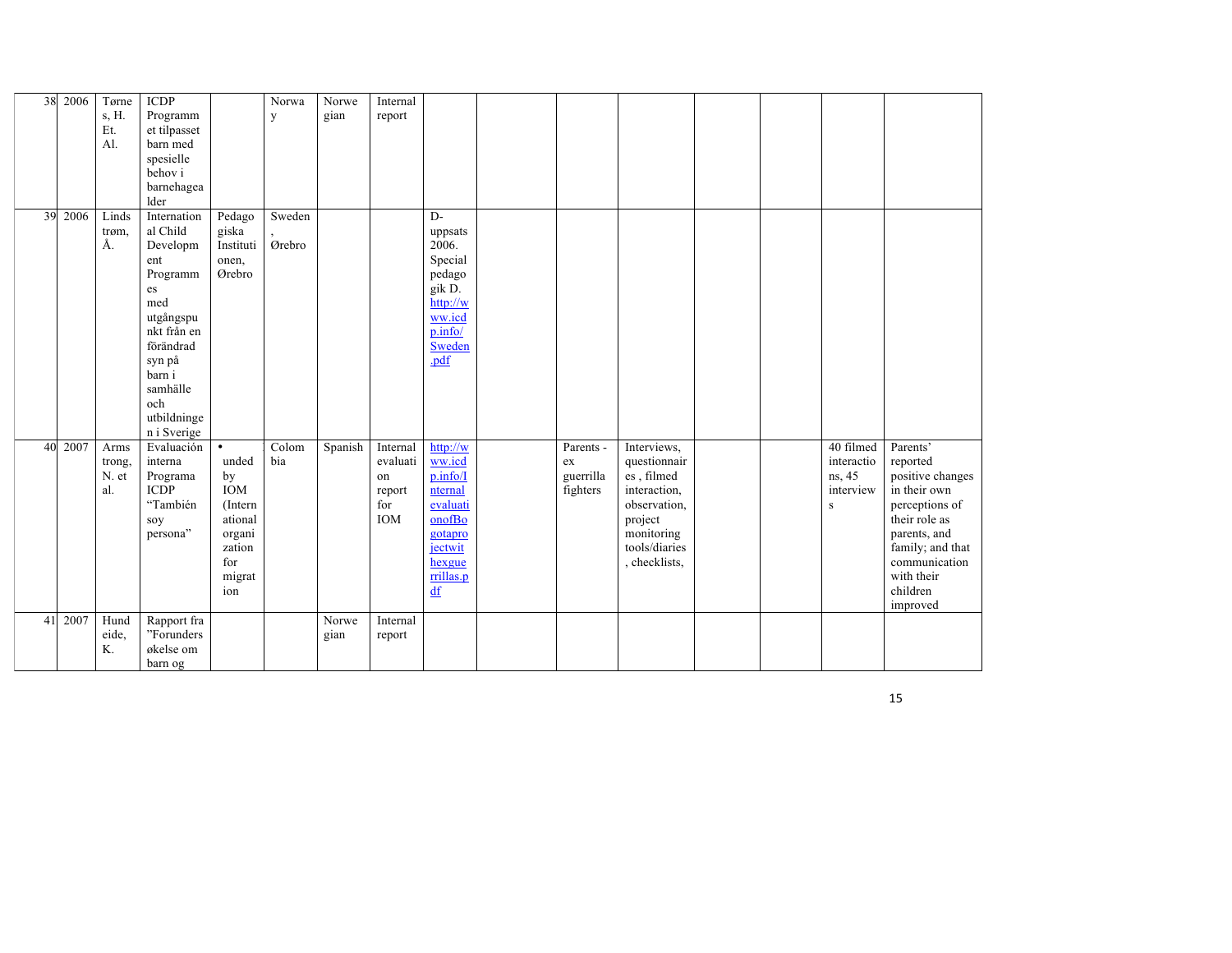|    |      |              | foreldre på<br>asylmottak<br>,,                         |                                                                                                                                                                                                                 |                |               |             |                                                                    |                       |                                       |                                                                                                                       |                                                                                                                                                                                                                                                                                                                      |  |                                                                                                                                                                                                                                                                                                                                                                                                                                                                                                                                                                    |
|----|------|--------------|---------------------------------------------------------|-----------------------------------------------------------------------------------------------------------------------------------------------------------------------------------------------------------------|----------------|---------------|-------------|--------------------------------------------------------------------|-----------------------|---------------------------------------|-----------------------------------------------------------------------------------------------------------------------|----------------------------------------------------------------------------------------------------------------------------------------------------------------------------------------------------------------------------------------------------------------------------------------------------------------------|--|--------------------------------------------------------------------------------------------------------------------------------------------------------------------------------------------------------------------------------------------------------------------------------------------------------------------------------------------------------------------------------------------------------------------------------------------------------------------------------------------------------------------------------------------------------------------|
| 42 | 2007 | Rye,<br>Η.   | Barn med<br>spesielle<br>behov                          |                                                                                                                                                                                                                 |                | Norwe<br>gian | <b>Book</b> | Oslo:<br>Gylden<br>dal                                             |                       |                                       |                                                                                                                       |                                                                                                                                                                                                                                                                                                                      |  |                                                                                                                                                                                                                                                                                                                                                                                                                                                                                                                                                                    |
| 43 | 2007 | Sherr,<br>L. | Mozambiq<br>ue ICDP.<br>Evaluation<br>Report<br>10/2007 | Univers<br>ity<br>College<br>London<br>Cooper<br>ation<br>with K.<br>Hundei<br>de,<br>Pedreo<br>Mendes<br>and<br>Santana<br>Momad<br>e in<br><b>ICDP</b><br>Mozam<br>bique.<br>Funded<br>by<br><b>NORA</b><br>D | Mozam<br>bique | English       | Report      | http://w<br>ww.icd<br>p.info/<br>Mozam<br>bique%<br>20eval.<br>pdf | 12 weekly<br>meetings | $\overline{Commun}$<br>ity<br>parents | Process/imp<br>lementation<br>evaluation<br>Detailed set<br>of<br>documents<br>as well as<br>visits and<br>interviews | Strength<br>and<br>Difficulty<br>Questionn<br>aire<br>Shona<br>Symptom<br>Questionn<br>aire<br>$SF-36$<br><b>VAS</b><br>Scale<br>Prosocial<br>and<br>psycholog<br>ical<br>aggressio<br>n subscale<br>from the<br>Harsh<br>Discipline<br>scale<br>Physical<br>discipline<br>question<br>Self-<br>Efficacy<br>Question |  | 1: Solid,<br>sufficiently well<br>organised<br>resource which<br>is taken up and<br>used to<br>seemingly good<br>effect<br>2: Development<br>of materials,<br>especially with<br>local language<br>and cultural<br>examples would<br>be a good idea<br>3: There is<br>evidence of<br>systematic<br>audit and record<br>keeping. Yet the<br>activities of the<br>project should<br>benefit from a<br>set of clearer<br>documentation.<br>4: An integrated<br>health<br>component<br>addressing the<br>specific issues<br>of HIV/AIDS<br>may need to<br>be explored. |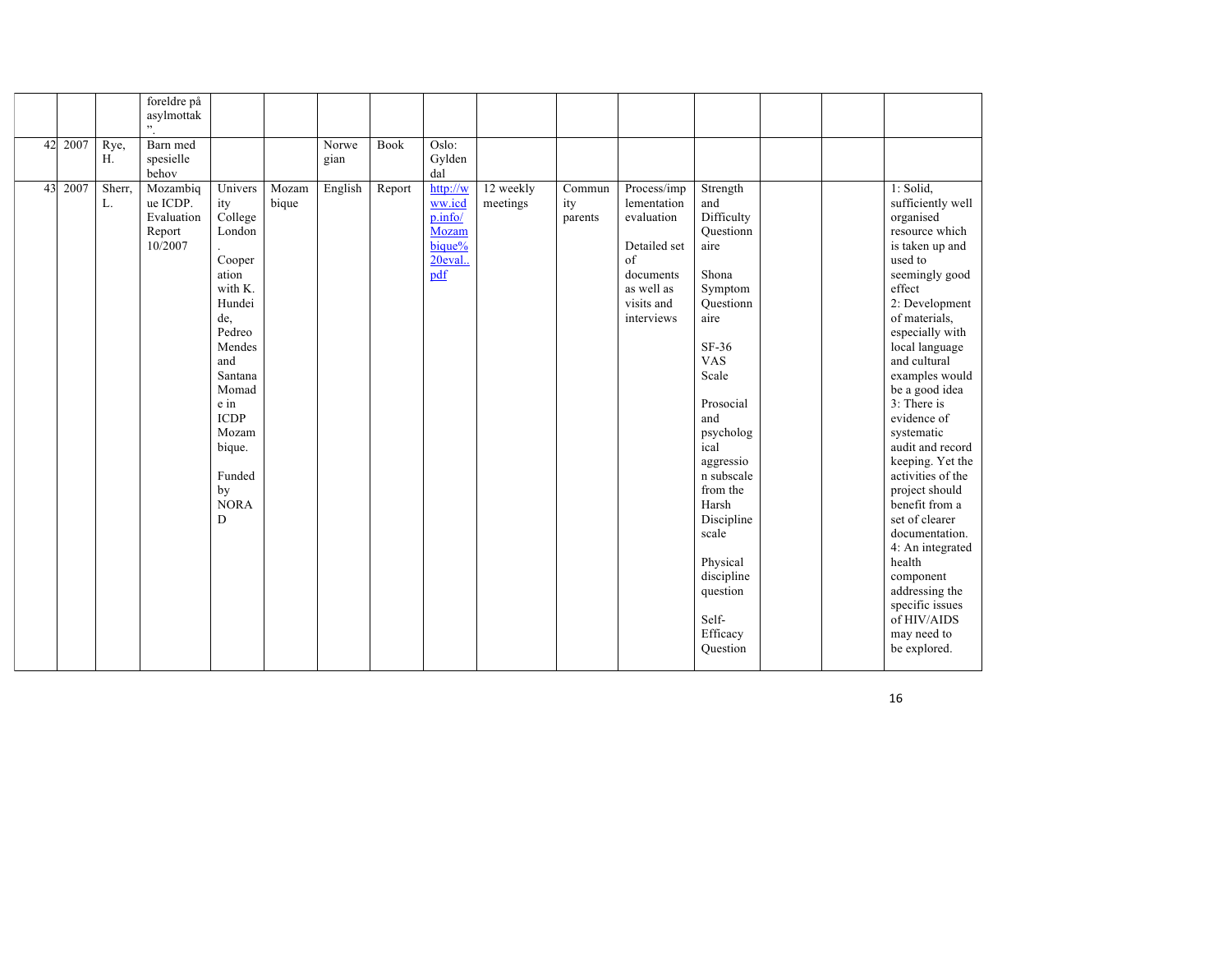|    |      |                                                                                                             |                                                                                                                                                       |                                                                                                                                                                                                           |              |         |                                                                         |                                                                       |                                                                                                                  |                                                                      |                                                                                                                                                                    | <b>ICDP</b><br>specific<br>scales                                                        |                                                                                  |                                                                         |                                                                                                                                                                                                                                                                                                                                                                               |
|----|------|-------------------------------------------------------------------------------------------------------------|-------------------------------------------------------------------------------------------------------------------------------------------------------|-----------------------------------------------------------------------------------------------------------------------------------------------------------------------------------------------------------|--------------|---------|-------------------------------------------------------------------------|-----------------------------------------------------------------------|------------------------------------------------------------------------------------------------------------------|----------------------------------------------------------------------|--------------------------------------------------------------------------------------------------------------------------------------------------------------------|------------------------------------------------------------------------------------------|----------------------------------------------------------------------------------|-------------------------------------------------------------------------|-------------------------------------------------------------------------------------------------------------------------------------------------------------------------------------------------------------------------------------------------------------------------------------------------------------------------------------------------------------------------------|
| 44 | 2009 | Sherr.<br>L.,<br>Skar.<br>$A-M$ .<br>S.,<br>Cluca<br>s, C.,<br>Tetzh<br>ner,<br>S. &<br>Hund<br>eide.<br>K. | <b>ICDP</b><br>facilitator<br>report                                                                                                                  | Univers<br>ity<br>College<br>London<br>Univers<br>ity of<br>Oslo.<br><b>ICDP</b><br>Internat<br>ional<br>Funded<br>by<br>Ministr<br>y of<br>Childre<br>n,<br>Equalit<br>y, and<br>Social<br>Inclusi<br>on | Norwa<br>y   | English | Unpubl<br>ished<br>report,<br>sent to<br>the<br>Ministr<br>y in<br>2009 |                                                                       | No<br>intervention<br>(process)<br>evaluation)                                                                   | <b>ICDP</b><br>facilitato<br>rs                                      | Process<br>evaluation                                                                                                                                              |                                                                                          |                                                                                  | $\overline{172}$<br>facilitato<br>rs filled<br>in<br>question<br>naires | 1: The majority<br>of trained<br>facilitators are<br>lost to<br>coordinated<br>follow up, and<br>facilitators<br>generally did<br>not run many<br>groups in total<br>2: There appears<br>to be good<br>implementation<br>of the program;<br>e.g. more than<br>half of<br>facilitators<br>reported having<br>learned to<br>discuss the 8<br>guidelines for<br>good interaction |
| 45 | 2010 | Forer<br>0, 0.<br>S.,<br>Percz<br>ek, R.<br>&<br>Riaga<br>S <sub>1</sub>                                    | Evaluación<br>del<br>proyecto<br>"Consolida<br>ción y<br>fortalecimi<br>ento del<br>programa<br><b>ICDP</b><br>"También<br>soy<br>persona"<br>para el | <b>UNICE</b><br>F<br>Colom<br>bia,<br><b>UNICE</b><br>F New<br>York                                                                                                                                       | Colom<br>bia | Spanish | Report                                                                  | http://w<br>ww.icd<br>p.info/<br>Evalua<br>cionlH<br>uila201<br>0.pdf | Good quality<br>intervention;<br>8 meetings<br>was the<br>average<br>number of<br>meetings<br>with<br>caregivers | Caregive<br>rs and<br>parents,<br>facilitato<br>rs,<br>promoter<br>s | Pre-post<br>design<br>without<br>comparison<br>group.<br>Questionnai<br>res.<br>interviews,<br>analysis of<br>60 filmed<br>interaction<br>pre and post<br>and with | <b>ICDP</b><br>specific<br>scales,<br><b>UNICEF</b><br>standard<br>evaluatio<br>n scheme | Thematic<br>analysis<br>of<br>interview<br>s, films<br>and<br>question<br>naires | 222<br>project<br>participa<br>nts                                      | <b>ICDP</b><br>implementation<br>in cascade<br>reached all<br>municipalities<br>of the<br>department; the<br>methodology<br>was well<br>adjusted to<br>reach both<br>professionals<br>and community                                                                                                                                                                           |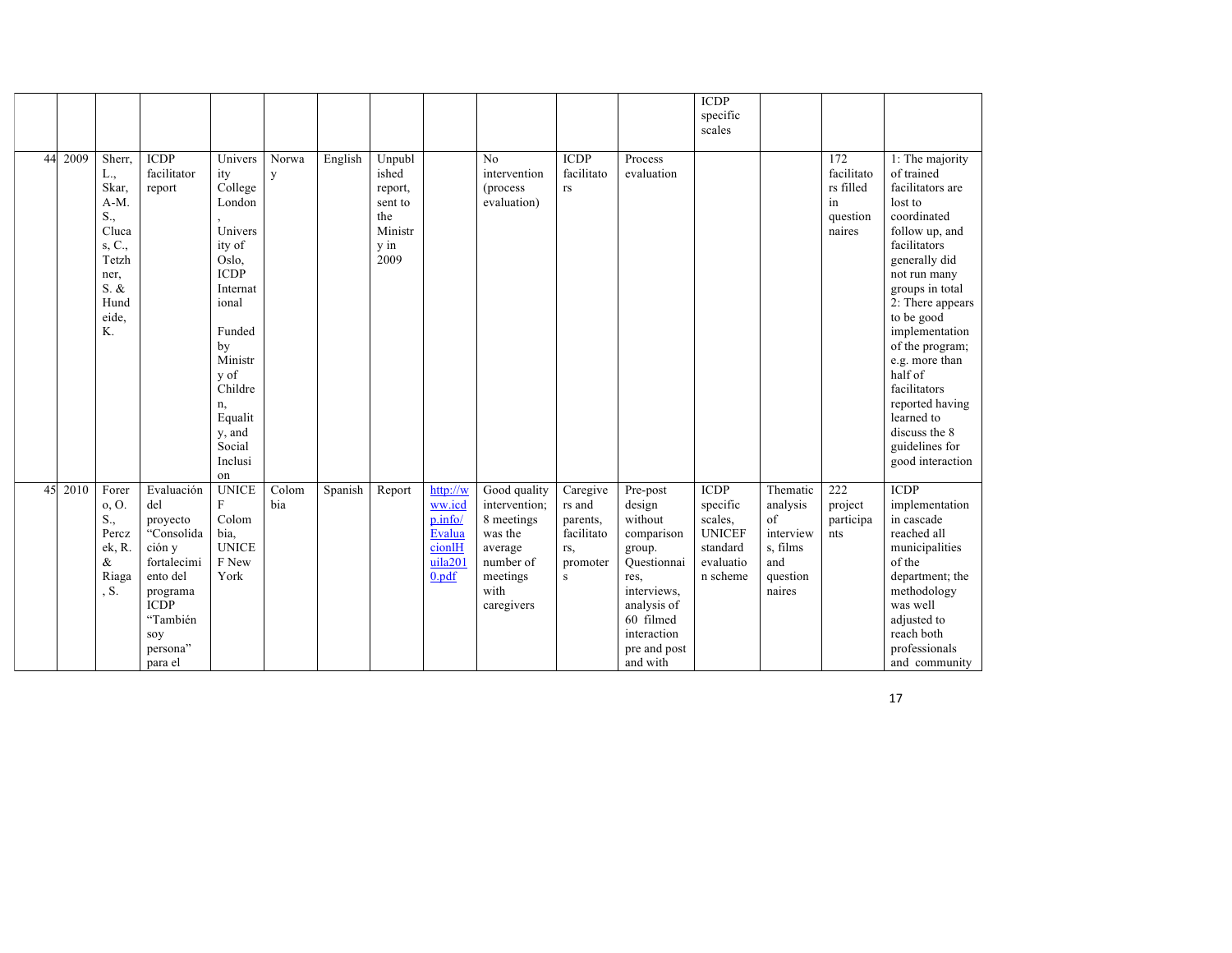|    |      |                                                  | óptimo<br>desarrollo<br>psicosocial<br>de niñas y<br>niños<br>menores de<br>seis años,<br>en el<br>departame<br>nto del<br>Huila,<br>Colombia" |                                                                                                                                |  |  |  | experimenta<br>1 and<br>control<br>groups,<br>analysis of<br>project<br>documentati<br>on, 45 case<br>studies |                                    |  | members.<br><b>ICDP</b><br>strengthened<br>and promoted<br>positive actions<br>by health,<br>education<br>officials,<br>community<br>mothers,<br>children's day<br>care staff,<br>enriching their<br>roles and<br>actions with<br>children.<br>ICDP promotes<br>a culture of<br>$(self-)$<br>evaluation and<br>permanent<br>monitoring,<br>which are key<br>factors for the<br>success of the<br>$\ensuremath{\mathsf{ICDP}}\xspace$ |
|----|------|--------------------------------------------------|------------------------------------------------------------------------------------------------------------------------------------------------|--------------------------------------------------------------------------------------------------------------------------------|--|--|--|---------------------------------------------------------------------------------------------------------------|------------------------------------|--|--------------------------------------------------------------------------------------------------------------------------------------------------------------------------------------------------------------------------------------------------------------------------------------------------------------------------------------------------------------------------------------------------------------------------------------|
| 46 | 2010 | Larso<br>nn, S.<br>$\&$<br>Malg<br>mgre<br>n, V. | Emotional<br>Availabilit<br>y Scales in<br>Tanzania<br>preliminar<br>y findings                                                                | Linköpi<br>ngs<br>univers<br>itet<br>Instituti<br>onen<br>för<br>beteend<br>evetens<br>kap och<br>lärande<br>Psykol<br>ogprogr |  |  |  |                                                                                                               | Emotiona<br>availabilit<br>y scale |  | methodology<br>When compared<br>to other studies,<br>the scores<br>received by<br><b>ICDP</b> adults<br>were generally<br>higher.                                                                                                                                                                                                                                                                                                    |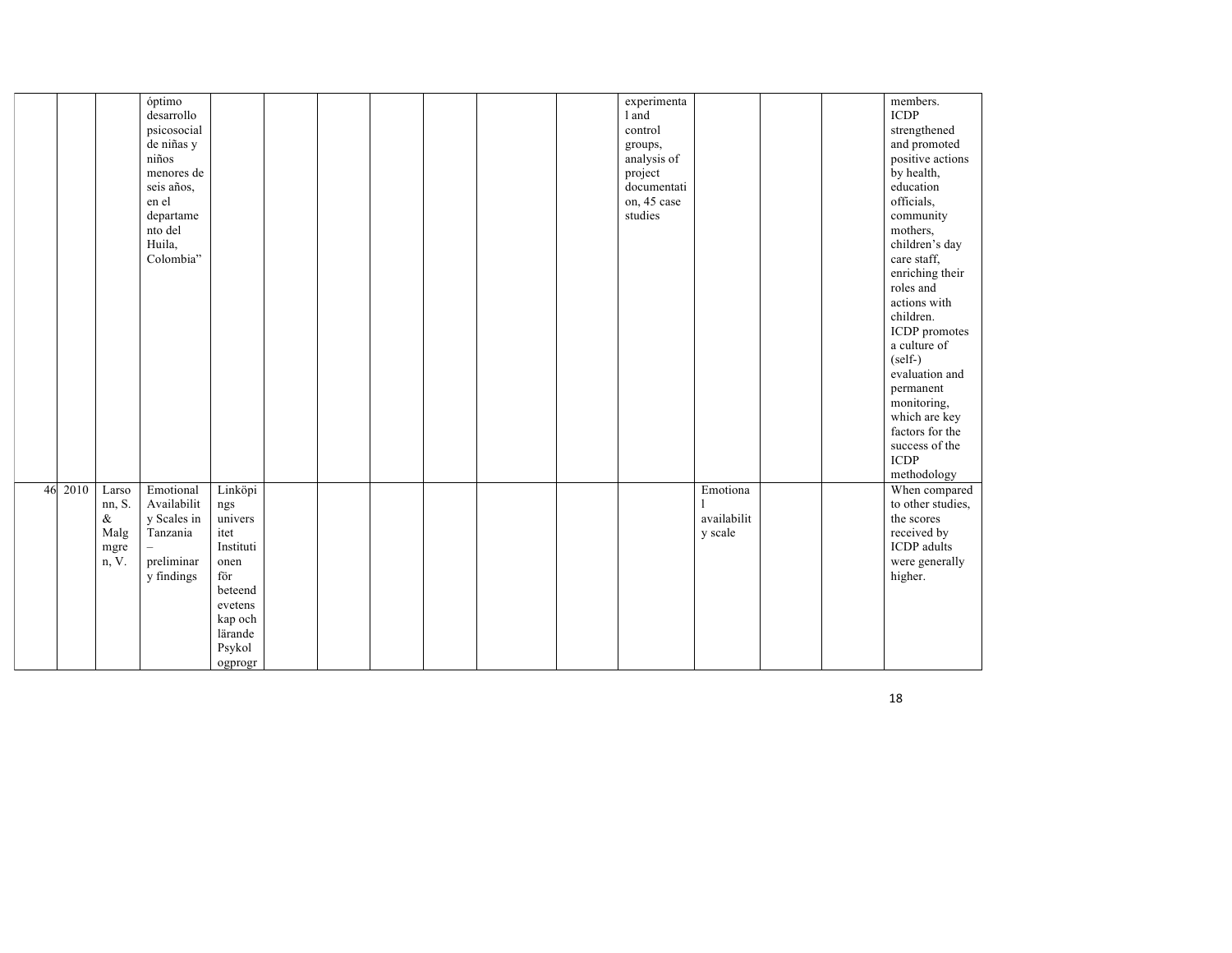|    |      |                            |                                                                                                                                                                                                                                | ammet                                                                                                                                                         |        |             |                                                        |                                                       |                                                                   |                                       |                                                                                                                                                                                                                                           |  |                                                                                                                                                                                                                                                                                                                                                                                                                                                                                                                                             |
|----|------|----------------------------|--------------------------------------------------------------------------------------------------------------------------------------------------------------------------------------------------------------------------------|---------------------------------------------------------------------------------------------------------------------------------------------------------------|--------|-------------|--------------------------------------------------------|-------------------------------------------------------|-------------------------------------------------------------------|---------------------------------------|-------------------------------------------------------------------------------------------------------------------------------------------------------------------------------------------------------------------------------------------|--|---------------------------------------------------------------------------------------------------------------------------------------------------------------------------------------------------------------------------------------------------------------------------------------------------------------------------------------------------------------------------------------------------------------------------------------------------------------------------------------------------------------------------------------------|
| 47 | 2010 | Katja<br>Sohl              | What<br>happend<br>after the<br>training?<br>Change in<br>affect<br>consciousne<br>SS,<br>attachment.<br>alexithymia<br>and<br>empathy<br>after<br>training in<br>Internationa<br>1 Child<br>Developme<br>nt Program,<br>ICDP. | Linköpi<br>ngs<br>univers<br>ityLink<br>öpings<br>univers<br>itet<br>Instituti<br>onen<br>för<br>beteend<br>evetens<br>kap och<br>lärande<br>Psykol<br>ogprog | Sweden | Swedis<br>h | thesis<br>Psychol<br>ogist<br>line                     | http://<br>www.i<br>cdp.se<br>/forsk<br>ning.as<br>px | Teachers<br>participat<br>ing in<br><b>ICDP</b><br>educatio<br>n. | Interview                             | Affect<br>Conscious<br>ness<br>Interview-<br>Revised<br>$(ACI-R)$ ,<br>Attachmen<br>t Style<br>Questionna<br>ire<br>(ASQ),<br>Toronto<br>Alexithymi<br>a Scale<br>$(TAS-20)$<br>och<br>Interperson<br>al<br>Reactivity<br>Index<br>(IRI). |  | results show that<br>affect awareness<br>decreased, that<br>empathy was<br>significantly<br>increased and<br>that the estimates<br>of alexitymi and<br>attachment<br>patterns were<br>stable. It was<br>found few<br>significant<br>associations<br>between affect<br>awareness,<br>attachment<br>patterns,<br>alexitymi and<br>empathy. The<br>results do not say<br>anything with<br>certainty about<br>the ICDP training<br>effect on<br>affect awareness,<br>because no<br>measurement<br>was made before<br>the start of the<br>course |
| 48 | 2010 | Louis<br>e<br>forsgr<br>en | Do training<br>in the<br><b>ICDP</b><br>programm<br>e increase<br>affect<br>consciousn<br>ess among<br>adolescent                                                                                                              | Linköpi<br>ng<br>univers<br>ity<br>Instituti<br>onen<br>för<br>beteend<br>evetens                                                                             | Sweden | Swedis<br>h | Master<br>thesis<br>Psychot<br>herapist<br>progra<br>m | http://<br>www.i<br>cdp.se<br>/forsk<br>ning.as<br>px | Youth<br>participat<br>ing in<br><b>ICDP</b><br>training          | Affect<br>consciousne<br>ss interview | ACI r<br>Interview                                                                                                                                                                                                                        |  | study shows not<br>reflective<br>function<br>increases but<br>that the training<br>given young<br>people new<br>tools of<br>interaction and                                                                                                                                                                                                                                                                                                                                                                                                 |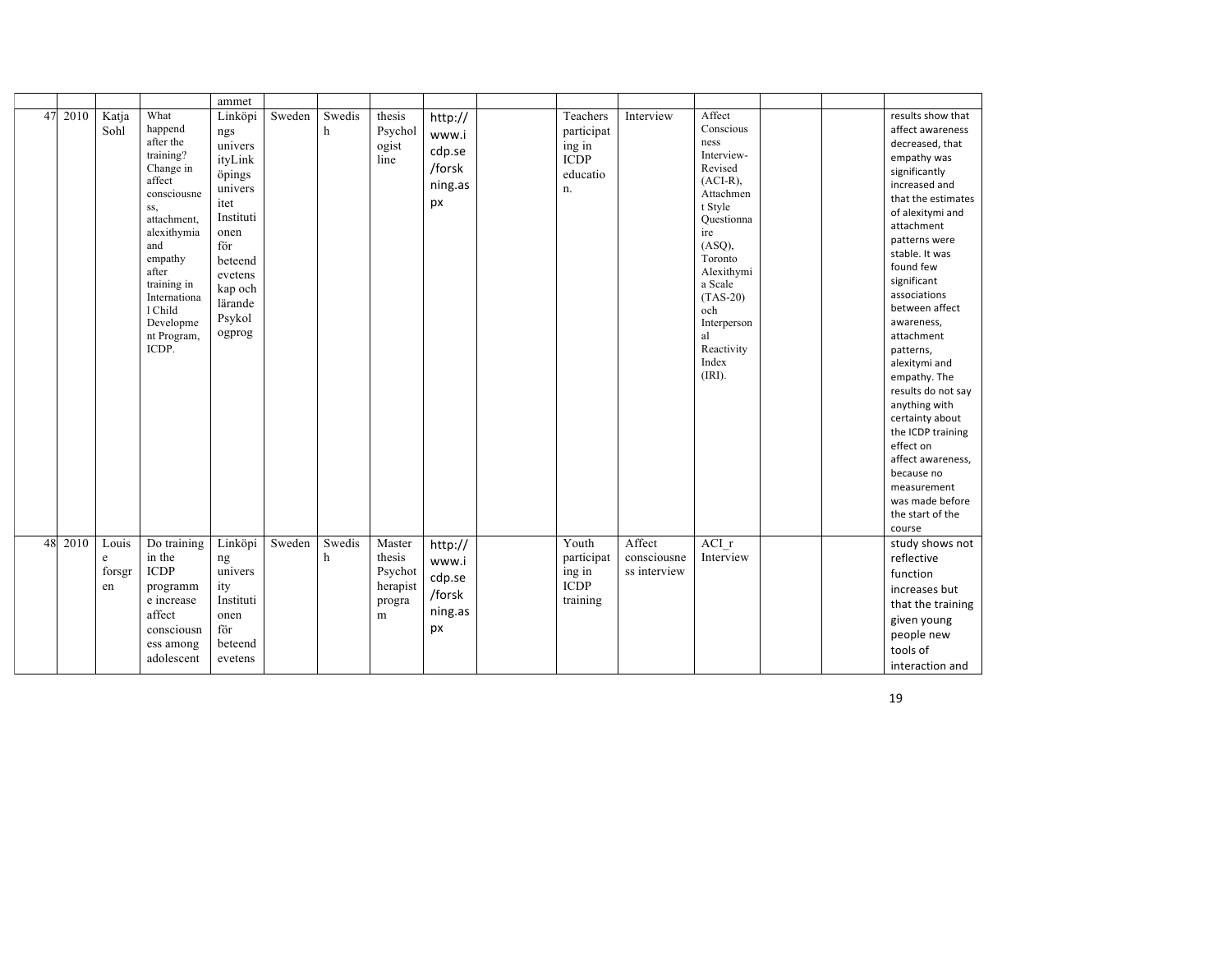|         |              |              | kap och   |        |        |           |         |             |              |  | feelings           |
|---------|--------------|--------------|-----------|--------|--------|-----------|---------|-------------|--------------|--|--------------------|
|         |              |              | lärande   |        |        |           |         |             |              |  |                    |
|         |              |              | Psykol    |        |        |           |         |             |              |  |                    |
|         |              |              | ogprog    |        |        |           |         |             |              |  |                    |
| 49 2010 | Hans         | Does the     | Linköpi   | Sweden | Swedis | Master    | http:// | Youth       | The          |  | The results of     |
|         | <b>Bostr</b> | educationa   | ngs       |        | h      | thesis    | www.i   | participat  | purpose of   |  | the mean RF at     |
|         | öm           | l program    | univers   |        |        | Psychot   |         | ing in      | this study   |  | the first          |
|         | och          |              | ity       |        |        | herapist  | cdp.se  | <b>ICDP</b> | was to       |  | interview were,    |
|         | Per          | internation  | Instituti |        |        | progra    | /forsk  | training    | examine      |  | 4.2 and the        |
|         | Rydh         | al child     | onen      |        |        | ${\bf m}$ | ning.as |             | whether      |  | second             |
|         | olm          | developme    | för       |        |        |           | px      |             | young        |  | interview, 4.5 (n) |
|         |              | nt           | beteend   |        |        |           |         |             | adults (18-  |  | $= 11$ ). The      |
|         |              | program,     | evetens   |        |        |           |         |             | 22)          |  | changes were       |
|         |              | $ICDP -$     | kap och   |        |        |           |         |             | reflective   |  | not significant.   |
|         |              | affect       | lärande   |        |        |           |         |             | functioning  |  | Furthermore,       |
|         |              | adolescent   | Psykol    |        |        |           |         |             | (RF)         |  | the correlation    |
|         |              | s reflective | ogprog    |        |        |           |         |             | changed      |  | between            |
|         |              | function     |           |        |        |           |         |             | after        |  | RF and ACI         |
|         |              | (RF)?        |           |        |        |           |         |             | undergoing   |  | were less at the   |
|         |              |              |           |        |        |           |         |             | the          |  | second             |
|         |              |              |           |        |        |           |         |             | Internationa |  | interview than     |
|         |              |              |           |        |        |           |         |             | 1 Child      |  | at the first.      |
|         |              |              |           |        |        |           |         |             | Developme    |  | Correlation        |
|         |              |              |           |        |        |           |         |             | nt Program   |  | between RF and     |
|         |              |              |           |        |        |           |         |             | (ICDP).      |  | AMI in total       |
|         |              |              |           |        |        |           |         |             | Another      |  | were on the first  |
|         |              |              |           |        |        |           |         |             | part of the  |  | occasion .37 and   |
|         |              |              |           |        |        |           |         |             | same study   |  | at the second      |
|         |              |              |           |        |        |           |         |             | measured     |  | $.06$ , none of    |
|         |              |              |           |        |        |           |         |             | change of    |  | these values was   |
|         |              |              |           |        |        |           |         |             | Affect       |  | significant.       |
|         |              |              |           |        |        |           |         |             | Consciousn   |  | Despite this, we   |
|         |              |              |           |        |        |           |         |             | ess          |  | could discern a    |
|         |              |              |           |        |        |           |         |             | among the    |  | positive trend in  |
|         |              |              |           |        |        |           |         |             | same group   |  | our results. RF    |
|         |              |              |           |        |        |           |         |             | adolescents  |  | improved           |
|         |              |              |           |        |        |           |         |             | with the     |  | positive           |
|         |              |              |           |        |        |           |         |             | Affect       |  | between the first  |
|         |              |              |           |        |        |           |         |             | Consciousn   |  | and second         |
|         |              |              |           |        |        |           |         |             | ess          |  | interview for six  |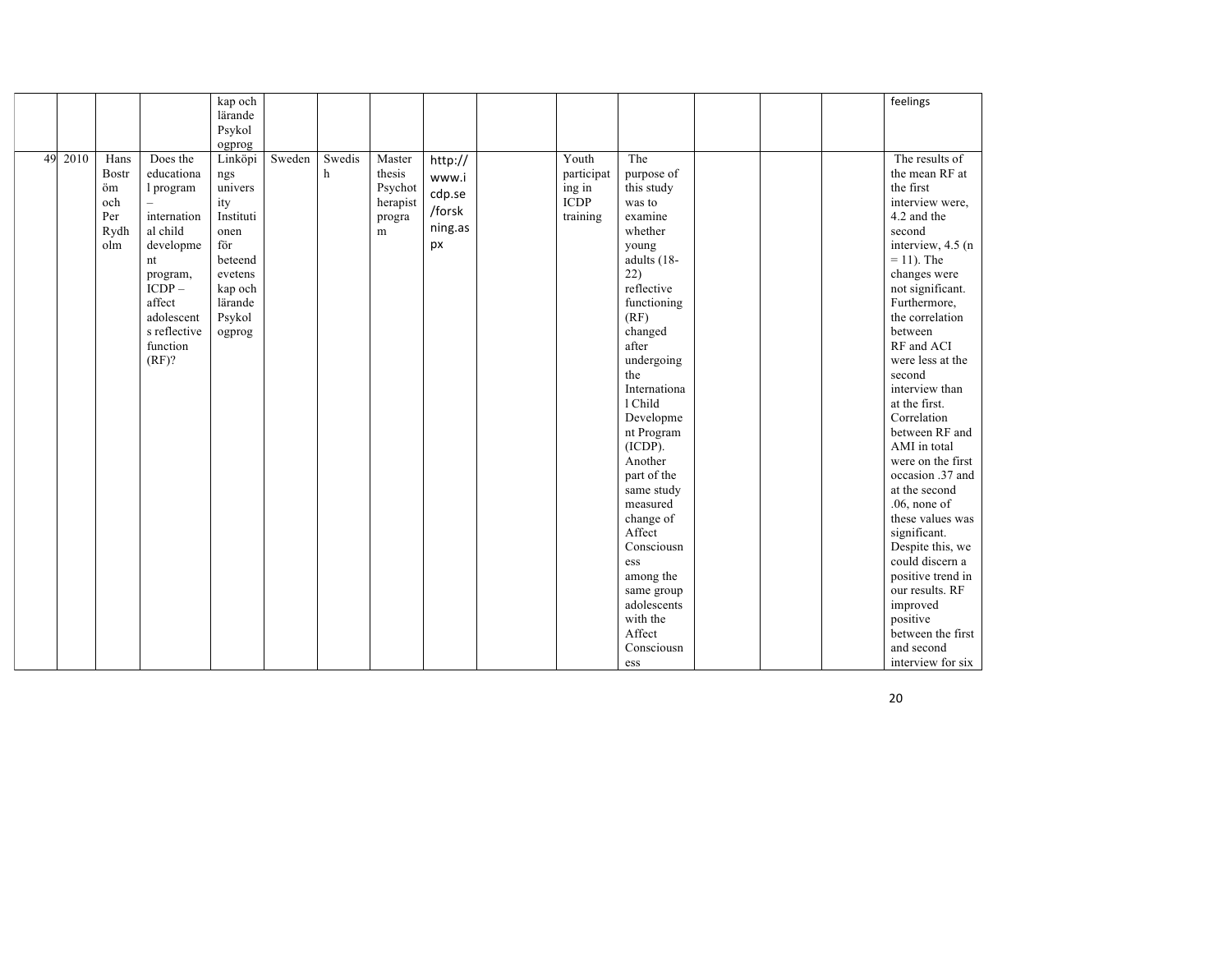|    |         |                                                                                            |                                                                                                                                             |                                                                                                                              |            |                                              |                                    |                                                       |         |                                                                                                                 | Interview<br>(ACI)                                                                                                                            |                                                                                         |                                           | of the youths                                                                                                                                                                                                                                                            |
|----|---------|--------------------------------------------------------------------------------------------|---------------------------------------------------------------------------------------------------------------------------------------------|------------------------------------------------------------------------------------------------------------------------------|------------|----------------------------------------------|------------------------------------|-------------------------------------------------------|---------|-----------------------------------------------------------------------------------------------------------------|-----------------------------------------------------------------------------------------------------------------------------------------------|-----------------------------------------------------------------------------------------|-------------------------------------------|--------------------------------------------------------------------------------------------------------------------------------------------------------------------------------------------------------------------------------------------------------------------------|
|    | 50 2010 | Elina<br>Stran<br>dberg<br>Ulrik<br>a<br>Svens<br>son<br>Linkö<br>pings<br>unive<br>rsitet | A study of<br>reflective<br>functionin<br>g and<br>emotional<br>availability<br>in the<br>interaction<br>between<br>adults and<br>children. | Linköpi<br>ngs<br>univers<br>ity<br>Instituti<br>onen<br>för<br>beteend<br>evetens<br>kap och<br>lärande<br>Psykol<br>ogprog | Sweden     | Swedis<br>h                                  | thesis<br>Psychol<br>ogist<br>line | http://<br>www.i<br>cdp.se<br>/forsk<br>ning.as<br>px |         | Pre<br>school<br>teachers<br>and<br>teachers<br>in Public<br>school                                             | Comparing<br>reflective<br>function<br>and<br>emotional<br>Availability<br>droning<br>education in<br>trthe ICDP-<br>programme<br>Groups      | (Reflectiv<br>e<br>Functioni<br>ng Scale,<br>Emotiona<br>Availabili<br>ty Scale,<br>ASQ |                                           | participants in<br>the ICDP group<br>who<br>increasingly<br>perceived<br>themselves<br>themselves as<br>preoccupied<br>with<br>relationships at<br>ASQ was more<br>sensitive and<br>responsive<br>in the<br>interaction with<br>children than<br>others in the<br>group. |
| 51 | 2010    | Annel<br>ie<br>walda<br>u                                                                  | Final<br>report<br>youth<br>project                                                                                                         | <b>ICDP</b><br>Sweden<br>and<br>Sparba<br>nsstiftel<br>sen<br>Tjustby<br>gdens<br>sparban<br>k                               | Sweden     | Swedis<br>h                                  | Priect<br>report                   | http://<br>www.i<br>cdp.se<br>/forsk<br>ning.as<br>px |         | Youth<br>who are<br>partciapti<br>ng in<br><b>ICDP</b><br>tranining<br>guiding<br>youths in<br>public<br>school | 1)Pre and<br>Post<br>measureme<br>nt<br>$2)$ The<br>Youth<br>where<br>interviewed<br>Forsgren<br>2010,<br>Bodström,<br>and<br>Rydholm<br>2010 | "I think I<br>am"                                                                       | 30<br>$(11$ girls)<br>$(19 \text{ boys})$ | The results of the<br>survey show that<br>all three classes<br>have raised their<br>estimates after<br>completion<br>guidance. The<br>total increase<br>equivalent to a<br>stanine which is a<br>result that can be<br>interpreted as the<br>program's impact            |
| 52 | 2011    | Sherr,<br>L.,<br>Skar,<br>A-M.<br>S.,                                                      | Evaluation<br>of the<br>Parental<br>guidance<br>programm                                                                                    | Univers<br>ity<br>College<br>London                                                                                          | Norwa<br>y | English<br>(summ<br>ary in<br>Norwe<br>gian) | Report                             | http://w<br>ww.reg<br>jeringe<br>n.no/up<br>load/B    | Various | Parents<br>and<br><b>ICDP</b><br>providers                                                                      | Pre-post<br>with<br>comparison<br>group,<br>interviews                                                                                        |                                                                                         |                                           | Positive effects<br>on:<br>1: Positive<br>discipline<br>2: Parenting                                                                                                                                                                                                     |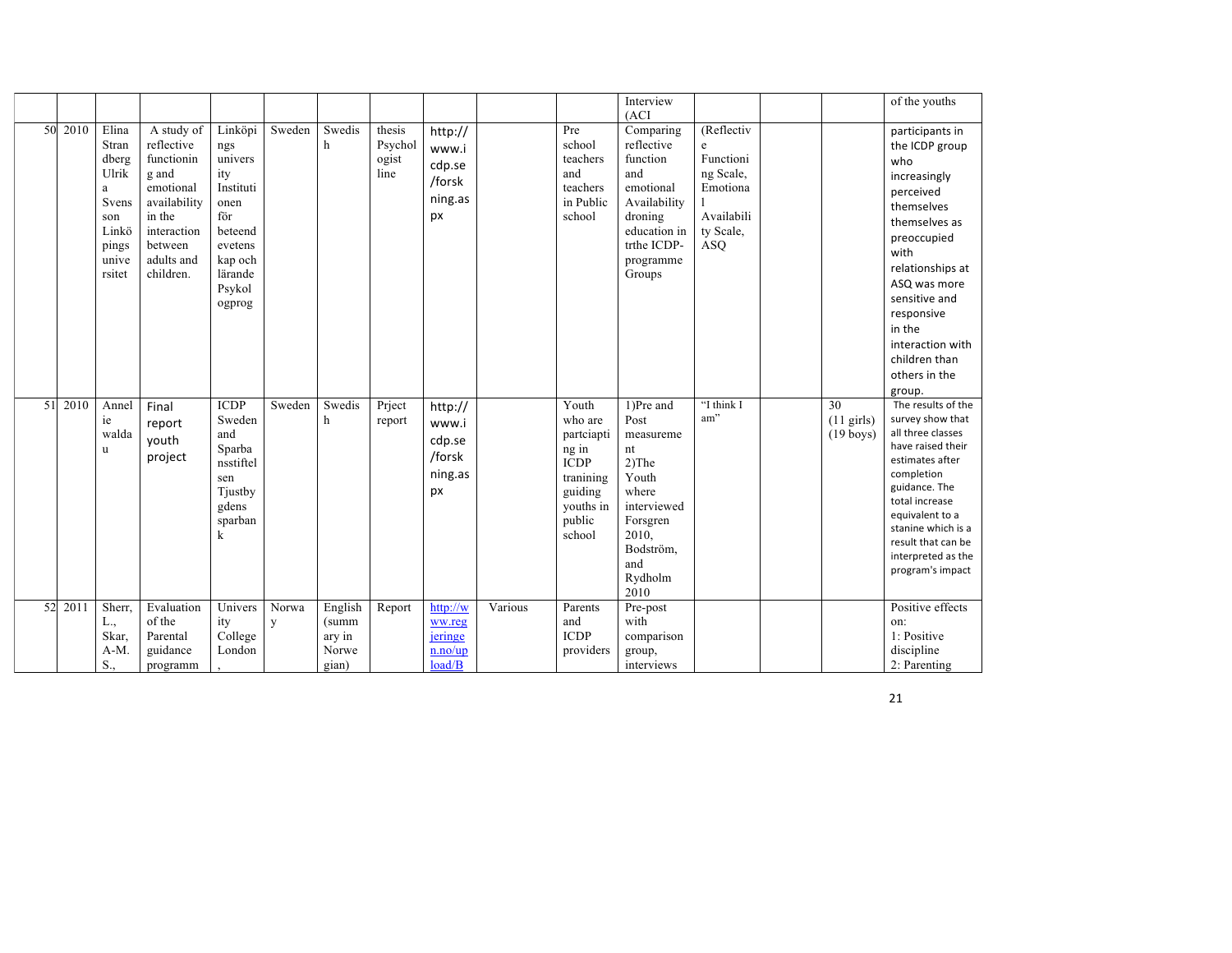|    |      | Cluca<br>s, C.,<br>Tetzh<br>ner,<br>S. &<br>Hund<br>eide,<br>K. | e based on<br>the<br>Internation<br>al Child<br>Developm<br>ent<br>Programm<br>$\mathbf e$                                               | Univers<br>ity of<br>Oslo,<br><b>ICDP</b><br>Internat<br>ional |                            |         |                    | LD/Ra<br>pporter/<br>2011/fo<br>reldrev<br>eiledni<br>ng1.pdf |                                                                  | with<br>caregivers,<br>and<br>interviews,<br>questionnair<br>es and log<br>books from<br><b>ICDP</b><br>providers |                                                                                     |                                          | strategy and<br>emotional<br>engagement to<br>child<br>3: Caregivers'<br>attitudes<br>towards child<br>rearing and<br>perceived ability<br>to manage their<br>child<br>4: Caregivers'<br>self-efficacy<br>5: Caregivers'<br>anxiety, anger<br>and<br>concentration<br>6: Household<br>commotion<br>7: Children's<br>overall distress<br>and social<br>impairment |
|----|------|-----------------------------------------------------------------|------------------------------------------------------------------------------------------------------------------------------------------|----------------------------------------------------------------|----------------------------|---------|--------------------|---------------------------------------------------------------|------------------------------------------------------------------|-------------------------------------------------------------------------------------------------------------------|-------------------------------------------------------------------------------------|------------------------------------------|------------------------------------------------------------------------------------------------------------------------------------------------------------------------------------------------------------------------------------------------------------------------------------------------------------------------------------------------------------------|
| 53 | 2012 | Joyce<br>Larny<br>oh                                            | Training of<br>caregivers<br>in the use<br>of the<br><b>ICDP</b><br>principles<br>in the<br>developme<br>ntal<br>process of<br>the child |                                                                | Ghana                      | English | Pilot              |                                                               | 5 month<br>worksho<br>p for<br>caregiver<br>s in pre-<br>schools | Caregivers<br>and women<br>groups                                                                                 | Questionn<br>aires<br>through<br>the Likert<br>scale.<br>Home<br>task<br>activities | 16<br>caregiver<br>s and 120<br>children | Caregivers<br>recorded some<br>attitudinal<br>change on how<br>they interacted<br>with the<br>children. Their<br>interaction with<br>the children was<br>child based.<br>They were more<br>patient with the<br>children.                                                                                                                                         |
| 54 | 2012 | Hund<br>eide,<br>K. &                                           | <b>ICDP</b><br>approach<br>to                                                                                                            |                                                                | Theoret<br>ical<br>article | English | Journal<br>article | Child<br>Abuse<br>and                                         |                                                                  |                                                                                                                   |                                                                                     |                                          |                                                                                                                                                                                                                                                                                                                                                                  |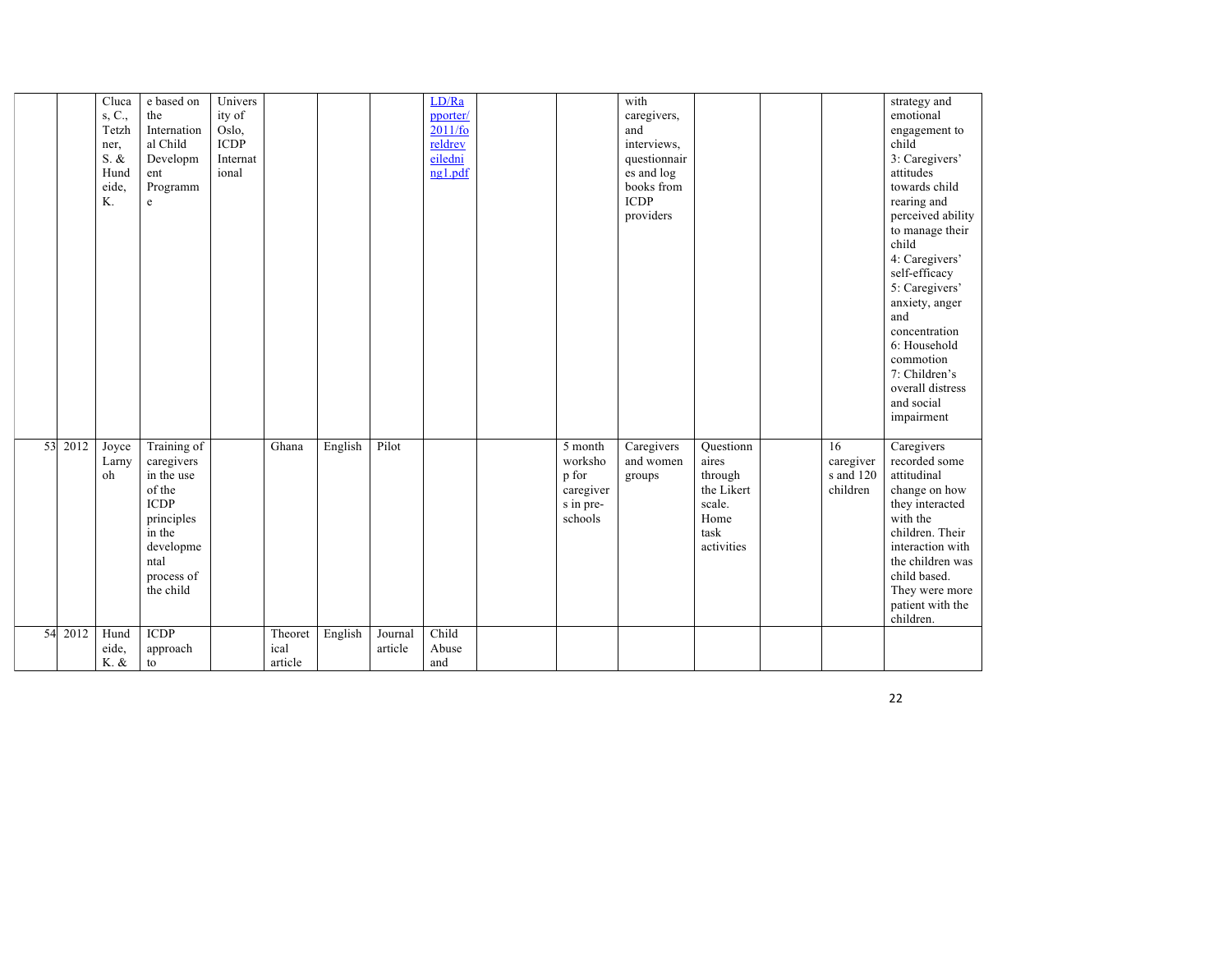|    |               | Arms<br>trong,<br>N.                                                                         | awareness-<br>raising<br>about<br>children's<br>rights and<br>preventing<br>violence.<br>child<br>abuse, and<br>neglect.                                                    |                                                                                                  |                      |                                  |                                  | Neglect<br>, 35,<br>12, p.<br>1053-<br>1062. |                                          |                                                             |                                                                                                                                                                                                                                                                                                                       |                                                                                                                                                                                                                                                                                                      |                                                                                                                                                                                                                                                                  |                                                                                                                                                                                                                        |                                                                                                                                                                                                                                                                                                                                                                                                                                                       |
|----|---------------|----------------------------------------------------------------------------------------------|-----------------------------------------------------------------------------------------------------------------------------------------------------------------------------|--------------------------------------------------------------------------------------------------|----------------------|----------------------------------|----------------------------------|----------------------------------------------|------------------------------------------|-------------------------------------------------------------|-----------------------------------------------------------------------------------------------------------------------------------------------------------------------------------------------------------------------------------------------------------------------------------------------------------------------|------------------------------------------------------------------------------------------------------------------------------------------------------------------------------------------------------------------------------------------------------------------------------------------------------|------------------------------------------------------------------------------------------------------------------------------------------------------------------------------------------------------------------------------------------------------------------|------------------------------------------------------------------------------------------------------------------------------------------------------------------------------------------------------------------------|-------------------------------------------------------------------------------------------------------------------------------------------------------------------------------------------------------------------------------------------------------------------------------------------------------------------------------------------------------------------------------------------------------------------------------------------------------|
| 55 | 2013          | Skar,<br>$A-M$ .<br>S.,<br>von<br>Tetzh<br>ner,<br>S.,<br>Cluca<br>s, C.<br>&<br>Sherr,<br>L | Parenting<br>support<br>during<br>incarcerati<br>on: The<br>effects of<br>the<br>Internation<br>al Child<br>Developm<br>ent<br>Programm<br>e on<br>incarcerate<br>d fathers | Funded<br>by<br>Ministr<br>y of<br>Childre<br>n,<br>Equalit<br>y, and<br>Social<br>Inclusi<br>on | Norwa<br>$\mathbf y$ | English                          | Submitt<br>ed<br>article<br>2013 |                                              | Eight<br>weekly two-<br>hour<br>sessions | Incarcera<br>ted<br>fathers<br>and<br>communi<br>ty fathers | Pre-post<br>measures of<br>incarcerated<br>intervention<br>group and<br>comparison<br>group of<br>fathers<br>attaining the<br>regular<br><b>ICDP</b><br>programme<br>Semi-<br>structured<br>interviews<br>with<br>incarcerated<br>fathers<br>Semi-<br>structured<br>interviews<br>with ICDP<br>prison<br>facilitators | Discipline<br>Happines<br>s with<br>partner<br>-Health<br>and<br>quality of<br>life<br>Lonelines<br>$\,$ s<br>-Life<br>satisfactio<br>$\mathbf n$<br>-Self-<br>esteem<br>-Self-<br>efficacy<br>-Trait<br>emotions<br>-Anxiety<br>and<br>depressio<br>$\mathbf n$<br>$-ICDP$<br>specific<br>questions | Chi-<br>square, t<br>tests and<br>a <sub>2</sub><br>(group:<br>prison/co<br>mparison<br>) X 2<br>(time of<br>measure<br>ment:<br>before/af<br>ter)<br>mixed<br><b>ANOVA</b><br>with<br>repeated-<br>measures<br>Thematic<br>analysis<br>of the<br>interview<br>s | Natural<br>interventi<br>on group<br>$(N=25)$<br>Compari<br>son<br>group<br>$(N=36)$ .<br>20<br>interview<br>s with<br>incarcera<br>ted<br>fathers<br>Six<br>interview<br>s with<br>ICDP<br>prison<br>facilitato<br>rs | 1: Course<br>attendance had a<br>significant<br>positive effect<br>on the<br>incarcerated<br>fathers'<br>parenting<br>practices and<br>the child's<br>distress.<br>$2:$ The<br>incarcerated<br>group scored<br>higher than the<br>comparison<br>group on some<br>parenting<br>behaviours<br>before the<br>course, whereas<br>scoring lower<br>after the course.<br>Many<br>incarcerated<br>fathers found<br>the course<br>emotionally<br>challenging. |
|    | 56 2013 Skar, |                                                                                              | The impact                                                                                                                                                                  | Univers                                                                                          | Norwa                | English $\overline{\phantom{a}}$ | Submitt                          |                                              | Twelve                                   | Minority                                                    | Pre-post                                                                                                                                                                                                                                                                                                              | Parent-                                                                                                                                                                                                                                                                                              | Chi-                                                                                                                                                                                                                                                             | Natural                                                                                                                                                                                                                | 1: Group                                                                                                                                                                                                                                                                                                                                                                                                                                              |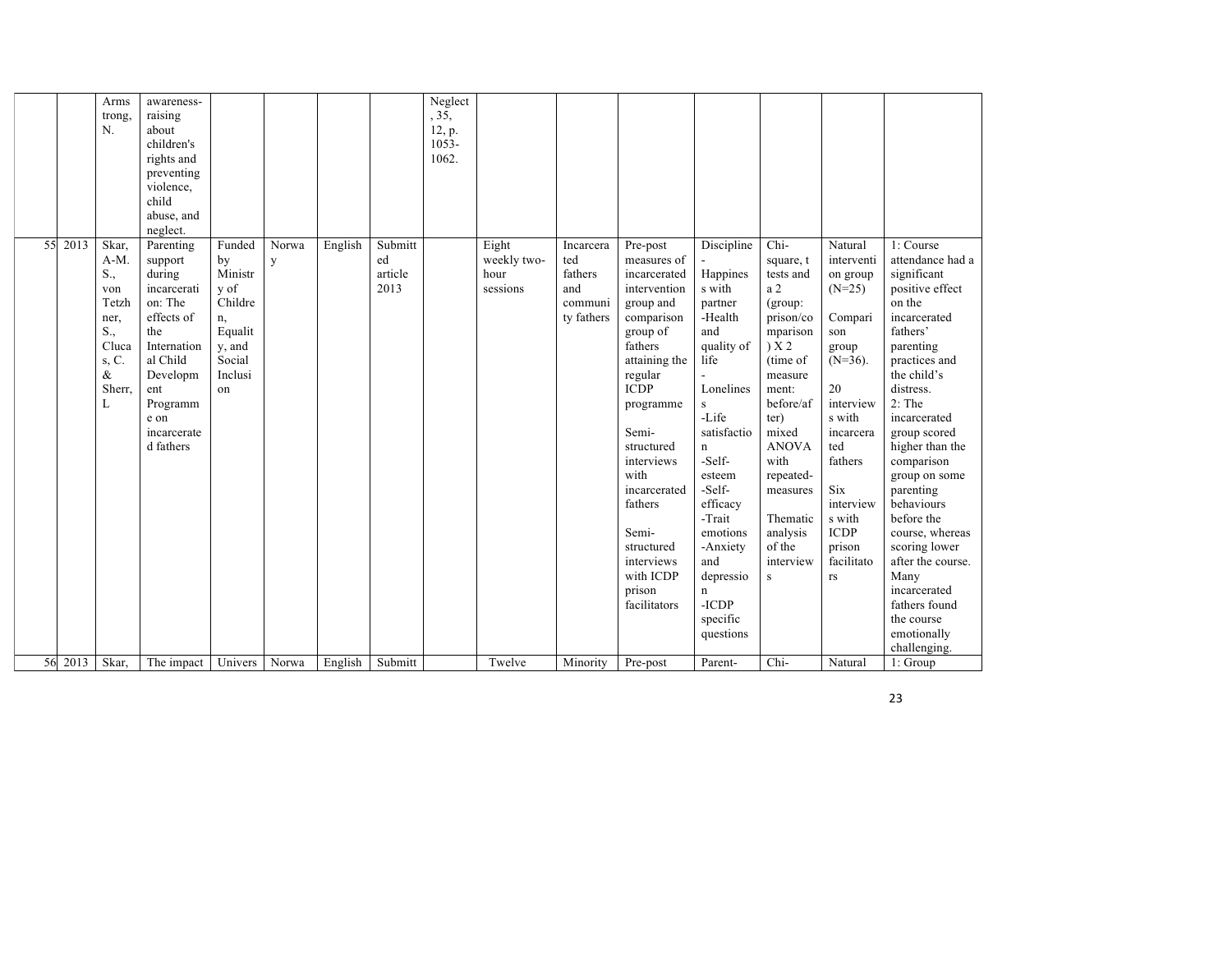|  | $A-M$ .     | of the      | ity         | $\mathbf{v}$ | (summ  | ed      | weekly   | mothers | measures of   | Child      | squared      | interventi | differences on    |
|--|-------------|-------------|-------------|--------------|--------|---------|----------|---------|---------------|------------|--------------|------------|-------------------|
|  | $S_{\cdot}$ | Internation | College     |              | ary in | article | two-hour | and     | an ethnic     | Activity   | tests and    | on group   | parenting and     |
|  | Cluca       | al Child    | London      |              | Norwe  | 2013    | sessions | ethnic  | minority      | Scale      | t-tests      | $(N=29)$   | psychosocial      |
|  | s, C.,      | Developm    |             |              | gian)  |         |          | Norwegi | intervention  | $-$ The    |              |            | outcomes.         |
|  | Sherr,      | ent         | Univers     |              |        |         |          | an      | group and     | Househol   | $2$ (group:  | Compari    | 2: Course         |
|  | L. &        | Programm    | ity of      |              |        |         |          | mothers | comparison    | d Chaos    | minority/    | son        | attendance        |
|  | von         | $e$ (ICDP)  | Oslo.       |              |        |         |          |         | group of      | Scale      | comparis     | group      | facilitated       |
|  | Tetzh       | for parents | <b>ICDP</b> |              |        |         |          |         | mothers       |            | on) $X2$     | $(N=105)$  | positive          |
|  | ner, S      | with an     | Internat    |              |        |         |          |         | attaining the | Emotiona   | (time of     |            | discipline and    |
|  |             | ethnic      | ional       |              |        |         |          |         | regular       | 1 and      | measure      | Interview  | child             |
|  |             | minority    |             |              |        |         |          |         | <b>ICDP</b>   | Strategic  | ment:        | with 12    | management,       |
|  |             | backgroun   |             |              |        |         |          |         | programme     | Engagem    | before/af    | minority   | improved          |
|  |             | d           |             |              |        |         |          |         |               | ent Scale  | ter          | mothers    | parental          |
|  |             |             |             |              |        |         |          |         | Semi-         |            | course)      |            | strategies, and   |
|  |             |             |             |              |        |         |          |         | structured    | Hospitaliz | mixed        |            | reduced anxiety   |
|  |             |             |             |              |        |         |          |         | interviews    | ed         | <b>ANOVA</b> |            | and anger in      |
|  |             |             |             |              |        |         |          |         | with a sub    | Anxiety    | with         |            | both groups.      |
|  |             |             |             |              |        |         |          |         | group         | and        | repeated-    |            | 3: The minority   |
|  |             |             |             |              |        |         |          |         |               | Depressio  | measures     |            | group showed a    |
|  |             |             |             |              |        |         |          |         |               | n Scale    | on time      |            | decrease in self- |
|  |             |             |             |              |        |         |          |         |               | -The       | of           |            | esteem,           |
|  |             |             |             |              |        |         |          |         |               | Satisfacti | measure      |            | happiness with    |
|  |             |             |             |              |        |         |          |         |               | on with    | ment         |            | the partner, and  |
|  |             |             |             |              |        |         |          |         |               | Life Scale |              |            | total child       |
|  |             |             |             |              |        |         |          |         |               | $-SF-36$   | Thematic     |            | difficulties,     |
|  |             |             |             |              |        |         |          |         |               | <b>VAS</b> | analysis     |            | while the         |
|  |             |             |             |              |        |         |          |         |               | Scale      | of the       |            | comparison        |
|  |             |             |             |              |        |         |          |         |               |            | interview    |            | group did not     |
|  |             |             |             |              |        |         |          |         |               | Generalis  | ${\bf S}$    |            | change.           |
|  |             |             |             |              |        |         |          |         |               | ed Self-   |              |            |                   |
|  |             |             |             |              |        |         |          |         |               | Efficacy   |              |            |                   |
|  |             |             |             |              |        |         |          |         |               | Scale      |              |            |                   |
|  |             |             |             |              |        |         |          |         |               |            |              |            |                   |
|  |             |             |             |              |        |         |          |         |               | Rosenber   |              |            |                   |
|  |             |             |             |              |        |         |          |         |               | g Self-    |              |            |                   |
|  |             |             |             |              |        |         |          |         |               | Esteem     |              |            |                   |
|  |             |             |             |              |        |         |          |         |               | Scale      |              |            |                   |
|  |             |             |             |              |        |         |          |         |               | -Basic     |              |            |                   |
|  |             |             |             |              |        |         |          |         |               | Emotions   |              |            |                   |
|  |             |             |             |              |        |         |          |         |               | Trait Test |              |            |                   |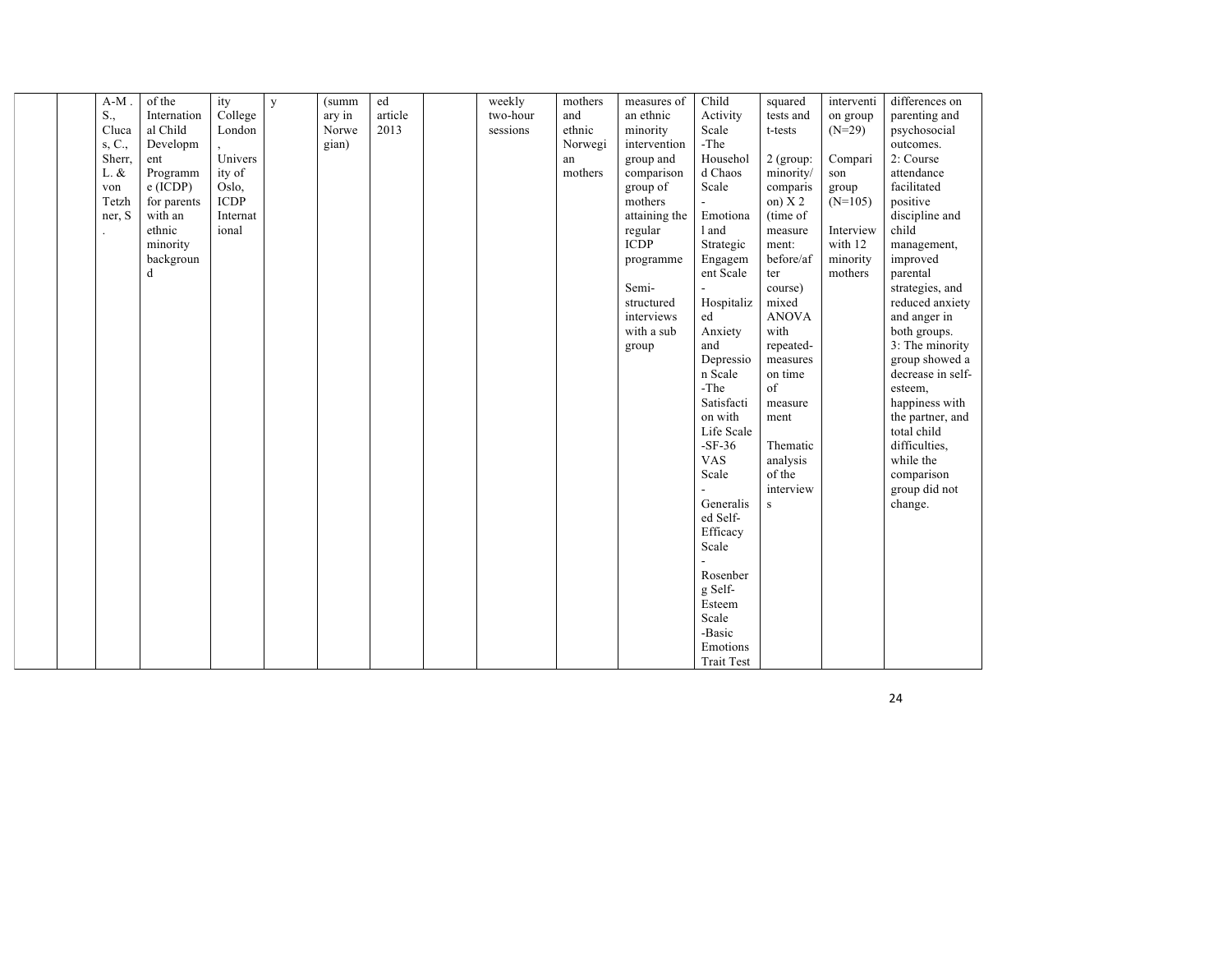|    |      |                                                                                                                       |                                                                                                                                                    |                                                                                                  |                       |         |                                  |                                          |                          |                                                                                          | -Social<br>Support<br>Questionn<br>aire<br>Strengths'<br>and<br>Difficulti<br>es<br>Questionn<br>aire<br>$-ICDP$<br>specific<br>scales                                                                                                                     |                                                                                                                                                                                                                                                                               |                                                                                       |                                                                                                                                                                                                                                                                                                                                       |
|----|------|-----------------------------------------------------------------------------------------------------------------------|----------------------------------------------------------------------------------------------------------------------------------------------------|--------------------------------------------------------------------------------------------------|-----------------------|---------|----------------------------------|------------------------------------------|--------------------------|------------------------------------------------------------------------------------------|------------------------------------------------------------------------------------------------------------------------------------------------------------------------------------------------------------------------------------------------------------|-------------------------------------------------------------------------------------------------------------------------------------------------------------------------------------------------------------------------------------------------------------------------------|---------------------------------------------------------------------------------------|---------------------------------------------------------------------------------------------------------------------------------------------------------------------------------------------------------------------------------------------------------------------------------------------------------------------------------------|
| 57 | 2013 | Sherr,<br>L.,<br>Skar,<br>$A-M.$<br>S.,<br>Cluca<br>s, C.,<br>Tetzh<br>ner,<br>$S_{\cdot}, \&$<br>Hund<br>eide,<br>Κ. | Evaluation<br>of the<br>Parental<br>guidance<br>programm<br>e based on<br>the<br>Internation<br>al Child<br>Developm<br>ent<br>Programm<br>$\rm e$ | Funded<br>by<br>Ministr<br>y of<br>Childre<br>n,<br>Equalit<br>y, and<br>Social<br>Inclusi<br>on | Norwa<br>$\mathbf{y}$ | English | Submitt<br>ed<br>article<br>2013 | Eight<br>weekly two-<br>hour<br>sessions | Commun<br>ity<br>parents | Pre-post<br>with<br>comparison<br>group not in<br>receipt of<br>any parental<br>training | The<br>Generaliz<br>ed Self-<br>Efficacy<br>Scale<br>-The<br>Social<br>Support<br>Ouestionn<br>aire<br>-The<br>Parent-<br>Child<br>Activity<br>Scale<br>short<br>form<br>-Conflict<br>Tactics<br>Scale<br>-The<br>Househol<br>d Chaos<br>Scale<br>Happines | 2 (group:<br>ICDP/co<br>mparison<br>) X 2<br>(educatio<br>n: higher<br>educatio<br>n/not<br>higher<br>educatio<br>$n)$ X 2<br>(time of<br>measure<br>ment:<br>before/af<br>ter)<br>mixed<br><b>ANOVA</b><br>with<br>repeated-<br>measures<br>on time<br>of<br>measure<br>ment | Natural<br>interventi<br>on group<br>$(N=141)$<br>Compari<br>son<br>group<br>$(N=79)$ | 1: Parents in the<br>ICDP group<br>showed<br>improved<br>parenting<br>strategies and<br>attitudes and<br>perceived ability<br>towards child<br>management<br>and less child<br>distress after the<br>course.<br>$2:$ In the<br>comparison<br>group some<br>scores decreased<br>and most did not<br>show any<br>significant<br>change. |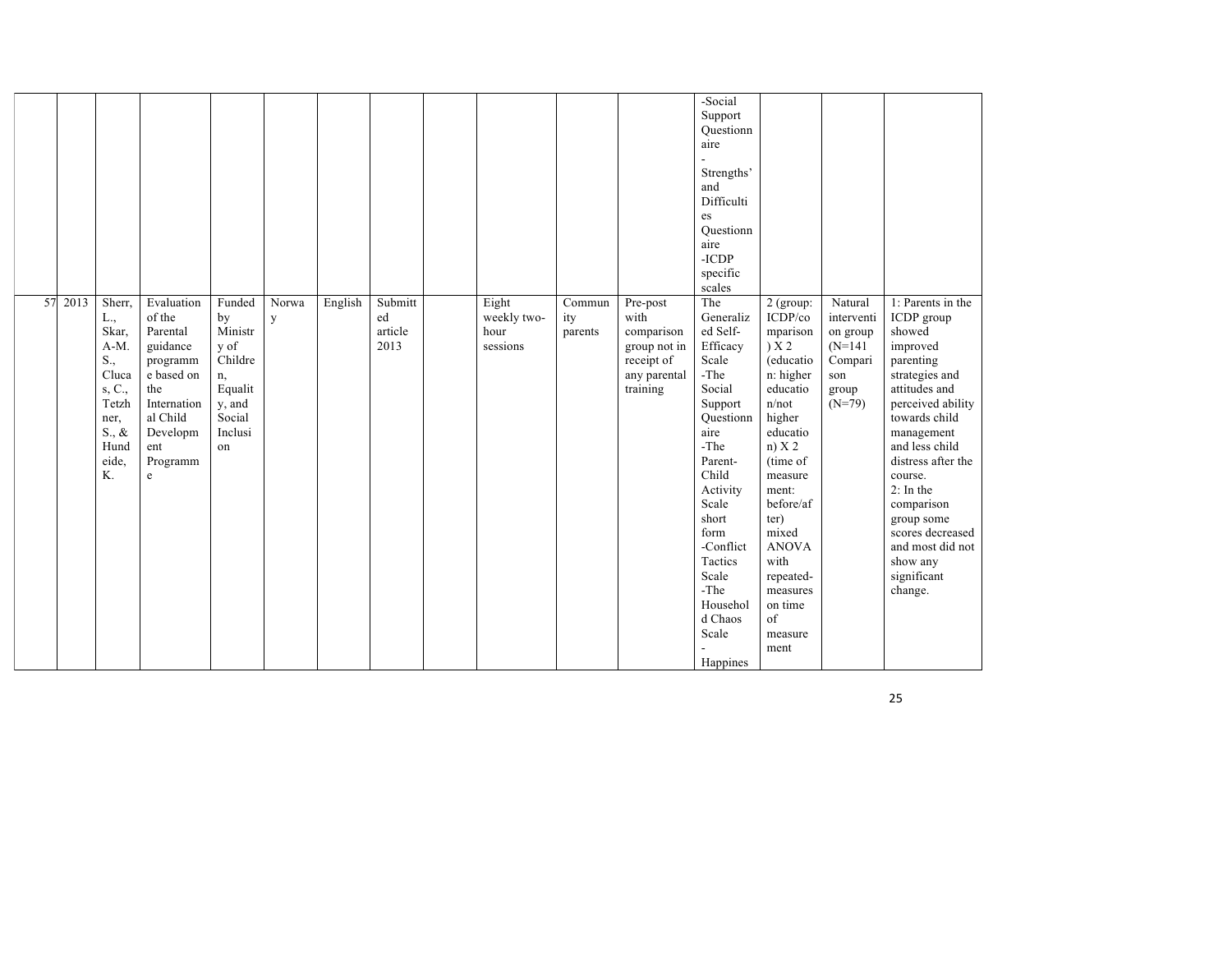|    |      |                        |                                                                                                                                                                                                             |                                                                                                              |            |                           |                                                                          |                                      |                                                                               |                     |                                                                                                                                                     | s with<br>partner<br>-Strength<br>and<br>Difficulti<br>es<br>Questionn<br>aire<br>-ICDP<br>specific<br>scales | Chi-<br>squared<br>tests and<br>$t$ -tests  |               | Unknown<br>Deleted: |  |
|----|------|------------------------|-------------------------------------------------------------------------------------------------------------------------------------------------------------------------------------------------------------|--------------------------------------------------------------------------------------------------------------|------------|---------------------------|--------------------------------------------------------------------------|--------------------------------------|-------------------------------------------------------------------------------|---------------------|-----------------------------------------------------------------------------------------------------------------------------------------------------|---------------------------------------------------------------------------------------------------------------|---------------------------------------------|---------------|---------------------|--|
| 58 | 2013 | Skar,<br>$A-M$ .<br>S. | Samspillsv<br>eiledning<br>basert på<br>Internation<br>al Child<br>Developm<br>ent<br>Programm<br>e innenfor<br>idretten: Et<br>pilotprosje<br>kt i<br>samarbeid<br>med<br>Vålerenga<br>Idrettsfore<br>ning | Våleran<br>$\rm ge$<br>football<br>club,<br><b>ICDP</b><br>Interant<br>ional,<br>Univers<br>ity of<br>Oslo   | Norwa<br>y | Norwe<br>gian/En<br>glish | Report                                                                   | Will be<br>publish<br>ed mid<br>2013 | Two full<br>days seminar<br>with self-<br>training<br>between the<br>sessions | Football<br>coaches | Questionnai<br>res<br>administrate<br>d to football<br>coaches<br>Post<br>questionnair<br>es to<br>football<br>players<br>Focus group<br>interviews |                                                                                                               | <b>SPSS</b><br>and<br>thematic<br>analysis. |               |                     |  |
| 59 | 2013 | Skar,<br>A-M.<br>S.    | Support of<br>fathers:<br>The<br>Internation<br>al Child<br>Developm<br>ent<br>Programm<br>e as a<br>preventive<br>measure in<br>Norway                                                                     | Univers<br>ity of<br>Oslo.<br>ICDP,<br>Oslo<br>munici<br>pally,<br>and<br>Reginal<br>Centers<br>for<br>Child | Norwa<br>y | Norwe<br>gian/En<br>glish | Ongoin<br>$\mathbf{g}$<br>project<br><i>(finaliz</i><br>ed mid-<br>2013) |                                      | Twelve<br>weekly two-<br>hour<br>sessions                                     | Fathers             | Pre-post<br>design<br>Focus group<br>interviews                                                                                                     |                                                                                                               |                                             | 22<br>fathers |                     |  |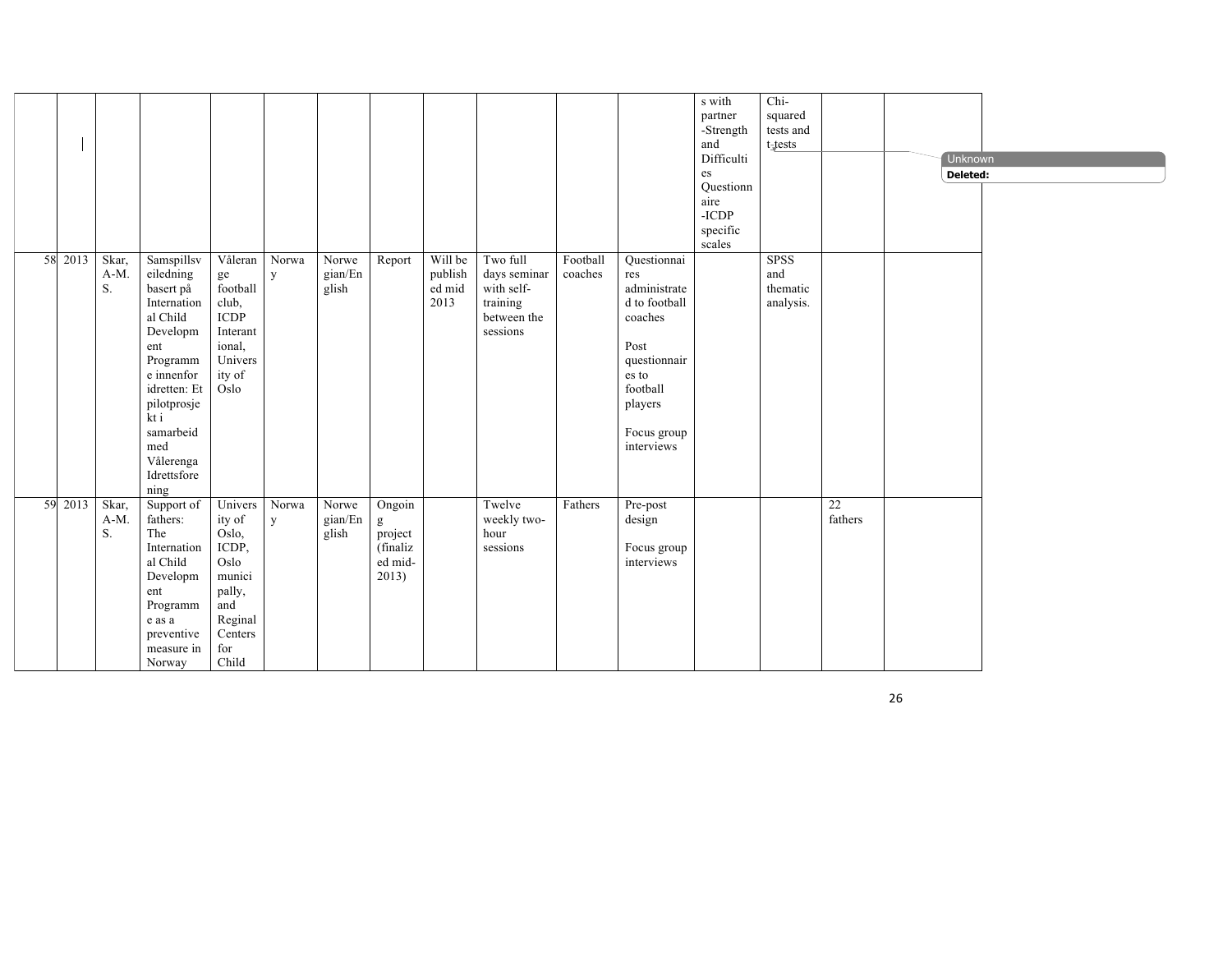|    |         |                                |                                                                                                                                          | and<br>Adoles<br>cent<br>Mental<br>Health<br>(RBUP<br>Funded<br>by<br>Norwe<br>gian<br>Ministr<br>y of<br>Childre<br>n,<br>Equalit<br>y, and<br>Social<br>Inclusi<br>on and<br>Ministr<br>y of<br>Justice<br>and<br>Public<br>Securit<br>$\mathbf{V}$ |                |         |                                                             |                                      |           |                                                                                                          |                                                                                                                                   |  |                                                                                 |             |
|----|---------|--------------------------------|------------------------------------------------------------------------------------------------------------------------------------------|-------------------------------------------------------------------------------------------------------------------------------------------------------------------------------------------------------------------------------------------------------|----------------|---------|-------------------------------------------------------------|--------------------------------------|-----------|----------------------------------------------------------------------------------------------------------|-----------------------------------------------------------------------------------------------------------------------------------|--|---------------------------------------------------------------------------------|-------------|
| 60 | 2013    | Skar,<br>$A-M$ .<br>${\bf S}.$ | Care for<br>the whole<br>Child:<br>Upgrading<br>the quality<br>of care of<br>children in<br>Residential<br>Care in the<br>Maputo<br>area |                                                                                                                                                                                                                                                       | Mozam<br>bique | English | Ongoin<br>g<br>project<br>(finaliz<br>ed end<br>of<br>2012) | Will be<br>publish<br>ed mid<br>2013 |           | Professio<br>nal<br>caregiver<br>${\bf S}$<br>and<br>orphaned<br>and<br>vulnerabl<br>$\rm e$<br>children | Pre-post<br>design with<br>comparison<br>group.<br>Questionnai<br>res for the<br>professional<br>caregivers<br>and<br>adolescents |  | 80<br>professio<br>nal<br>caregiver<br>s and 80<br>children/<br>adolesce<br>nts |             |
|    | 61 Skar | 2013                           | The effect                                                                                                                               |                                                                                                                                                                                                                                                       | Univers Mozam  | English | Summa                                                       | Summa                                | 12-weekly | Commun                                                                                                   | Post                                                                                                                              |  | <b>ICDP: 75</b>                                                                 | 1: The ICDP |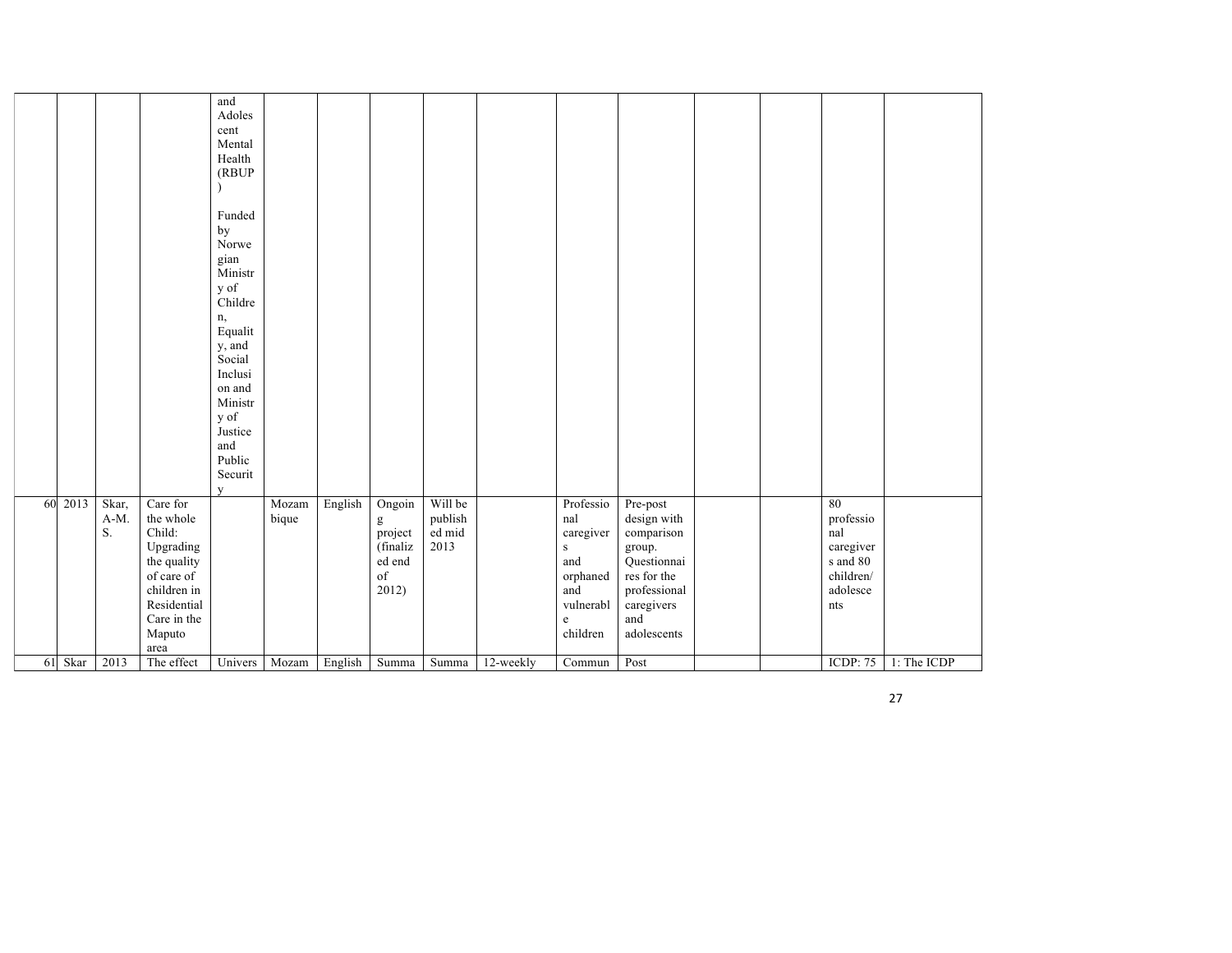| $A -$ | of ICDP     | ity of   | bique | ry sent | ry at    | 2-hour   | ity     | intervention  |  | Compari | group had lower   |
|-------|-------------|----------|-------|---------|----------|----------|---------|---------------|--|---------|-------------------|
| M.,   | interventio | Oslo,    |       | to      | http://w | sessions | parents | and           |  | son: 69 | mental health     |
| Cluc  | n on        | Univers  |       | Norad   | ww.icd   |          |         | comparison    |  |         | problems, and     |
| as,   | caregivers  | ity      |       |         | p.info/  |          |         | group         |  |         | rated their       |
| C.,   | in          | College  |       |         | Evaluat  |          |         | design, one   |  |         | quality of life   |
| Sher  | Mozambiq    | London   |       |         | ionexec  |          |         | group who     |  |         | higher than the   |
| r, L. | ue          | , ICDP   |       |         | utivesu  |          |         | had           |  |         | comparison        |
| &     |             | Internat |       |         | mmary    |          |         | previously    |  |         | group             |
| Hun   |             | ional    |       |         | Moz.pd   |          |         | taken part in |  |         | 2: They also      |
| deid  |             |          |       |         |          |          |         | <b>ICDP</b>   |  |         | reported          |
| e, K. |             |          |       |         |          |          |         | training,     |  |         | significantly     |
|       |             |          |       |         | Submitt  |          |         | and one       |  |         | lower conduct     |
|       |             |          |       |         | ed       |          |         | group who     |  |         | problems in       |
|       |             |          |       |         | 2013     |          |         | had not       |  |         | their children 3: |
|       |             |          |       |         |          |          |         | taken part in |  |         | Intervention      |
|       |             |          |       |         |          |          |         | such          |  |         | group showed      |
|       |             |          |       |         |          |          |         | training      |  |         | significantly     |
|       |             |          |       |         |          |          |         |               |  |         | higher self-      |
|       |             |          |       |         |          |          |         |               |  |         | efficacy scores   |
|       |             |          |       |         |          |          |         |               |  |         | than the          |
|       |             |          |       |         |          |          |         |               |  |         | comparison        |
|       |             |          |       |         |          |          |         |               |  |         | group             |
|       |             |          |       |         |          |          |         |               |  |         | 4: Intervention   |
|       |             |          |       |         |          |          |         |               |  |         | caregivers were   |
|       |             |          |       |         |          |          |         |               |  |         | significantly     |
|       |             |          |       |         |          |          |         |               |  |         | more likely to    |
|       |             |          |       |         |          |          |         |               |  |         | report            |
|       |             |          |       |         |          |          |         |               |  |         | educational       |
|       |             |          |       |         |          |          |         |               |  |         | approaches        |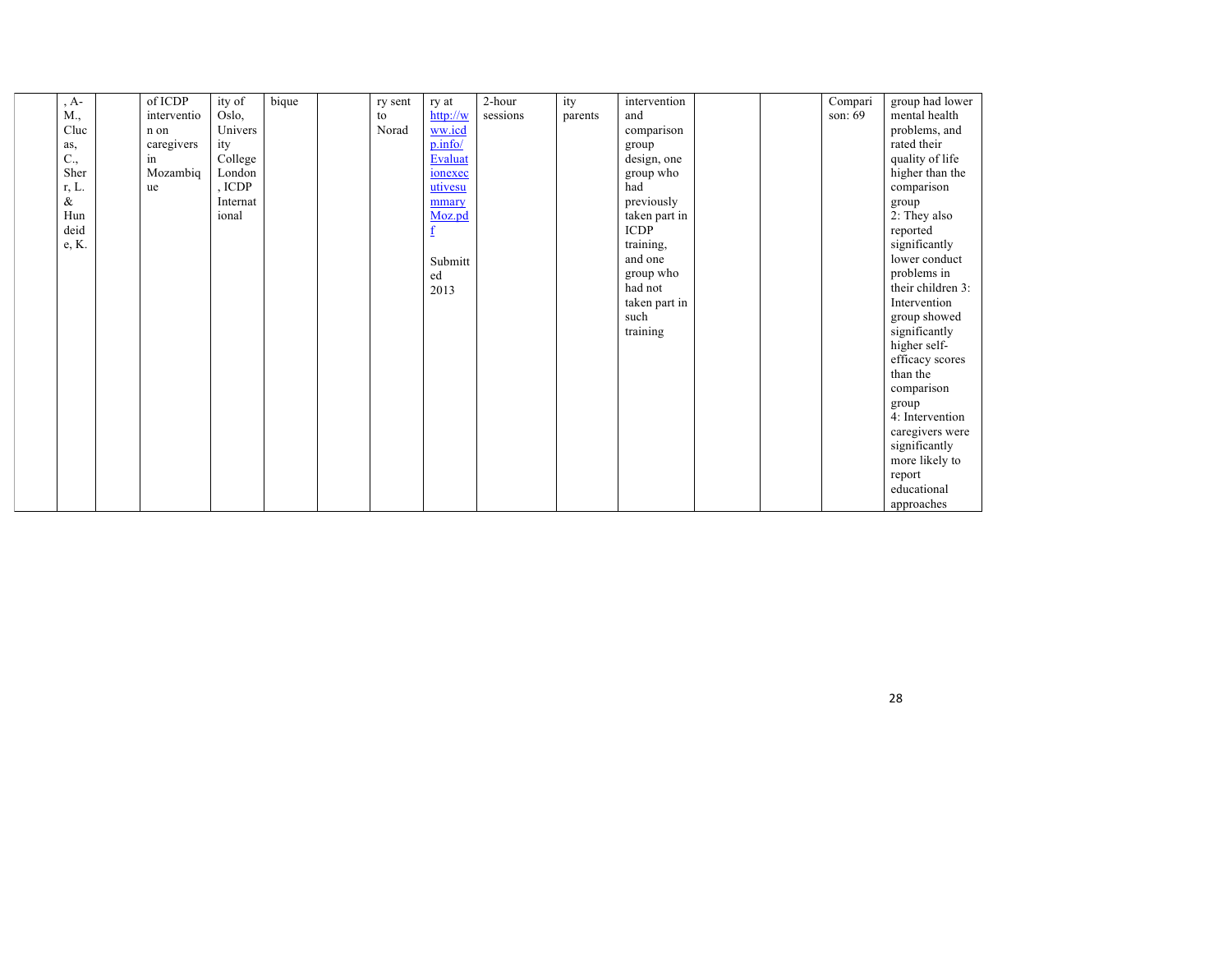|    | Publ<br>icati<br>on<br>year | Auth<br>or/s               | <b>Title</b>                                                                                                                                               | Cooper<br>ative<br>parties<br>and<br>fundin<br>g<br>source                                                        | Focus<br>area<br>(Count<br>ry/ies<br>or<br>theme) | Report<br>langua<br>ge | <b>Type</b><br>of<br>publica<br>tion                                     | Public<br>ation<br>source<br>(e.g.<br>web<br>link)    | Interventio<br>$n (+$ quality<br>when<br>known) | <b>Target</b><br>group                                   | Methodolo<br>gy/<br>study<br>design   | Instrume<br>nts    | Analytic<br>al<br>strategy | Sample<br>size | Key fino<br>(please 1                                                                                                                                                                                             |
|----|-----------------------------|----------------------------|------------------------------------------------------------------------------------------------------------------------------------------------------------|-------------------------------------------------------------------------------------------------------------------|---------------------------------------------------|------------------------|--------------------------------------------------------------------------|-------------------------------------------------------|-------------------------------------------------|----------------------------------------------------------|---------------------------------------|--------------------|----------------------------|----------------|-------------------------------------------------------------------------------------------------------------------------------------------------------------------------------------------------------------------|
|    | 2006                        | Åsa<br>Linds<br>tröm       | Internation<br>al Child<br>Developm<br>ent<br>Programm<br>es<br>based on a<br>new<br>approach<br>to children<br>in society<br>and<br>training in<br>Sweden | Örebro<br>Univers<br>ity                                                                                          | Sweden                                            | Swedis<br>h            | Master<br>thesis<br>special<br>educati<br>on<br>teacher<br>prgrogr<br>am | http://<br>www.i<br>cdp.se<br>/forsk<br>ning.as<br>px |                                                 |                                                          | Focus-<br>groups                      |                    |                            | $\gamma$       | The work<br>groups al<br>become s<br>in their<br>professio<br>capacity.,<br>have rece<br>confirmat<br>his teachi<br>They can<br>describe<br>what the<br>they have<br>heighten<br>awarenes<br>themselv<br>educator |
| 2. | 2010                        | Louis<br>e<br>forsgr<br>en | Do training<br>in the<br><b>ICDP</b><br>programm<br>e increase<br>affect<br>consciousn<br>ess among<br>adolescent                                          | Linköpi<br>ng<br>univers<br>ity<br>Instituti<br>onen<br>för<br>beteend<br>evetens<br>kap och<br>lärande<br>Psykol | Sweden                                            | Swedis<br>h            | Master<br>thesis<br>Psychot<br>herapist<br>progra<br>m                   | http://<br>www.i<br>cdp.se<br>/forsk<br>ning.as<br>px |                                                 | Youth<br>participat<br>ing in<br><b>ICDP</b><br>training | Affect<br>consciousne<br>ss interview | ACI r<br>Interview |                            |                | study sh<br>reflectiv<br>function<br>increase<br>that the<br>given yo<br>people r<br>tools of<br>interacti<br>feelings                                                                                            |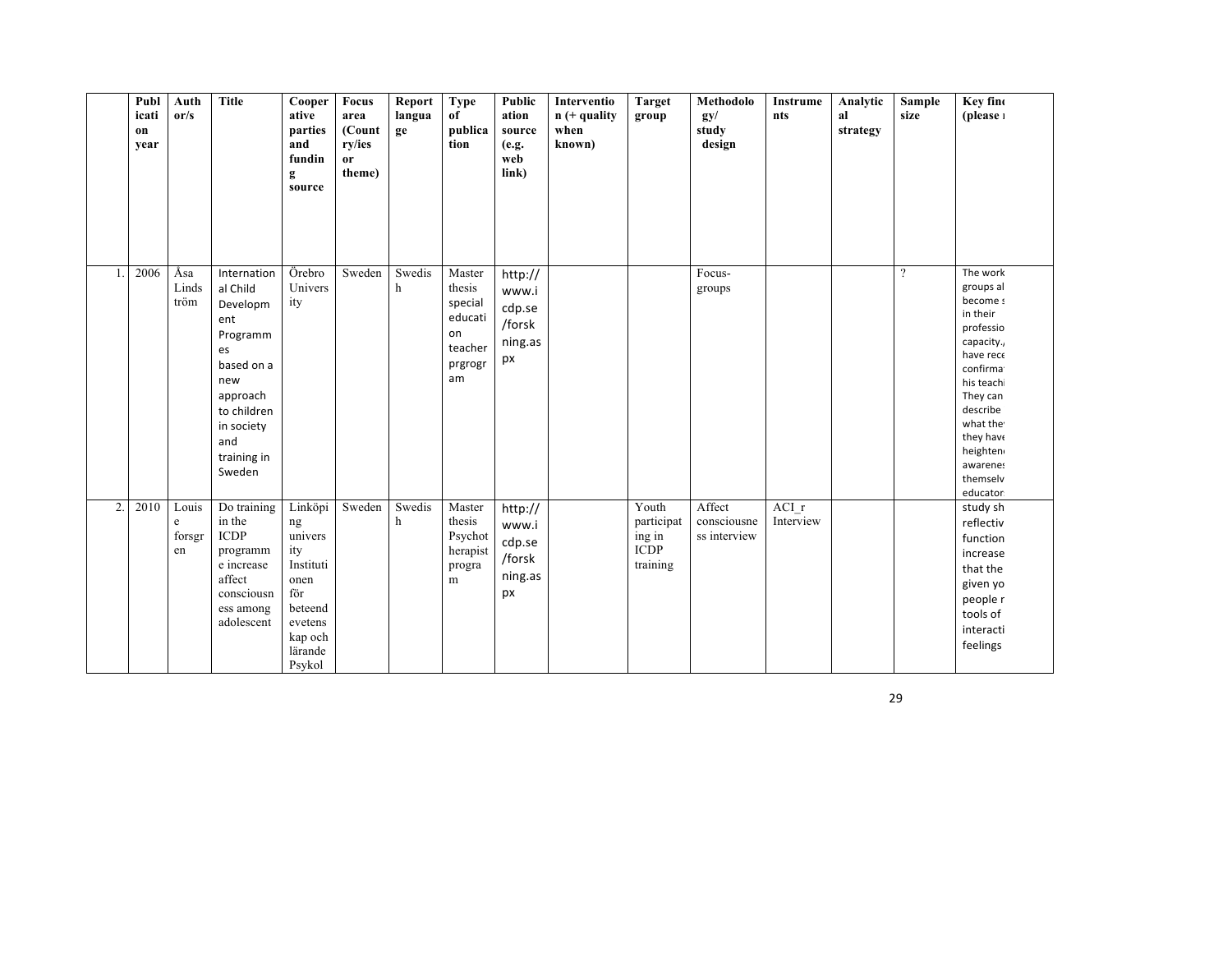|    |      |                                                                                            |                                                                                                                                             | ogprog                           |        |             |                                    |                                                       |                                                                     |                                                                                                                                          |                                                                                         |  |                                                                                                                                                                                                           |
|----|------|--------------------------------------------------------------------------------------------|---------------------------------------------------------------------------------------------------------------------------------------------|----------------------------------|--------|-------------|------------------------------------|-------------------------------------------------------|---------------------------------------------------------------------|------------------------------------------------------------------------------------------------------------------------------------------|-----------------------------------------------------------------------------------------|--|-----------------------------------------------------------------------------------------------------------------------------------------------------------------------------------------------------------|
| 3. | 2010 | Elina<br>Stran<br>dberg<br>Ulrik<br>a<br>Svens<br>son<br>Linkö<br>pings<br>unive<br>rsitet | A study of<br>reflective<br>functionin<br>g and<br>emotional<br>availability<br>in the<br>interaction<br>between<br>adults and<br>children. | Linköpi<br>ngs<br>univers<br>ity | Sweden | Swedis<br>h | thesis<br>Psychol<br>ogist<br>line | http://<br>www.i<br>cdp.se<br>/forsk<br>ning.as<br>px | Pre<br>school<br>teachers<br>and<br>teachers<br>in Public<br>school | Comparing<br>reflective<br>function<br>and<br>emotional<br>Availability<br>droning<br>education in<br>trthe ICDP-<br>programme<br>Groups | (Reflectiv<br>e<br>Functioni<br>ng Scale,<br>Emotiona<br>Availabili<br>ty Scale,<br>ASQ |  | participa<br>the ICDF<br>who<br>increasir<br>perceive<br>themsel<br>themsel<br>preoccu<br>with<br>relations<br>ASQ was<br>sensitive<br>responsi<br>in the<br>interacti<br>children<br>others ir<br>group. |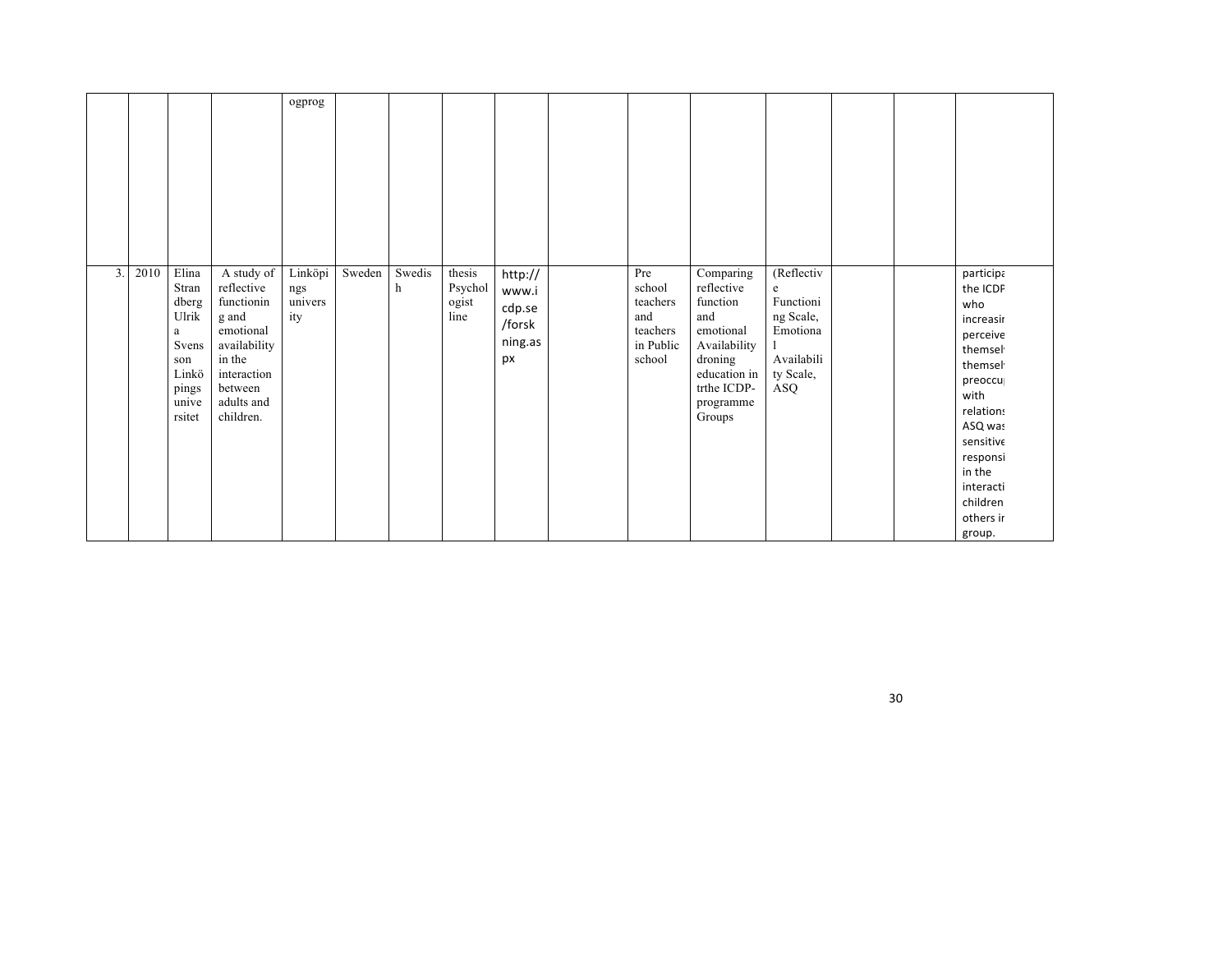|                          | Publ<br>icati<br>on<br>year | Auth<br>or/s              | <b>Title</b>                                                                                                                                                                                           | Cooper<br>ative<br>parties<br>and<br>fundin<br>g<br>source                                                                                    | Focus<br>area<br>(Count<br>ry/ies<br>or<br>theme) | Report<br>langua<br>ge | <b>Type</b><br>of<br>publica<br>tion | Public<br>ation<br>source<br>(e.g.<br>web<br>link)    | Interventio<br>$n (+$ quality<br>when<br>known) | <b>Target</b><br>group                                                                                          | Methodolo<br>gy/<br>study<br>design                                                                                                 | Instrume<br>nts                                                                                                                                                                                    | Analytic<br>al<br>strategy | Sample<br>size            | Key fine<br>(please 1                                                                                                                                                                                                |
|--------------------------|-----------------------------|---------------------------|--------------------------------------------------------------------------------------------------------------------------------------------------------------------------------------------------------|-----------------------------------------------------------------------------------------------------------------------------------------------|---------------------------------------------------|------------------------|--------------------------------------|-------------------------------------------------------|-------------------------------------------------|-----------------------------------------------------------------------------------------------------------------|-------------------------------------------------------------------------------------------------------------------------------------|----------------------------------------------------------------------------------------------------------------------------------------------------------------------------------------------------|----------------------------|---------------------------|----------------------------------------------------------------------------------------------------------------------------------------------------------------------------------------------------------------------|
| $\boldsymbol{\varDelta}$ | 2010                        | Annel<br>ie<br>walda<br>u | Final<br>report<br>youth<br>project                                                                                                                                                                    | <b>ICDP</b><br>Sweden<br>and<br>Sparba<br>nsstiftel<br>sen<br>Tjustby<br>gdens<br>sparban<br>k                                                | Sweden                                            | Swedis<br>h            | Priect<br>report                     | http://<br>www.i<br>cdp.se<br>/forsk<br>ning.as<br>px |                                                 | Youth<br>who are<br>partciapti<br>ng in<br><b>ICDP</b><br>tranining<br>guiding<br>youths in<br>public<br>school | 1)Pre and<br>Post<br>measureme<br>nt<br>)The Youth<br>where<br>interviewed<br>Forsgren<br>2010,<br>Bodström,a<br>nd Rydholm<br>2010 | "I think I<br>am"                                                                                                                                                                                  |                            | 30<br>11 girls<br>19 boys | The resu<br>survey sh<br>all three<br>have rais<br>estimates<br>completio<br>guidance<br>total incr<br>equivaler<br>stanine w<br>result tha<br>interpret<br>program'                                                 |
| 5.                       | 2010                        | Katja<br>Sohl             | What<br>happend<br>after the<br>training?<br>Change in<br>affect<br>consciousne<br>SS,<br>attachment,<br>alexithymia<br>and<br>empathy<br>after<br>training in<br>Internationa<br>1 Child<br>Developme | Linköpi<br>ngs<br>univers<br>ity<br>Linköpi<br>ngs<br>univers<br>itet<br>Instituti<br>onen<br>för<br>beteend<br>evetens<br>kap och<br>lärande | Sweden                                            | Swedis<br>h            | thesis<br>Psychol<br>ogist<br>line   | http://<br>www.i<br>cdp.se<br>/forsk<br>ning.as<br>px |                                                 | Teachers<br>participat<br>ing in<br><b>ICDP</b><br>educatio<br>n.                                               | Interview                                                                                                                           | Affect<br>Conscious<br>ness<br>Interview-<br>Revised<br>$(ACI-R)$ ,<br>Attachmen<br>t Style<br>Questionna<br>ire<br>(ASQ),<br>Toronto<br>Alexithymi<br>a Scale<br>$(TAS-20)$<br>och<br>Interperson |                            |                           | results sh<br>affect aw<br>decrease<br>empathy<br>significan<br>increasec<br>that the $\epsilon$<br>of alexity<br>attachme<br>patterns<br>stable. It<br>found fev<br>significan<br>associatic<br>between<br>awarenes |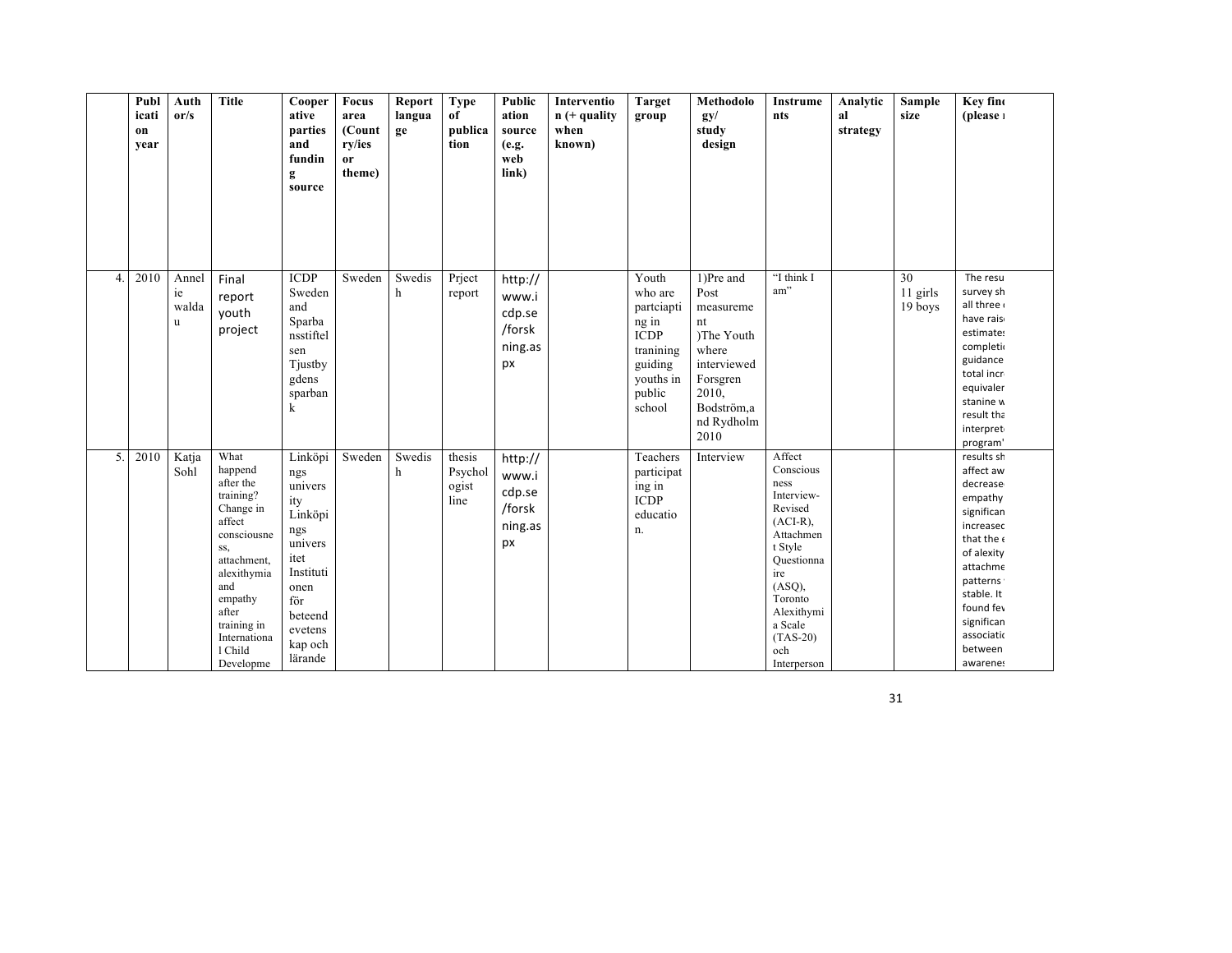|    |      |                                                         | nt Program,<br>ICDP.                                                                                                                                                  | Psykol<br>ogprog                                                                                                                                                    |        |             |                                                        |                                                       |                                                          |                                                                                                                                                                                                                                                                                                                | al<br>Reactivity<br>Index<br>(IRI). |  | attachme<br>patterns,<br>alexitymi<br>empathy.<br>results do<br>anything<br>certainty<br>the ICDP<br>effect on<br>affect aw<br>because i<br>measurer<br>was mad<br>the start<br>course                                                                                                                                                |
|----|------|---------------------------------------------------------|-----------------------------------------------------------------------------------------------------------------------------------------------------------------------|---------------------------------------------------------------------------------------------------------------------------------------------------------------------|--------|-------------|--------------------------------------------------------|-------------------------------------------------------|----------------------------------------------------------|----------------------------------------------------------------------------------------------------------------------------------------------------------------------------------------------------------------------------------------------------------------------------------------------------------------|-------------------------------------|--|---------------------------------------------------------------------------------------------------------------------------------------------------------------------------------------------------------------------------------------------------------------------------------------------------------------------------------------|
| 6. | 2010 | Hans<br><b>Bostr</b><br>öm<br>och<br>Per<br>Rydh<br>olm | Does the<br>educationa<br>1 program<br>internation<br>al child<br>developme<br>nt<br>program,<br>$ICDP-$<br>affect<br>adolescent<br>s reflective<br>function<br>(RF)? | Linköpi<br>$ngs$<br>univers<br>ity<br>Linköpi<br>ngs<br>univers<br>itet<br>Instituti<br>onen<br>för<br>beteend<br>evetens<br>kap och<br>lärande<br>Psykol<br>ogprog | Sweden | Swedis<br>h | Master<br>thesis<br>Psychot<br>herapist<br>progra<br>m | http://<br>www.i<br>cdp.se<br>/forsk<br>ning.as<br>px | Youth<br>participat<br>ing in<br><b>ICDP</b><br>training | The<br>purpose of<br>this study<br>was to<br>examine<br>whether<br>young<br>adults (18-<br>22)<br>reflective<br>functioning<br>(RF)<br>changed<br>after<br>undergoing<br>the<br>Internationa<br>1 Child<br>Developme<br>nt Program<br>(ICDP).<br>Another<br>part of the<br>same study<br>measured<br>change of |                                     |  | The rest<br>the mean<br>the first<br>interviev<br>4.2 and 1<br>second<br>interviev<br>$= 11$ ). T<br>changes<br>not signi<br>Furthern<br>the corre<br>between<br>RF and $\lambda$<br>were les<br>second<br>interviev<br>at the fir<br>Correlat<br>between<br>AMI in 1<br>were on<br>occasion<br>at the se<br>$.06$ , non<br>these val |